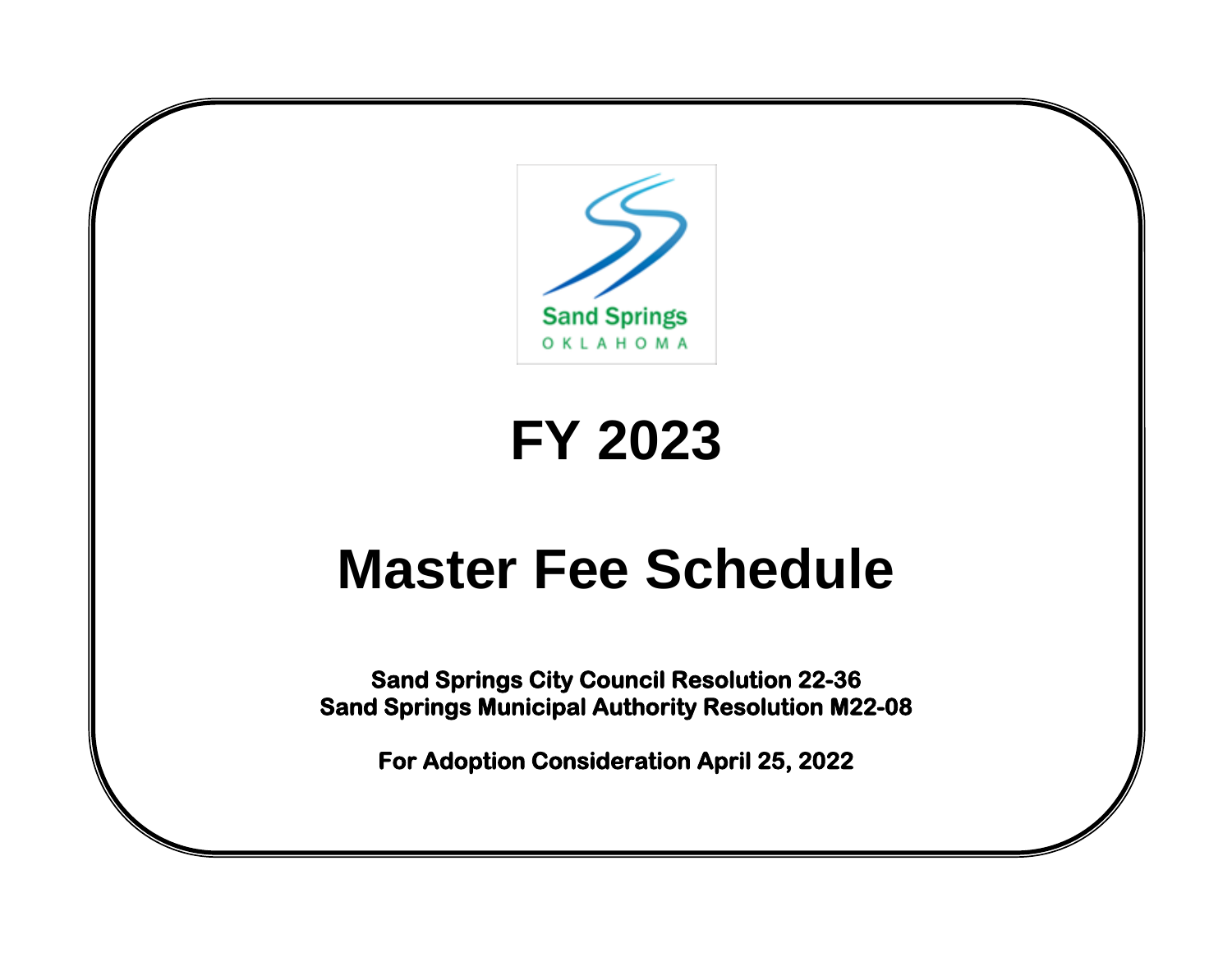| <b>Court Fines and Fees</b>                          |                    | <b>Current Fine</b> |                   | <b>State Statute</b>                  |               |                        |  |
|------------------------------------------------------|--------------------|---------------------|-------------------|---------------------------------------|---------------|------------------------|--|
|                                                      | <b>RESOLUTION/</b> | <b>EFFECTIVE</b>    | <b>Fine/Costs</b> | <b>Fine/Costs</b><br><b>EFFECTIVE</b> |               | <b>Local Ordinance</b> |  |
| <b>COURT FINE BOND SCHEDULE:</b>                     | <b>ORDINANCE</b>   | <b>DATE</b>         | <b>AMOUNT</b>     | <b>DATE</b>                           | <b>AMOUNT</b> | Reference              |  |
|                                                      |                    |                     |                   |                                       |               |                        |  |
| Abandoned vehicle                                    | R18-48/M18-06      | 11/1/2017           | \$81.00           |                                       |               | 47 71-901              |  |
| <b>Accumulation of trash or weeds</b>                | R18-48/M18-06      | 11/1/2017           | \$171.00          | 7/1/2022 \$                           | 271.00        | 8.48.010               |  |
| Actual physical control                              | R18-48/M18-06      | 11/1/2017           | \$371.00          |                                       |               | 47 11-902              |  |
| Actual physical control (aggravated)                 | R18-48/M18-06      | 11/1/2017           | \$371.00          |                                       |               | 47 11-902              |  |
| Actual physical control (drugs)                      | R18-48/M18-06      | 11/1/2017           | \$371.00          |                                       |               | 47 11-902              |  |
| Aiding in offense                                    | R10-16/M10-04      | 7/1/2009            | Offense amt.      |                                       |               | 9.04.020               |  |
| Alcohol consumption by minor (social host)           | R18-48/M18-06      | 11/1/2017           | \$221.00          |                                       |               | 9.44.020               |  |
| Alcohol furnished to minor (social host)             | R18-48/M18-06      | 11/1/2017           | \$371.00          |                                       |               | 9.44.030               |  |
| Alter tag, title, reg or decal                       | R18-48/M18-06      | 11/1/2017           | \$171.00          |                                       |               | 47 1151                |  |
| Animal running at large                              | R18-48/M18-06      | 11/1/2017           | \$121.00          | 7/1/2022 \$                           | 271.00        | 6.04.170               |  |
| Assault                                              | R18-48/M18-06      | 11/1/2017           | \$361.00          |                                       |               | 9.12.160               |  |
| Assault & battery                                    | R18-48/M18-06      | 11/1/2017           | \$361.00          |                                       |               | 9.12.160               |  |
| Assault & battery on a police officer                | R18-48/M18-06      | 11/1/2017           | \$371.00          |                                       |               | 9.08.010               |  |
| <b>Audible Alarm Duration</b>                        |                    | 11/1/2017           | \$111.00          |                                       |               | 8.60.010               |  |
| Battery                                              | R18-48/M18-06      | 11/1/2017           | \$361.00          |                                       |               | 9.12.160               |  |
| Begging prohibited                                   | R18-48/M18-06      | 11/1/2017           | \$121.00          |                                       |               | 9.12.130               |  |
| Blocking alley or driveway                           | R18-48/M18-06      | 11/1/2017           | \$60.00           |                                       |               | 10.16.180              |  |
| Bogus or false check                                 | R18-48/M18-06      | 11/1/2017           | \$171.00          |                                       |               | 9.20.030               |  |
| <b>Building Code Violation</b>                       | R18-48/M18-06      | 11/1/2017           | \$271.00          |                                       |               | 15.08.010              |  |
| Burning trash in city limits                         | R18-48/M18-06      | 11/1/2017           | \$171.00          |                                       |               | 8.12.070               |  |
| <b>Business sign without permit</b>                  | R18-48/M18-06      | 11/1/2017           | \$221.00          | $7/1/2022$ \$                         | 271.00        | Zoning 13.21           |  |
| Careless driving                                     | R18-48/M18-06      | 11/1/2017           | \$221.00          |                                       |               | 47 11-801              |  |
| Carrying a concealed weapon                          | R18-48/M18-06      | 11/1/2017           | \$271.00          |                                       |               | 9.32.050               |  |
| Carrying a loaded firearm                            | R18-48/M18-06      | 11/1/2017           | \$171.00          |                                       |               | 9.32.040               |  |
| Certain vehicles injurous to street                  | R18-48/M18-06      | 11/1/2017           | \$171.00          |                                       |               | 10.24.010              |  |
| Certificate of occupancy required                    | R18-48/M18-06      | 11/1/2017           | \$171.00          | 7/1/2022 \$                           | 271.00        | 15.04.060              |  |
| Clinging to moving vehicle prohibited                | R18-48/M18-06      | 11/1/2017           | \$171.00          |                                       |               | 47 11-1204             |  |
|                                                      |                    |                     | \$81.00           |                                       |               | 47 11-1115             |  |
| Com Motor Vehicle at Railroad/Highway Grade Crossing | R18-48/M18-06      | 11/1/2017           |                   |                                       |               |                        |  |
| Contaminated property remediation violation          |                    | 11/1/2017           | \$271.00          |                                       |               | 8.52.030<br>2.32.140   |  |
| Contempt of court                                    | R18-48/M18-06      | 11/1/2017           | \$561.00          |                                       |               | 47 11-503              |  |
| Crossing at Other Than Crosswalk                     |                    | 11/1/2017           | \$111.00          |                                       |               | 47 11-109              |  |
| <b>Crossing Fire Hose</b>                            |                    | 11/1/2017           | \$81.00           |                                       |               | 9.16.020               |  |
| Damaging or injuring property                        | R18-48/M18-06      | 11/1/2017           | \$271.00          |                                       |               |                        |  |
| <b>Declared public nuisances</b>                     | R18-48/M18-06      | 11/1/2017           | \$221.00          | $7/1/2022$ \$                         | 271.00        | 8.36.110               |  |
| Defacing public property                             | R18-48/M18-06      | 11/1/2017           | \$271.00          |                                       |               | 9.16.160               |  |
| Defective Exhaust                                    | R18-48/M18-06      | 11/1/2017           | \$101.00          |                                       |               | 47 12-402              |  |
| Defective Vehicle                                    | R18-48/M18-06      | 11/1/2017           | \$121.00          |                                       |               | 10.24.020              |  |
| Defrauding hotel or restaurant                       | R18-48/M18-06      | 11/1/2017           | \$221.00          |                                       |               | 9.20.040               |  |
| Dilapidated or unsecured building                    | R18-48/M18-06      | 11/1/2017           | \$271.00          |                                       |               | 15.36.010              |  |
| Discharge/possession of air rifle prohibited         | R18-48/M18-06      | 11/1/2017           | \$171.00          |                                       |               | 9.32.020               |  |
| Direction of traffic by hand or voice                | R18-48/M18-06      | 11/1/2017           | \$171.00          |                                       |               | 10.32.020              |  |
| Discharging a firearm in city limits                 | R18-48/M18-06      | 11/1/2017           | \$271.00          |                                       |               | 9.32.030               |  |
| Discharging fireworks in the city limits             | R18-48/M18-06      | 11/1/2017           | \$171.00          |                                       |               | 9.12.030               |  |
| Disobey traffic control device                       | R18-48/M18-06      | 11/1/2017           | \$151.00          |                                       |               | 10.12.030              |  |
| Disobeying a lawful order                            | R18-48/M18-06      | 11/1/2017           | \$171.00          |                                       |               | 10.32.040              |  |
| <b>Disorderly Conduct</b>                            |                    | 11/1/2017           | \$171.00          |                                       |               | 9.12.020               |  |
| <b>Disorderly Conduct with a Motor Vehicle</b>       |                    | 2/2/2022            | \$171.00          |                                       |               | 10.08.014              |  |
| Disorderly house                                     | R18-48/M18-06      | 11/1/2017           | \$271.00          |                                       |               | 9.12.090               |  |
| Distribution of fireworks in city limits             | R18-48/M18-06      | 11/1/2017           | \$171.00          |                                       |               | 9.12.030               |  |
| Disturbing the peace                                 | R18-48/M18-06      | 11/1/2017           | \$171.00          |                                       |               | 9.12.010               |  |
| Dog running at large                                 | R18-48/M18-06      | 11/1/2017           | \$121.00          | $7/1/2022$ \$                         | 271.00        | 6.08.070               |  |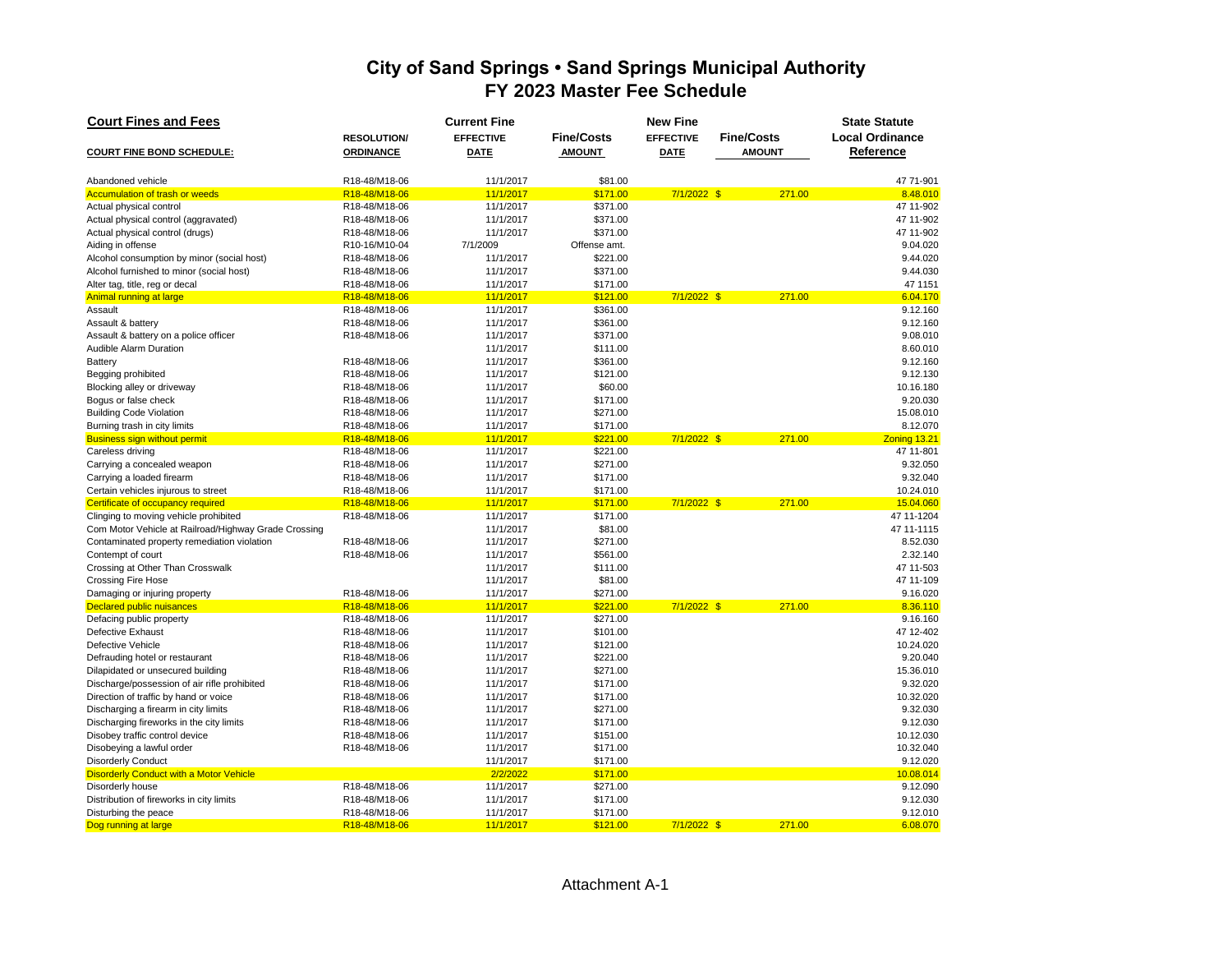| <b>Court Fines and Fees</b>                    |                                         | <b>Current Fine</b> |                   | <b>New Fine</b>  |                   |                        |  |  |  |  |
|------------------------------------------------|-----------------------------------------|---------------------|-------------------|------------------|-------------------|------------------------|--|--|--|--|
|                                                | <b>RESOLUTION/</b>                      | <b>EFFECTIVE</b>    | <b>Fine/Costs</b> | <b>EFFECTIVE</b> | <b>Fine/Costs</b> | <b>Local Ordinance</b> |  |  |  |  |
| <b>COURT FINE BOND SCHEDULE:</b>               | <b>ORDINANCE</b>                        | <b>DATE</b>         | <b>AMOUNT</b>     | <b>DATE</b>      | <b>AMOUNT</b>     | Reference              |  |  |  |  |
|                                                |                                         |                     |                   |                  |                   |                        |  |  |  |  |
| Dog running at large (Pit Bull)                | R18-48/M18-06                           | 11/1/2017           | \$361.00          | $7/1/2022$ \$    | 371.00            | 6.08.070               |  |  |  |  |
| Double parking                                 | R18-48/M18-06                           | 11/1/2017           | \$60.00           |                  |                   | 47 11-1003             |  |  |  |  |
| Drive in manner not reasonable & proper        | R18-48/M18-06                           | 11/1/2017           | \$221.00          |                  |                   | 47 11-801              |  |  |  |  |
| Drive unsafe vehicle                           | R18-48/M18-06                           | 11/1/2017           | \$151.00          |                  |                   | 47 12-101              |  |  |  |  |
| Driving on the shoulder                        | R18-48/M18-06                           | 11/1/2017           | \$151.00          |                  |                   | 10.12.140              |  |  |  |  |
| Driving under the influence                    | R18-48/M18-06                           | 11/1/2017           | \$371.00          |                  |                   | 47 11-902              |  |  |  |  |
| DUI (aggravated .15 or more)                   | R18-48/M18-06                           | 11/1/2017           | \$371.00          |                  |                   | 47 11-902              |  |  |  |  |
| Driving under the influence (drugs)            | R18-48/M18-06                           | 11/1/2017           | \$371.00          |                  |                   | 47 11-902              |  |  |  |  |
| DUI (under 21)                                 | R18-48/M18-06                           | 11/1/2017           | \$371.00          |                  |                   | 47 6-106               |  |  |  |  |
| Driving under susp, rev, cancel                | R18-48/M18-06                           | 11/1/2017           | \$271.00          |                  |                   | 476-303                |  |  |  |  |
| Driving While Denied or Canceled               | R18-48/M18-06                           | 11/1/2017           | \$271.00          |                  |                   | 47 6-303               |  |  |  |  |
| Driving while impaired                         | R18-48/M18-06                           | 11/1/2017           | \$371.00          |                  |                   | 47 761                 |  |  |  |  |
| Driving while license disqualified             | R18-48/M18-06                           | 11/1/2017           | \$271.00          |                  |                   | 476-303                |  |  |  |  |
| Driving while revoked                          | R18-48/M18-06                           | 11/1/2017           | \$271.00          |                  |                   | 47 6-303               |  |  |  |  |
| Driving w/fog lamps on                         | R18-48/M18-06                           | 11/1/2017           | \$121.00          |                  |                   | 47 12-217              |  |  |  |  |
| <b>Electrical Code Violation</b>               | R18-48/M18-06                           | 11/1/2017           | \$271.00          |                  |                   | 15.16.140              |  |  |  |  |
| Eluding a police officer                       | R18-48/M18-06                           | 11/1/2017           | \$371.00          |                  |                   | 9.08.130               |  |  |  |  |
| Employee without food handlers permit          | R18-48/M18-06                           | 11/1/2017           | \$171.00          |                  |                   | 8.18.010               |  |  |  |  |
| Enter or leaving controlled access hwy         | R18-48/M18-06                           | 11/1/2017           | \$151.00          |                  |                   | 47 11-1302             |  |  |  |  |
| Equipment violation                            | R18-48/M18-06                           | 11/1/2017           | \$121.00          |                  |                   | 10.24.030              |  |  |  |  |
| Evidence of rodent/insect contamination        | R18-48/M18-06                           | 11/1/2017           | \$171.00          |                  |                   | 8.18.010               |  |  |  |  |
| Excessive acceleration                         | R18-48/M18-06                           | 11/1/2017           | \$151.00          |                  |                   | 47 11-801              |  |  |  |  |
| <b>Excessive False Alarms</b>                  |                                         | 11/1/2017           | \$111.00          |                  |                   | 8.60.030A              |  |  |  |  |
| Expired tag 0-1 month out of date              | R10-16/M10-04                           |                     |                   |                  |                   | 10.32.230              |  |  |  |  |
| Expired tag 1-4 months out of date             | R18-48/M18-06                           | 11/1/2017           | \$61.00           |                  |                   | 10.32.230              |  |  |  |  |
| Expired tag 4-8 months out of date             | R18-48/M18-06                           | 11/1/2017           | \$81.00           |                  |                   | 10.21.230              |  |  |  |  |
| Expired tag 8-12 months out of date            | R18-48/M18-06                           | 11/1/2017           | \$101.00          |                  |                   | 10.32.230              |  |  |  |  |
| Expired tag 12+ months out of date             | R18-48/M18-06                           | 11/1/2017           | \$121.00          |                  |                   | 10.32.230              |  |  |  |  |
| Expunged                                       | R10-16/M10-04                           |                     |                   |                  |                   |                        |  |  |  |  |
| Fail to change address/name on DL              | R18-48/M18-06                           | 11/1/2017           | \$111.00          |                  |                   | 476-116                |  |  |  |  |
| Fail to comply w/rabies procedure              | R18-48/M18-06                           | 11/1/2017           | \$271.00          |                  |                   | 6.08.040               |  |  |  |  |
| Fail to comply w/amusement reg                 | R18-48/M18-06                           | 11/1/2017           | \$171.00          | $7/1/2022$ \$    | 271.00            | 5.16.070               |  |  |  |  |
| Fail to comply w/comm veh reg                  | R18-48/M18-06                           | 11/1/2017           | \$101.00          |                  |                   | 47 1133                |  |  |  |  |
| Fail to display lighted head lamps             | R18-48/M18-06                           | 11/1/2017           | \$151.00          |                  |                   | 47 12-201              |  |  |  |  |
| Fail to equip trailer with reflectors          | R18-48/M18-06                           | 11/1/2017           | \$121.00          |                  |                   | 47 12-205              |  |  |  |  |
| Fail to maintain turning lane                  | R18-48/M18-06                           | 11/1/2017           | \$151.00          |                  |                   | 47 11-309              |  |  |  |  |
| Fail to obey railroad crossing signal          | R18-48/M18-06                           | 11/1/2017           | \$271.00          |                  |                   | 47 11-701              |  |  |  |  |
| Fail to obtain oversize load permit            | R18-48/M18-06                           | 11/1/2017           | \$271.00          |                  |                   | 15.40.010              |  |  |  |  |
| Fail to obtain itinerant peddler license       | R <sub>18</sub> -48/M <sub>18</sub> -06 | <u>11/1/2017</u>    | \$171.00          | $7/1/2022$ \$    | 271.00            | 5.16.050               |  |  |  |  |
| Fail to obtain swimming pool permit            | R18-48/M18-06                           | 11/1/2017           | \$271.00          |                  |                   | 15.08.010              |  |  |  |  |
| Fail to obtain valid Oklahoma driver's license | R18-48/M18-06                           | 11/1/2017           | \$151.00          |                  |                   | 47 213                 |  |  |  |  |
| Fail to provide required info                  | R18-48/M18-06                           | 11/1/2017           | \$271.00          |                  |                   | 47 10-104              |  |  |  |  |
| Fail to register new vehicle                   | R18-48/M18-06                           | 11/1/2017           | \$131.00          |                  |                   | 47 1151                |  |  |  |  |
| Fail to register out of state vehicle          | R18-48/M18-06                           | 11/1/2017           | \$131.00          |                  |                   | 47 1125                |  |  |  |  |
| Fail to register used vehicle                  | R18-48/M18-06                           | 11/1/2017           | \$131.00          |                  |                   | 47 1137                |  |  |  |  |
| Fail to signal intent to turn                  | R18-48/M18-06                           | 11/1/2017           | \$151.00          |                  |                   | 47 11-604              |  |  |  |  |
| Fail to store solid waste container properly   | R18-48/M18-06                           | 11/1/2017           | \$171.00          | $7/1/2022$ \$    | 271.00            | 8.16.055               |  |  |  |  |
| Fail to use child safety restraint             | R18-48/M18-06                           | 11/1/2017           | \$111.00          |                  |                   | 47 11-1112             |  |  |  |  |
| Fail to use due caution/emergency vehicle      | R18-48/M18-06                           | 11/1/2017           | \$221.00          |                  |                   | 47 11-314              |  |  |  |  |
| Fail to use safety restraint                   | R10-16/M10-04                           | 5/14/2001           | \$20.00           |                  |                   | 47 12-417              |  |  |  |  |
| Fail to yield to emergency vehicle             | R18-48/M18-06                           | 11/1/2017           | \$271.00          |                  |                   | 47 11-405              |  |  |  |  |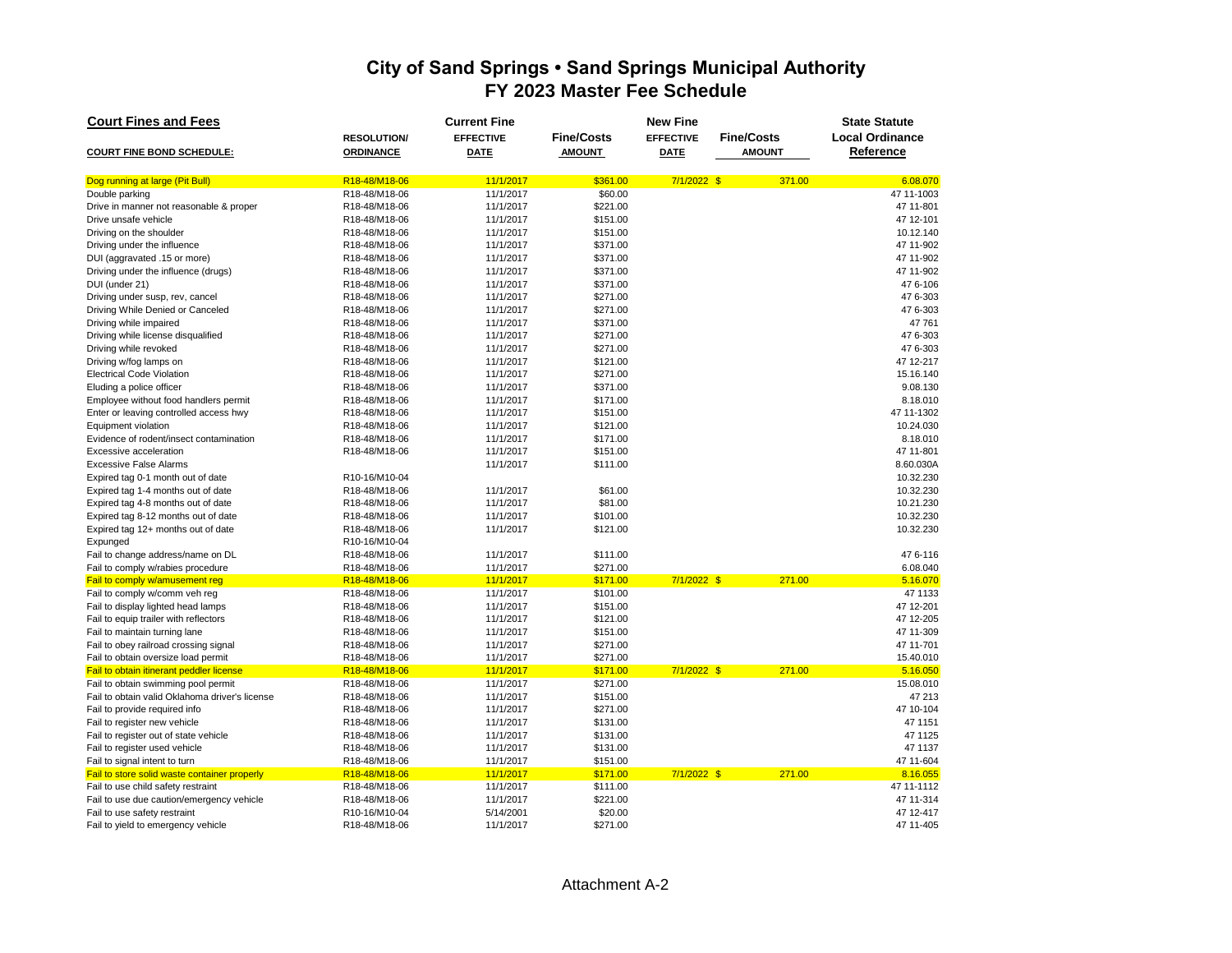| <b>Court Fines and Fees</b>                      |                   | <b>Current Fine</b> |                   | <b>New Fine</b>  |                   | <b>State Statute</b>   |  |  |  |
|--------------------------------------------------|-------------------|---------------------|-------------------|------------------|-------------------|------------------------|--|--|--|
|                                                  | <b>RESOLUTION</b> | <b>EFFECTIVE</b>    | <b>Fine/Costs</b> | <b>EFFECTIVE</b> | <b>Fine/Costs</b> | <b>Local Ordinance</b> |  |  |  |
| <b>COURT FINE BOND SCHEDULE:</b>                 | <b>ORDINANCE</b>  | <b>DATE</b>         | <b>AMOUNT</b>     | <b>DATE</b>      | <b>AMOUNT</b>     | Reference              |  |  |  |
|                                                  |                   |                     |                   |                  |                   |                        |  |  |  |
| Fail to yield to pedestrian                      | R18-48/M18-06     | 11/1/2017           | \$151.00          |                  |                   | 47 11-502              |  |  |  |
| Fail to yield to pedestrian in crosswalk         | R18-48/M18-06     | 11/1/2017           | \$151.00          |                  |                   | 47 11-502              |  |  |  |
| Failure to dim lights                            | R18-48/M18-06     | 11/1/2017           | \$131.00          |                  |                   | 47 12-222              |  |  |  |
| Failure to ensure clearance                      | R18-48/M18-06     | 11/1/2017           | \$151.00          |                  |                   | 47 14-118              |  |  |  |
| Failure to insure                                | R18-48/M18-06     | 11/1/2017           | \$171.00          |                  |                   | 10.32-250              |  |  |  |
| Failure to obtain building permit                | R18-48/M18-06     | 11/1/2017           | \$271.00          |                  |                   | 15.04.010              |  |  |  |
| Failure to obtain sign permit                    | R18-48/M18-06     | 11/1/2017           | \$271.00          |                  |                   | Zoning 13.21           |  |  |  |
| Failure to secure load                           | R18-48/M18-06     | 11/1/2017           | \$151.00          |                  |                   | 47 14-105              |  |  |  |
| Failure to yield from a private drive            | R18-48/M18-06     | 11/1/2017           | \$151.00          |                  |                   | 47 11-404              |  |  |  |
| Failure to yield from stop sign                  | R18-48/M18-06     | 11/1/2017           | \$151.00          |                  |                   | 47 11-403              |  |  |  |
| Failure to yield right of way                    | R18-48/M18-06     | 11/1/2017           | \$151.00          |                  |                   | 47 11-103              |  |  |  |
| Failure to yield right on red                    | R18-48/M18-06     | 11/1/2017           | \$151.00          |                  |                   | 47 11-202              |  |  |  |
| Failure to yield w/turning left                  | R18-48/M18-06     | 11/1/2017           | \$151.00          |                  |                   | 47 11-402              |  |  |  |
| Fair housing ordinance violation                 | R18-48/M18-06     | 11/1/2017           | \$271.00          |                  |                   | 9.24.020               |  |  |  |
| False alarm                                      | R18-48/M18-06     | 11/1/2017           | \$171.00          |                  |                   | 9.08.090               |  |  |  |
| False cert of security verification              | R18-48/M18-06     | 11/1/2017           | \$271.00          |                  |                   | 47 7-602               |  |  |  |
| False info on an accident report                 | R18-48/M18-06     | 11/1/2017           | \$271.00          |                  |                   | 47 10-112              |  |  |  |
| False report to a police officer                 | R18-48/M18-06     | 11/1/2017           | \$271.00          |                  |                   | 9.08.100               |  |  |  |
| Following too closely                            | R18-48/M18-06     | 11/1/2017           | \$151.00          |                  |                   | 47 11-310              |  |  |  |
| Gas pump thievery                                | R18-48/M18-06     | 11/1/2017           | \$371.00          |                  |                   | 9.20.050               |  |  |  |
| Handicapped parking                              | R10-16/M10-04     | 7/1/2009            | \$100.00          |                  |                   | 10.16.040              |  |  |  |
| Harmful deception                                | R18-48/M18-06     | 11/1/2017           | \$271.00          |                  |                   | 9.20.020               |  |  |  |
| Illegal entrance                                 | R18-48/M18-06     | 11/1/2017           | \$171.00          |                  |                   | 9.16.070               |  |  |  |
| Illegal entry on private property                | R18-48/M18-06     | 11/1/2017           | \$171.00          |                  |                   | 10.16.190              |  |  |  |
| Illegal use of service drive                     | R10-16/M10-04     | 5/14/2001           | \$64.00           |                  |                   |                        |  |  |  |
| Illegal window tinting                           | R18-48/M18-06     | 11/1/2017           | \$101.00          |                  |                   | 47 12-422              |  |  |  |
| Impeding movement of traffic                     | R18-48/M18-06     | 11/1/2017           | \$151.00          |                  |                   | 47 11-804              |  |  |  |
| Improper backing                                 | R18-48/M18-06     | 11/1/2017           | \$151.00          |                  |                   | 47 11-1102             |  |  |  |
| Improper color illumination of tag               | R18-48/M18-06     | 11/1/2017           | \$121.00          |                  |                   | 47 12-209              |  |  |  |
| Improper crossing of center median               | R18-48/M18-06     | 11/1/2017           | \$151.00          |                  |                   | 47 11-311              |  |  |  |
| Improper driveway access w/o permit              | R18-48/M18-06     | 11/1/2017           | \$271.00          |                  |                   | 12.08.020              |  |  |  |
| Improper entrance or exit of highway             | R18-48/M18-06     | 11/1/2017           | \$151.00          |                  |                   | 47 11-1302             |  |  |  |
| Improper food protection                         | R18-48/M18-06     | 11/1/2017           | \$171.00          | $7/1/2022$ \$    | 271.00            | 8.18.010               |  |  |  |
| Improper home occupation signage                 | R18-48/M18-06     | 11/1/2017           | \$271.00          |                  |                   | Zoning 5.03            |  |  |  |
| Improper lane use                                | R18-48/M18-06     | 11/1/2017           | \$151.00          |                  |                   | 47 11-309              |  |  |  |
| Improper muffler/exhaust                         | R18-48/M18-06     | 11/1/2017           | \$101.00          |                  |                   | 47 12-402              |  |  |  |
| Improper parking                                 | R18-48/M18-06     | 11/1/2017           | \$80.00           |                  |                   | 47 11-1003             |  |  |  |
| Improper parking/storage of recreational vehicle | R18-48/M18-06     | 11/1/2017           | \$171.00          |                  |                   | Zoning 5.06            |  |  |  |
| Improper passing                                 | R18-48/M18-06     | 11/1/2017           | \$151.00          |                  |                   | 47 11-306              |  |  |  |
| Improper stop                                    | R18-48/M18-06     | 11/1/2017           | \$151.00          |                  |                   | 47 11-1003             |  |  |  |
| Improper tag display                             | R18-48/M18-06     | 11/1/2017           | \$171.00          |                  |                   | 47 4-107               |  |  |  |
| Improper temperature of food                     | R18-48/M18-06     | 11/1/2017           | \$171.00          | $7/1/2022$ \$    | 271.00            | 8.18.010               |  |  |  |
| Improper tow hookup                              | R18-48/M18-06     | 11/1/2017           | \$151.00          |                  |                   | 47 14-106              |  |  |  |
| Improper turn                                    | R18-48/M18-06     | 11/1/2017           | \$151.00          |                  |                   | 47 11-604              |  |  |  |
| Improper/unsafe lane change                      | R18-48/M18-06     | 11/1/2017           | \$151.00          |                  |                   | 47 11-309              |  |  |  |
| Inattentive driving                              | R18-48/M18-06     | 11/1/2017           | \$151.00          |                  |                   | 47 11-901B             |  |  |  |
| Indecent exposure                                | R18-48/M18-06     | 11/1/2017           | \$271.00          |                  |                   | 9.12.010               |  |  |  |
| Industrial pretreatment violation (maximum)      | R10-16/M10-04     | 7/1/2009            | \$1,000.00        |                  |                   | 11 OS 14-111           |  |  |  |
| Injurious acts to an animal                      | R18-48/M18-06     | 11/1/2017           | \$271.00          |                  |                   | 6.04.190               |  |  |  |
| Inop/dismant vehicle in yard                     | R18-48/M18-06     | 11/1/2017           | \$271.00          |                  |                   | Zoning 2.12            |  |  |  |
| Inop vehicle in yard over 168 hours              | R18-48/M18-06     | 11/1/2017           | \$271.00          |                  |                   | 8.20.020               |  |  |  |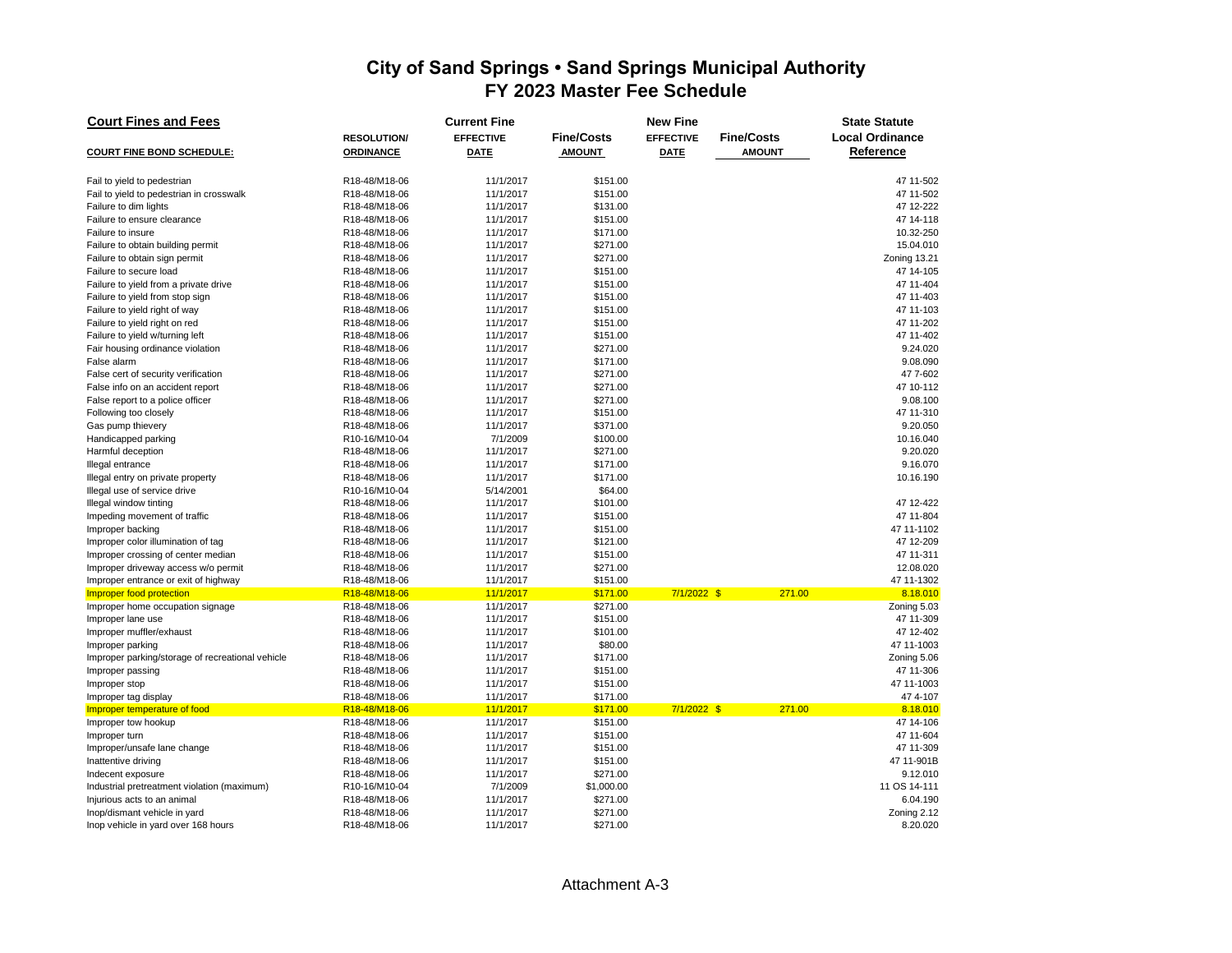| <b>Court Fines and Fees</b>                            |                    | <b>Current Fine</b> |                   |                  | <b>State Statute</b> |                        |  |  |  |
|--------------------------------------------------------|--------------------|---------------------|-------------------|------------------|----------------------|------------------------|--|--|--|
|                                                        | <b>RESOLUTION/</b> | <b>EFFECTIVE</b>    | <b>Fine/Costs</b> | <b>EFFECTIVE</b> | <b>Fine/Costs</b>    | <b>Local Ordinance</b> |  |  |  |
| <b>COURT FINE BOND SCHEDULE:</b>                       | <b>ORDINANCE</b>   | <b>DATE</b>         | <b>AMOUNT</b>     | <b>DATE</b>      | <b>AMOUNT</b>        | Reference              |  |  |  |
|                                                        |                    |                     |                   |                  |                      |                        |  |  |  |
| Installation of smoke detectors required               | R18-48/M18-06      | 11/1/2017           | \$271.00          |                  |                      | 74 11-324, 11A         |  |  |  |
| Insulting signs, language, literature                  | R18-48/M18-06      | 11/1/2017           | \$171.00          |                  |                      | 9.12.020               |  |  |  |
| Interfere with Traffic Control Devices, Railroad Signs |                    | 11/1/2017           | \$221.00          |                  |                      | 47 11-207              |  |  |  |
| Itinerant peddling of animals prohibited               | R18-48/M18-06      | 11/1/2017           | \$171.00          | $7/1/2022$ \$    | 271.00               | 6.04.240               |  |  |  |
| Knowingly issue false sec ver                          | R18-48/M18-06      | 11/1/2017           | \$271.00          |                  |                      | 47 7-602               |  |  |  |
| Lamps & equipment on bicycle                           | R18-48/M18-06      | 11/1/2017           | \$101.00          |                  |                      | 47 11-1207             |  |  |  |
| Land use violation                                     | R18-48/M18-06      | 11/1/2017           | \$271.00          |                  |                      | Zoning.2.05            |  |  |  |
| Leaving the scene                                      | R18-48/M18-06      | 11/1/2017           | \$271.00          |                  |                      | 47 10-103              |  |  |  |
| Left of center                                         | R18-48/M18-06      | 11/1/2017           | \$151.00          |                  |                      | 47 11-306              |  |  |  |
| <b>License &amp; vaccination required</b>              | R18-48/M18-06      | 11/1/2017           | \$81.00           | 7/1/2022 \$      | 271.00               | 6.08.010               |  |  |  |
| Littering                                              | R18-48/M18-06      | 11/1/2017           | \$171.00          | 7/1/2022 \$      | 271.00               | 8.28.020               |  |  |  |
| Littering from a moving vehicle                        | R18-48/M18-06      | 11/1/2017           | \$171.00          |                  |                      | 8.28.020               |  |  |  |
| Loud muffler                                           | R18-48/M18-06      | 11/1/2017           | \$101.00          |                  |                      | 10.24.040              |  |  |  |
| Loud noise or music prohibited                         | R18-48/M18-06      | 11/1/2017           | \$171.00          |                  |                      | 9.12.040               |  |  |  |
| Loud sound amp system prohibited                       | R18-48/M18-06      | 11/1/2017           | \$121.00          |                  |                      | 10.24.070              |  |  |  |
| Malicious mischief                                     | R18-48/M18-06      | 11/1/2017           | \$171.00          |                  |                      | 9.16.190               |  |  |  |
| Method of parking (wrong way)                          | R10-16/M10-04      | 5/14/2001           | \$10.00           |                  |                      | 47 11-1004             |  |  |  |
| Maint and construction zones                           | R18-48/M18-06      | 11/1/2017           | \$171.00          |                  |                      | 10.32.100              |  |  |  |
| Misrepresentation of age by minor (alcohol)            | R18-48/M18-06      | 11/1/2017           | \$171.00          |                  |                      | 5.06.050               |  |  |  |
| <b>Mechanical Code Violation</b>                       | R18-48/M18-06      | 11/1/2017           | \$271.00          |                  |                      | 15.20.010              |  |  |  |
| Minimum Speed Regulation                               |                    | 11/1/2017           | \$151.00          |                  |                      | 47 11-804              |  |  |  |
| Negligent parking prohibited                           | R13-04             | 8/27/2012           | \$60.00           |                  |                      | 10.16.240              |  |  |  |
| No eye protection                                      | R18-48/M18-06      | 11/1/2017           | \$101.00          |                  |                      | 47 40-105              |  |  |  |
| Nuisance (animal)                                      | R18-48/M18-06      | 11/1/2017           | \$271.00          |                  |                      | 6.08.080               |  |  |  |
| Nuisance (public)                                      | R18-48/M18-06      | 11/1/2017           | \$271.00          |                  |                      | 9.04.090               |  |  |  |
| Nuisance (public health)                               | R18-48/M18-06      | 11/1/2017           | \$271.00          |                  |                      | 8.36.120.E             |  |  |  |
| <b>Numerical limitation animal</b>                     | R18-48/M18-06      | 11/1/2017           | \$141.00          | $7/1/2022$ \$    | 271.00               | 6.08.120               |  |  |  |
| Obedience to Police Officers                           |                    | 11/1/2017           | \$151.00          |                  |                      | 47 11-103              |  |  |  |
| Obedience to Signal Indicating Approac of Train        |                    | 11/1/2017           | \$271.00          |                  |                      | 47 11-701              |  |  |  |
| Obstructing a police officer                           | R18-48/M18-06      | 11/1/2017           | \$271.00          |                  |                      | 9.08.010               |  |  |  |
| Obstruction to driver's view                           | R18-48/M18-06      | 11/1/2017           | \$151.00          |                  |                      | 47 11-1104             |  |  |  |
| Obstructive or dangerous vehicles                      | R18-48/M18-06      | 11/1/2017           | \$151.00          |                  |                      | 10.24.20               |  |  |  |
| Occupied dwelling unfit for human habitation           | R18-48/M18-06      | 11/1/2017           | \$271.00          |                  |                      | 15.24.0609             |  |  |  |
| Opening door to oncoming traffic                       | R18-48/M18-06      | 11/1/2017           | \$151.00          |                  |                      | 47 11-115              |  |  |  |
| Operable vehicle parked in yard                        | R18-48/M18-06      | 11/1/2017           | \$271.00          |                  |                      | Zoning 2.11            |  |  |  |
| Operate motorcycle without helmet (under 18)           | R18-48/M18-06      | 11/1/2017           | \$101.00          |                  |                      | 47 40-105              |  |  |  |
| Operate motorcycle without proper equipment            | R18-48/M18-06      | 11/1/2017           | \$101.00          |                  |                      | 47 40-105              |  |  |  |
| Operate under a foreign license                        | R18-48/M18-06      | 11/1/2017           | \$171.00          |                  |                      | 476--210               |  |  |  |
| Operate under foreign driver's license while suspended | R18-48/M18-06      | 11/1/2017           | \$271.00          |                  |                      | 47 6-303               |  |  |  |
| Operate vehicle with non-use tag displayed             | R18-48/M18-06      | 11/1/2017           | \$131.00          |                  |                      | 47 7-686               |  |  |  |
| Operate vehicle without proper license endorsement     | R18-48/M18-06      | 11/1/2017           | \$151.00          |                  |                      | 47 6-101               |  |  |  |
| Parked blocking driveway                               | R13-04             | 8/27/2012           | \$60.00           |                  |                      | 10.16.120              |  |  |  |
| Parked blocking mail box                               | R13-04             | 8/27/2012           | \$60.00           |                  |                      | 10.16.240              |  |  |  |
| Parked in a loading zone                               | R13-04             | 8/27/2012           | \$60.00           |                  |                      | 10.20.040              |  |  |  |
| Parked in excess of 2 hours                            | R10-16/M10-04      | 5/14/2001           | \$10.00           |                  |                      | 10.16.030              |  |  |  |
| Parked in excess of 24 hours                           | R10-16/M10-04      | 5/14/2001           | \$10.00           |                  |                      | 10.16.050              |  |  |  |
| Parked in excess of 24 hours & towed                   | R10-16/M10-04      | 5/14/2001           | \$20.00           |                  |                      | 10.16.050              |  |  |  |
| Parked in fire zone                                    | R13-04             | 8/27/2012           | \$100.00          |                  |                      | 10.16.240/15.32.060    |  |  |  |
| Parked over 18" from curb                              | R10-16/M10-04      | 5/14/2001           | \$10.00           |                  |                      | 10.16.230              |  |  |  |
| Parked vehicle in area not hard surfaced               | R18-48/M18-06      | 11/1/2017           | \$271.00          |                  |                      | Zoning 2.11            |  |  |  |
| Parked within 30 feet of stop sign                     | R18-48/M18-06      | 11/1/2017           | \$60.00           |                  |                      | 10.16.120              |  |  |  |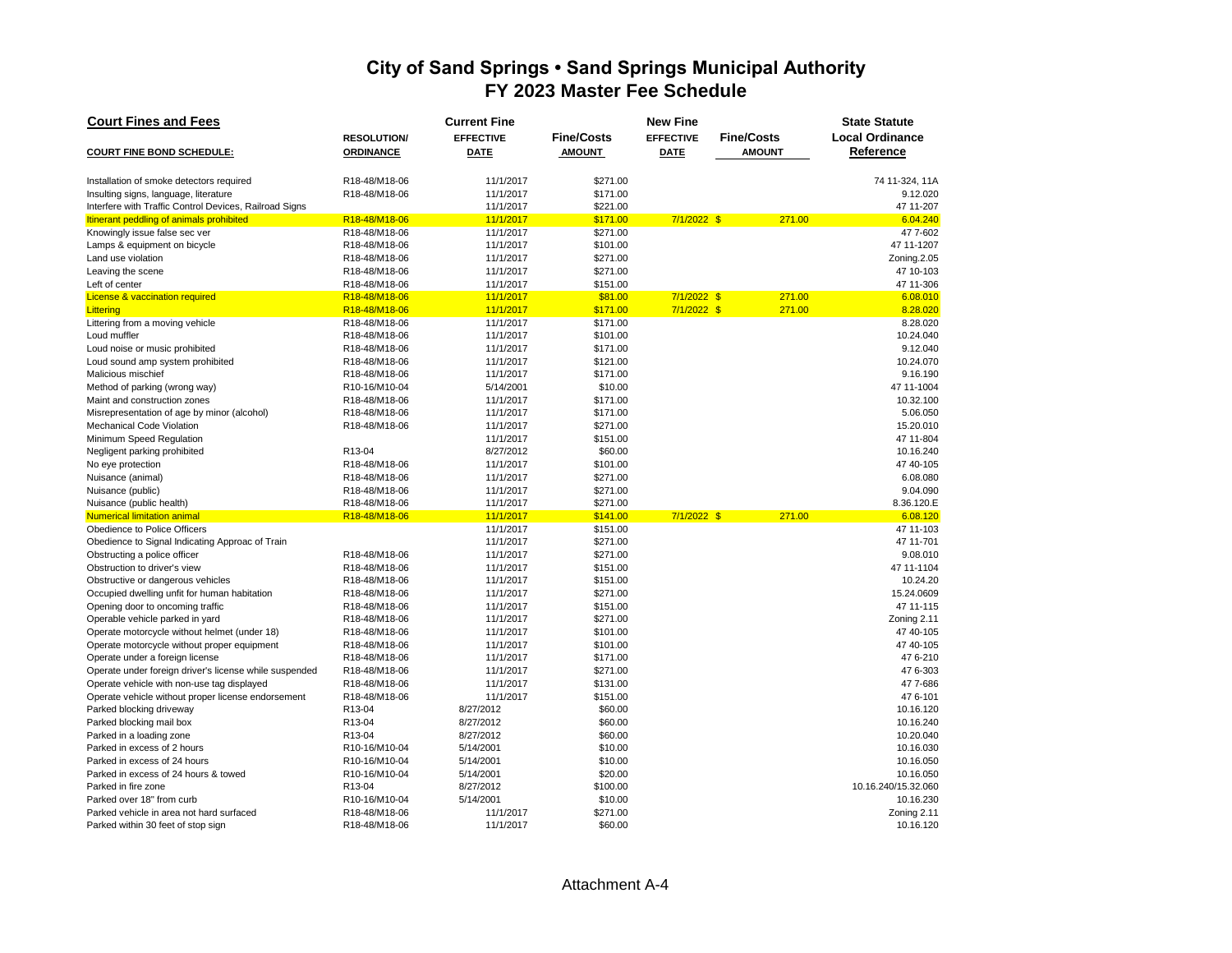| <b>Court Fines and Fees</b>                                    |                                | <b>Current Fine</b>    |                      | <b>New Fine</b>  | <b>State Statute</b> |                        |  |
|----------------------------------------------------------------|--------------------------------|------------------------|----------------------|------------------|----------------------|------------------------|--|
|                                                                | <b>RESOLUTION/</b>             | <b>EFFECTIVE</b>       | <b>Fine/Costs</b>    | <b>EFFECTIVE</b> | <b>Fine/Costs</b>    | <b>Local Ordinance</b> |  |
| <b>COURT FINE BOND SCHEDULE:</b>                               | <b>ORDINANCE</b>               | <b>DATE</b>            | <b>AMOUNT</b>        | <b>DATE</b>      | <b>AMOUNT</b>        | Reference              |  |
| Parking for certain purpose prohibited                         | R10-16/M10-04                  | 5/14/2001              | \$10.00              |                  |                      | 10.16.220              |  |
| Parking on sidewalk                                            | R <sub>13</sub> -04            | 8/27/2012              | \$60.00              |                  |                      | 10.16.120              |  |
| Parking prohibited specific places                             | R13-04                         | 8/27/2012              | \$60.00              |                  |                      | 10.16.120              |  |
| Passing in a no passing zone                                   | R18-48/M18-06                  | 11/1/2017              | \$151.00             |                  |                      | 47 11-307              |  |
| Passing on the right prohibited                                | R18-48/M18-06                  | 11/1/2017              | \$151.00             |                  |                      | 47 11-304              |  |
| Passing school bus load/unload                                 | R18-48/M18-06                  | 11/1/2017              | \$271.00             |                  |                      | 47 11-705              |  |
| Permitting unauthorized minor to operate vehicle               | R18-48/M18-06                  | 11/1/2017              | \$151.00             |                  |                      | 47 6-304               |  |
| Permitting unauthorized person to operate vehicle              | R18-48/M18-06                  | 11/1/2017              | \$151.00             |                  |                      | 47 6-305               |  |
| Petit larceny                                                  | R18-48/M18-06                  | 11/1/2017              | \$371.00             |                  |                      | 9.20.010               |  |
| Plumbing Code Violation                                        | R18-48/M18-06                  | 11/1/2017              | \$271.00             |                  |                      | 15.12.260              |  |
| Plumbing fixture not connected to city sewer                   | R18-48/M18-06                  | 11/1/2017              | \$271.00             |                  |                      | 15.12.260              |  |
| Political sign ordinance violation                             | R18-48/M18-06                  | 11/1/2017              | \$271.00             |                  |                      | 9.16.220               |  |
| Possession of alcohol by minor                                 | R18-48/M18-06                  | 11/1/2017              | \$221.00             |                  |                      | 5.04.150               |  |
| Possession of beer by minor                                    | R18-48/M18-06                  | 11/1/2017              | \$221.00             |                  |                      | 5.04.150               |  |
| Possession of CDS                                              | R18-48/M18-06                  | 11/1/2017              | \$321.00             |                  |                      | 9.12.060               |  |
| Possession of marijuana                                        | R18-48/M18-06                  | 11/1/2017              | \$326.00             |                  |                      | 9.12.060               |  |
| Possession of paraphernalia                                    | R18-48/M18-06                  | 11/1/2017              | \$321.00             |                  |                      | 9.12.070               |  |
| Possession of tobacco by minor (1st offense)                   | R18-48/M18-06                  | 11/1/2017              | \$111.00             |                  |                      | 9.40.040               |  |
| Possession of tobacco by minor (sub. off. w/l 1 yr.)           | R18-48/M18-06                  | 11/1/2017              | \$136.00             |                  |                      | 9.40.040               |  |
| Possession of valid DL required                                | R18-48/M18-06                  | 11/1/2017              | \$151.00             |                  |                      | 10.32.210              |  |
| Present forged proof of insurance                              | R18-48/M18-06                  | 11/1/2017              | \$271.00             |                  |                      | 47 7-403               |  |
| Prohibited acts (animals)                                      | R18-48/M18-06                  | 11/1/2017              | \$171.00             |                  |                      | 6.04.220               |  |
| Prohibited obscene conduct                                     | R18-48/M18-06                  | 11/1/2017              | \$271.00             |                  |                      | 9.12.010               |  |
| Public intoxication                                            | R18-48/M18-06                  | 11/1/2017              | \$171.00             |                  |                      | 9.12.050               |  |
| Public intoxication - 2nd violation                            | R18-48/M18-06                  | 11/1/2017              | \$211.00             |                  |                      | 9.12.010               |  |
| Public intoxication - 3rd violation                            | R18-48/M18-06                  | 11/1/2017              | \$261.00             |                  |                      | 9.12.050               |  |
| Reckless driving                                               | R18-48/M18-06                  | 11/1/2017              | \$271.00             |                  |                      | 47 11-901              |  |
| Recreational vehicle improperly parked                         | R18-48/M18-06                  | 11/1/2017              | \$171.00             |                  |                      | 10.16.200              |  |
| Recreational vehicle parked in yard                            | R18-48/M18-06                  | 11/1/2017              | \$271.00             |                  |                      | Zoning 5.03            |  |
| Registration, state license required                           | R18-48/M18-06                  | 7/1/2017               | \$60.00              |                  |                      |                        |  |
| Remove affix tag to conceal vehicle                            | R18-48/M18-06                  | 11/1/2017              | \$151.00             |                  |                      | 474--107               |  |
| Resisting a public official                                    | R18-48/M18-06                  | 11/1/2017              | \$271.00             |                  |                      | 9.08.120               |  |
| <b>Resisting arrest</b>                                        | R18-48/M18-06                  | 11/1/2017              | \$271.00             |                  |                      | 9.08.010               |  |
| Sale of tobacco to person under 18                             | R18-48/M18-06                  | 11/1/2017              | \$271.00             |                  |                      | 9.40.020               |  |
| Selling beer without permit                                    | R18-48/M18-06                  | 11/1/2017              | \$321.00             |                  |                      |                        |  |
| <b>Silencing Fire Alarm</b>                                    |                                | 11/1/2017              | \$261.00             |                  |                      | 8.60.020               |  |
| Siltation of streets and drainage ways                         | R18-48/M18-06                  | 11/1/2017              | \$271.00             |                  |                      | 8.52.010               |  |
| Skateboarding prohibited on city property                      | R18-48/M18-06                  | 11/1/2017              | \$71.00              |                  |                      | 12.24.070.B.6          |  |
| Skateboarding prohibited on city property (2nd offense)        | R18-48/M18-06                  | 11/1/2017              | \$171.00             |                  |                      | 12.24.070.B.6          |  |
| Smoking prohibited in certain public places                    |                                | 11/1/2017              | \$171.00             |                  |                      | 9.36.010               |  |
|                                                                | R18-48/M18-06                  |                        |                      |                  |                      |                        |  |
| Speed contest prohibited                                       | R18-48/M18-06<br>R18-48/M18-06 | 11/1/2017<br>11/1/2017 | \$151.00<br>\$151.00 |                  |                      | 47 11-801              |  |
| Speed exceeding road condition or stop                         |                                |                        |                      |                  |                      | 47 11-801              |  |
| Speed in excess of posted maximum<br>Speed school zone 1-5 mph | R18-48/M18-06<br>R21-45/M21-11 | 11/1/2017<br>7/1/2021  | \$141.00<br>\$81.00  |                  |                      | 47 11-801              |  |
|                                                                |                                | 7/1/2021               | \$81.00              |                  |                      |                        |  |
| Speed school zone 6-10 mph<br>Speed school zone 11-14 mph      | R21-45/M21-11<br>R21-45/M21-11 | 7/1/2021               |                      |                  |                      | 47 11-801<br>47 11-801 |  |
|                                                                | R21-45/M21-11                  | 7/1/2021               | \$101.00<br>\$101.00 |                  |                      | 47-11-801              |  |
| Speed school zone 15 mph                                       |                                | 7/1/2021               |                      |                  |                      |                        |  |
| Speed school zone 16-20 mph<br>Speed school zone 21-25 mph     | R21-45/M21-11<br>R21-45/M21-11 | 7/1/2021               | \$131.00<br>\$211.00 |                  |                      | 47-11-801<br>47-11-801 |  |
| Speed school zone 26-30                                        | R21-45/M21-11                  | 7/1/2021               | \$261.00             |                  |                      | 47-11-801              |  |
| Speed school zone 31 or more                                   | R21-45/M21-11                  | 7/1/2021               | \$261.00             |                  |                      | 47 11-801              |  |
|                                                                |                                |                        |                      |                  |                      |                        |  |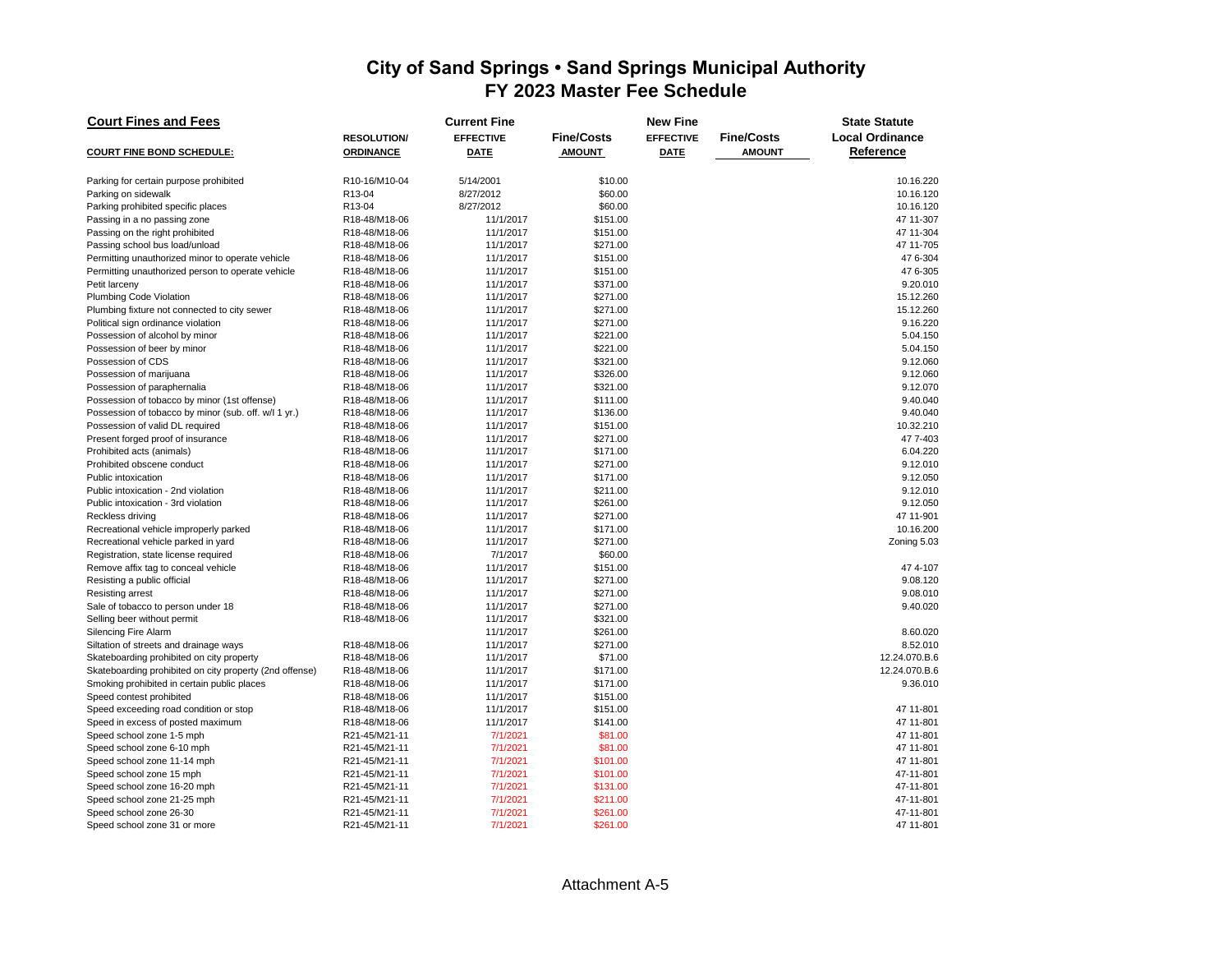| <b>Court Fines and Fees</b>                        |                   | <b>Current Fine</b> |                   | <b>State Statute</b> |                   |                        |  |
|----------------------------------------------------|-------------------|---------------------|-------------------|----------------------|-------------------|------------------------|--|
|                                                    | <b>RESOLUTION</b> | <b>EFFECTIVE</b>    | <b>Fine/Costs</b> | <b>EFFECTIVE</b>     | <b>Fine/Costs</b> | <b>Local Ordinance</b> |  |
| <b>COURT FINE BOND SCHEDULE:</b>                   | <b>ORDINANCE</b>  | <b>DATE</b>         | <b>AMOUNT</b>     | <b>DATE</b>          | <b>AMOUNT</b>     | Reference              |  |
|                                                    |                   |                     |                   |                      |                   |                        |  |
| Speeding 1 to 10 mph over limit                    | R21-45/M21-11     | 7/1/2021            | \$71.00           |                      |                   | 47 11-801              |  |
| Speeding 11-15 mph over limit                      | R21-45/M21-11     | 7/1/2021            | \$81.00           |                      |                   | 47 11-801              |  |
| Speeding 16-20 mph over limit                      | R21-45/M21-11     | 7/1/2021            | \$96.00           |                      |                   | 47 11-801              |  |
| Speeding 21-25 mph over limit                      | R21-45/M21-11     | 7/1/2021            | \$136.00          |                      |                   | 47 11-801              |  |
| Speeding 26-30 mph over limit                      | R21-45/M21-11     | 7/1/2021            | \$196.00          |                      |                   | 47 11-801              |  |
| Speeding 31-35 mph over limit                      | R21-45/M21-11     | 7/1/2021            | \$216.00          |                      |                   | 47 11-801              |  |
| Speeding 36-40 mph over limit                      | R18-48/M18-06     | 7/1/2017            | \$261.00          |                      |                   | 47 11-801              |  |
| Speeding 41 or more mph over limit                 | R18-48/M18-06     | 7/1/2017            | \$261.00          |                      |                   | 47 11-801              |  |
| Speeding in construction zone 1-10 over limit      | R21-45/M21-11     | 7/1/2021            | \$81.00           |                      |                   | 47 11-806              |  |
| Speeding in construction zone 11-15 mph over limit | R21-45/M21-11     | 7/1/2021            | \$101.00          |                      |                   | 47 11-806              |  |
| Speeding in construction zone 16-20 mph over limit | R21-45/M21-11     | 7/1/2021            | \$131.00          |                      |                   | 47 11-806              |  |
| Speeding in construction zone 21-25 mph over limit | R21-45/M21-11     | 7/1/2021            | \$211.00          |                      |                   | 47 11-806              |  |
| Speeding in construction zone 26-30 mph over limit | R21-45/M21-11     | 7/1/2021            | \$261.00          |                      |                   | 47 11-806              |  |
| Speeding in construction zone 31-35 mph over limit | R21-45/M21-11     | 7/1/2021            | \$261.00          |                      |                   | 47 11-806              |  |
| Speeding in construction zone 36-40 mph over limit | R21-45/M21-11     | 7/1/2021            | \$261.00          |                      |                   | 47 11-806              |  |
| Speeding in construction zone 41 mph or more       | R21-45/M21-11     | 7/1/2021            | \$261.00          |                      |                   | 47 11-806              |  |
| Stormwater ordinance violation                     | R18-48/M18-06     | 11/1/2017           | \$271.00          |                      |                   | 13.20.020              |  |
| Tampering with an automobile                       | R18-48/M18-06     | 11/1/2017           | \$271.00          |                      |                   | 9.16.010               |  |
| Tampering with public utility                      | R18-48/M18-06     | 11/1/2017           | \$271.00          |                      |                   | 9.16.050               |  |
| Tow trailer without stay chains or safety device   | R18-48/M18-06     | 11/1/2017           | \$121.00          |                      |                   | 47 12-405.1            |  |
| <b>Traffic hazard</b>                              | R10-16/M10-04     | 5/14/2001           | \$65.00           |                      |                   | 47 11-101              |  |
| Transporting a loaded firearm                      | R18-48/M18-06     | 11/1/2017           | \$171.00          |                      |                   | 9.32.040               |  |
| Transporting an open container                     | R18-48/M18-06     | 11/1/2017           | \$221.00          |                      |                   | 5.04.160               |  |
| Traveling wrong way on one way                     | R18-48/M18-06     | 11/1/2017           | \$151.00          |                      |                   | 47 11-308              |  |
| Trespassing                                        | R18-48/M18-06     | 11/1/2017           | \$271.00          |                      |                   | 9.16.130               |  |
| Truancy (adult)                                    | R18-48/M18-06     | 11/1/2017           | \$171.00          |                      |                   | 9.28.030               |  |
| Truancy (juvenile)                                 | R18-48/M18-06     | 11/1/2017           | \$121.00          |                      |                   | 9.28.030               |  |
| Turn on curve or crest (u-turn)                    | R18-48/M18-06     | 11/1/2017           | \$151.00          |                      |                   | 47 11-602              |  |
| Unlawful carry pass/oper under 16                  | R18-48/M18-06     | 7/1/2017            | \$151.00          |                      |                   | 47 40-103              |  |
| Unlawful connection of electrical service          | R18-48/M18-06     | 11/1/2017           | \$271.00          |                      |                   | 15.16.080              |  |
| Unlawful display of red/blue light                 | R18-48/M18-06     | 11/1/2017           | \$151.00          |                      |                   | 47 12-227              |  |
| Unlawful intrusion upon land                       | R18-48/M18-06     | 11/1/2017           | \$171.00          |                      |                   | 9.16.060               |  |
| <b>Unlawful keeping of animals</b>                 | R18-48/M18-06     | 11/1/2017           | \$171.00          | 7/1/2022 \$          | 271.00            | 6.04.160               |  |
| Unlawful sale of alcohol to minor                  | R18-48/M18-06     | 11/1/2017           | \$271.00          |                      |                   | 5.04.150               |  |
| Unlawful sale of low point beer/minor              | R18-48/M18-06     | 11/1/2017           | \$271.00          |                      |                   | 5.06.040               |  |
| Unlawful sale/purchase of beer/minor               | R18-48/M18-06     | 11/1/2017           | \$271.00          |                      |                   | 5.04.150               |  |
| Unlawful riding                                    | R18-48/M18-06     | 11/1/2017           | \$151.00          |                      |                   | 47 11-1114             |  |
| Unlawful use of emergency equipment                | R18-48/M18-06     | 11/1/2017           | \$151.00          |                      |                   | 47 12-218              |  |
| Unlawful use of or altered drivers license         | R18-48/M18-06     | 11/1/2017           | \$221.00          |                      |                   | 47 6-301               |  |
| Unlawful vehicle on roadway                        | R18-48/M18-06     | 11/1/2017           | \$151.00          |                      |                   | 10.32.070              |  |
| Unlawful carrying passengers                       | R18-48/M18-06     | 11/1/2017           | \$151.00          |                      |                   |                        |  |
| Use of Tobacco in City Park                        |                   | 11/1/2017           | \$161.00          |                      |                   | 9.36.020b              |  |
| Use of Tobacco on Government Properties            |                   | 11/1/2017           | \$161.00          |                      |                   | 9.36.020               |  |
| Vacated dwelling to be secured                     | R18-48/M18-06     | 11/1/2017           | \$271.00          |                      |                   | 15.24.050              |  |
| Vehicle running while unattended                   | R18-48/M18-06     | 11/1/2017           | \$131.00          |                      |                   | 47 11-1101             |  |
| Violation of city/county health codes              | R18-48/M18-06     | 11/1/2017           | \$171.00          | 7/1/2022 \$          | 271.00            | 8.16.010               |  |
| Violation of curfew                                | R18-48/M18-06     | 11/1/2017           | \$121.00          |                      |                   | 9.28.010               |  |
| Violation of DL restrictions                       | R18-48/M18-06     | 11/1/2017           | \$151.00          |                      |                   | 476-113                |  |
| Violation of load limits                           | R18-48/M18-06     | 11/1/2017           | \$171.00          |                      |                   | 47 14-103              |  |
| Violation of park curfew                           | R18-48/M18-06     | 11/1/2017           | \$161.00          |                      |                   | 12.24.020              |  |
| Violation of Shell Lake Regulations                | R18-48/M18-06     | 11/1/2017           | \$111.00          |                      |                   | 9.16.240               |  |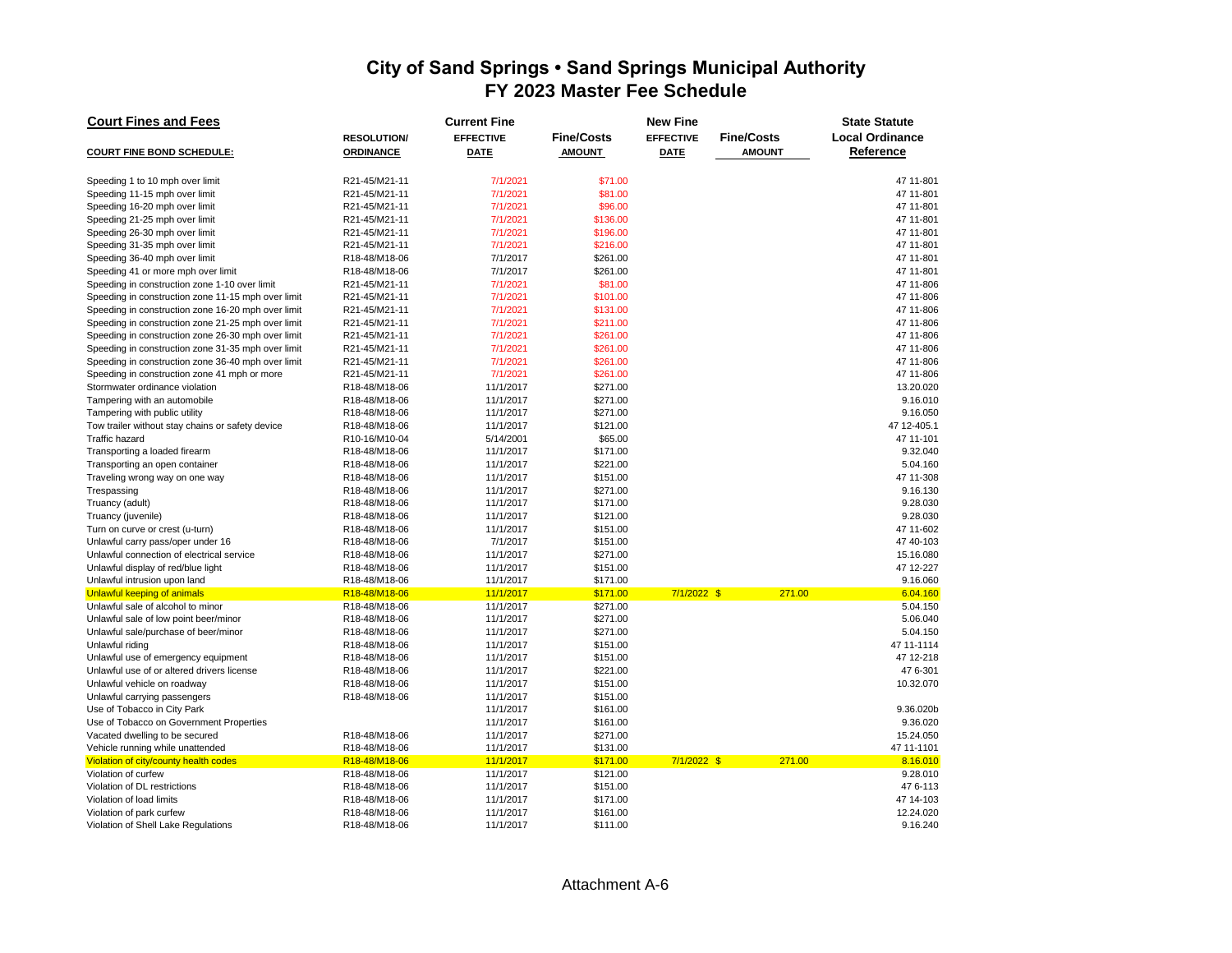| <b>Court Fines and Fees</b>                        |                    | <b>Current Fine</b> |                   | <b>New Fine</b><br><b>State Statute</b> |                   |                        |             |  |
|----------------------------------------------------|--------------------|---------------------|-------------------|-----------------------------------------|-------------------|------------------------|-------------|--|
|                                                    | <b>RESOLUTION/</b> | <b>EFFECTIVE</b>    | <b>Fine/Costs</b> | <b>EFFECTIVE</b>                        | <b>Fine/Costs</b> | <b>Local Ordinance</b> |             |  |
| <b>COURT FINE BOND SCHEDULE:</b>                   | <b>ORDINANCE</b>   | <b>DATE</b>         | <b>AMOUNT</b>     | <b>DATE</b>                             | <b>AMOUNT</b>     | Reference              |             |  |
| Windshield obstructed                              | R18-48/M18-06      | 11/1/2017           | \$101.00          |                                         |                   | 47 12-404              |             |  |
| Working without building permit                    | R18-48/M18-06      | 11/1/2017           | \$271.00          |                                         |                   | 15.04.010              |             |  |
| Working without electrical license or registration | R18-48/M18-06      | 11/1/2017           | \$271.00          |                                         |                   | 15.16.170              |             |  |
| Working without electrical permit                  | R18-48/M18-06      | 11/1/2017           | \$271.00          |                                         |                   | 15.16.080              |             |  |
| Working without mechanical license or registration | R18-48/M18-06      | 11/1/2017           | \$271.00          |                                         |                   | 15.20.030              |             |  |
| Working without mechanical permit                  | R18-48/M18-06      | 11/1/2017           | \$271.00          |                                         |                   | 15.20.010              |             |  |
| Working without plumbing license or registration   | R18-48/M18-06      | 11/1/2017           | \$271.00          |                                         |                   | 15.12.210              |             |  |
| Working without plumbing permit                    | R18-48/M18-06      | 11/1/2017           | \$271.00          |                                         |                   | 15.12.260              |             |  |
| Court Fines and Fees                               | <b>RESOLUTION</b>  |                     | <b>Fine/Costs</b> |                                         |                   | <b>Local Ordinance</b> |             |  |
|                                                    | <b>ORDINANCE</b>   |                     | <b>AMOUNT</b>     |                                         |                   | Reference              |             |  |
| <b>Court Costs - Assessed with Fine</b>            | R10-16/M10-04      |                     | \$25.00           |                                         |                   | 11.OS 27-126           |             |  |
| <b>Court Costs - Dismissal</b>                     | R10-16/M10-04      |                     | \$30.00           |                                         |                   | 11.OS 27-126           |             |  |
| <b>CLEET Fees - state</b>                          | R18-48/M18-06      | 8/24/2017           | \$10.00           |                                         |                   | 20 OS 18.1313.2        |             |  |
| Fingerprinting system fee - state                  | R18-48/M18-06      | 11/1/2017           | \$10.00           |                                         |                   | 20 OS 18.1313.3        |             |  |
| Forensic science improvement fee - state           | R18-48/M18-06      | 11/1/2017           | \$10.00           |                                         |                   | 20 OS 18 1313.4        |             |  |
| <b>Technology Fee</b>                              | R16-33/M16-06      | 7/1/2016            | \$6.00            |                                         |                   |                        |             |  |
| Larceny behavioral program Fee                     | R10-16/M10-04      |                     | \$150.00          |                                         |                   |                        |             |  |
| Laboratory Analysis Fee - DUI/DWI/APC              | R10-16/M10-04      |                     | \$150.00          |                                         |                   | 20.18.1313.2           |             |  |
| Filing Fee for any bond or security deposited with |                    |                     |                   |                                         |                   |                        |             |  |
| <b>District Court</b>                              | R10-16/M10-04      |                     | \$35.00           |                                         |                   | 28.4.153.3             |             |  |
| Jury Trial - Per juror per day                     | R10-16/M10-04      |                     | \$20.00           |                                         |                   |                        |             |  |
| Jury Trial - Mileage per juror                     | R10-16/M10-04      |                     | State rate        |                                         |                   |                        |             |  |
| Subpoena Fee                                       | R10-16/M10-04      |                     | \$5.00            |                                         |                   |                        |             |  |
| Failure to appear warrant                          | R10-16/M10-04      | 5/14/2001           | \$25.00           |                                         |                   |                        |             |  |
| Failure to pay warrant served                      | R10-16/M10-04      | 5/14/2001           | \$25.00           |                                         |                   |                        |             |  |
| <b>Police Report/Copy Fee</b>                      | R10-16/M10-04      |                     | \$1.50            |                                         |                   |                        |             |  |
| <b>Certified Copy Fee</b>                          | R10-16/M10-04      |                     | \$5.00            |                                         |                   |                        |             |  |
| <b>Document Reproduction Fee</b>                   | R14-35/M14-05      |                     | \$0.25            |                                         |                   |                        | per page    |  |
| Audio/Video CD/DVD                                 | R14-35/M14-05      |                     | \$8.00            |                                         |                   |                        | per hour    |  |
| <b>Certified Postage Charge</b>                    | R14-35/M14-05      |                     | \$5.64            |                                         |                   |                        | per request |  |
| Class "A" Violations (maximum)                     | Gen. Penalty       |                     | \$750.00          |                                         |                   | 11 OS 14-111           |             |  |
| Class "B" Violations (maximum)                     | Gen. Penalty       |                     | \$500.00          |                                         |                   | 11 OS 14-111           |             |  |
| Class "C" Violations (maximum)                     | Gen. Penalty       |                     | \$500.00          |                                         |                   | 11 OS 14-111           |             |  |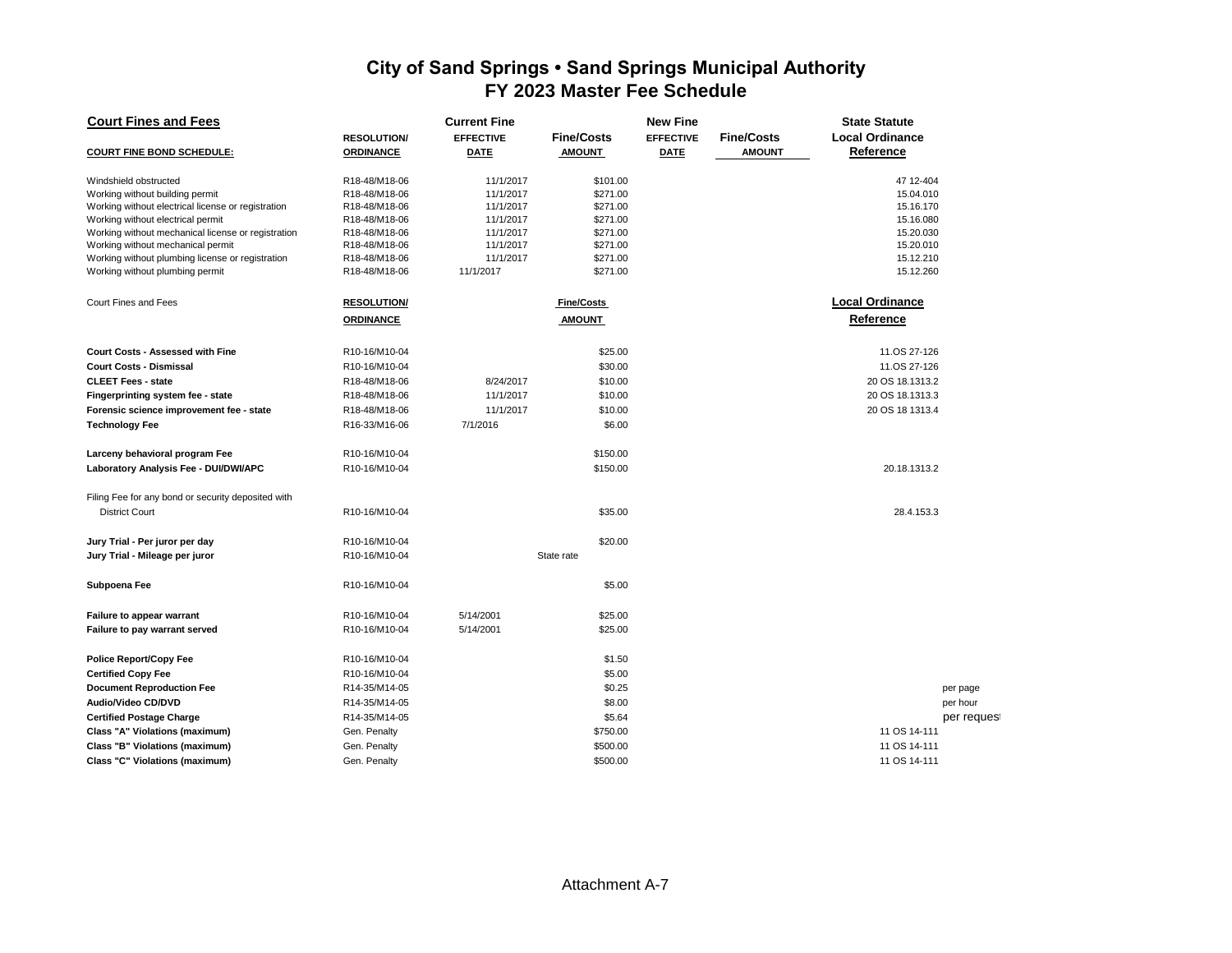| <b>UTILITY RATE FEES</b>                                                                                                                               |                                |                      |                                |                      | Year 5               |                  |                      | Year 1         |                    |                      | Year <sub>2</sub> |                  |                      | Year 3                     |                    |                      | Year 4                   |                    |                      | Year 5               |                   |
|--------------------------------------------------------------------------------------------------------------------------------------------------------|--------------------------------|----------------------|--------------------------------|----------------------|----------------------|------------------|----------------------|----------------|--------------------|----------------------|-------------------|------------------|----------------------|----------------------------|--------------------|----------------------|--------------------------|--------------------|----------------------|----------------------|-------------------|
|                                                                                                                                                        |                                | <b>Current Rate</b>  |                                | <b>FY19</b>          |                      |                  | <b>FY20</b>          |                |                    | <b>FY21</b>          |                   |                  | <b>FY22</b>          |                            |                    | <b>FY23</b>          |                          |                    | <b>FY24</b>          |                      |                   |
|                                                                                                                                                        | <b>RESOLUTION/</b>             | <b>EFFECTIVE</b>     |                                | <b>EFFECTIVE</b>     |                      |                  | <b>EFFECTIVE</b>     |                |                    | <b>EFFECTIVE</b>     |                   |                  | <b>EFFECTIVE</b>     |                            |                    | <b>EFFECTIVE</b>     |                          |                    | <b>EFFECTIVE</b>     |                      |                   |
|                                                                                                                                                        | <b>ORDINANCE</b>               | <b>DATE</b>          | <b>AMOUNT</b>                  | DATE                 |                      | <b>AMOUNT</b>    | <b>DATE</b>          |                | <b>AMOUNT</b>      | DATE                 |                   | <b>AMOUNT</b>    | DATE                 |                            | <b>AMOUNT</b>      | <b>DATE</b>          |                          | <b>AMOUNT</b>      | DATE                 |                      | <b>AMOUNT</b>     |
| Water Rates - Inside City Limits (per 1,000 gallons):<br>Residential, Commercial & Industrial Gallons/Month                                            |                                |                      |                                |                      |                      |                  |                      |                |                    |                      |                   |                  |                      |                            |                    |                      |                          |                    |                      |                      |                   |
| 1,000                                                                                                                                                  | R21-45/M21-11                  | 5/1/2018             | \$<br>11.54                    | 5/1/2019             | \$                   | 11.88            | 5/1/2020             | -S             | 12.24              | 5/1/2021             | \$                | 12.36            | 5/1/2022             | $\mathbf{s}$               | 12.49              | 5/1/2023             | \$                       | 12.86              | 5/1/2024             | \$                   | 13.25             |
| 2,000-50,000                                                                                                                                           | R21-45/M21-11                  | 5/1/2018             | 5.97<br>- \$                   | 5/1/2019             | -S                   | 6.14             | 5/1/2020             | \$             | 6.33               | 5/1/2021             | \$                | 6.39             | 5/1/2022             | $\sqrt{3}$                 | 6.46               | 5/1/2023             | \$                       | 6.65               | 5/1/2024             | \$                   | 6.85              |
| 51,000 & above                                                                                                                                         | R21-45/M21-11                  | 5/1/2018             | \$<br>7.10                     | 5/1/2019             | $\mathfrak{L}$       | 7.32             | 5/1/2020             | <b>S</b>       | 7.53               | 5/1/2021             | \$                | 7.61             | 5/1/2022             | $\mathbf{s}$               | 7.69               | 5/1/2023             | S.                       | 7.92               | 5/1/2024             | -S                   | 8.15              |
| <b>Industrial Only</b>                                                                                                                                 |                                |                      |                                |                      |                      |                  |                      |                |                    |                      |                   |                  |                      |                            |                    |                      |                          |                    |                      |                      |                   |
| 201,000-500,000                                                                                                                                        | R21-45/M21-11                  | 5/1/2018             | 5.47<br>- \$                   | 5/1/2019             | $\mathfrak{L}$       | 5.63             | 5/1/2020             | -S             | 5.80               | 5/1/2021             | Ŝ.                | 5.86             | 5/1/2022             | - \$                       | 5.92               | 5/1/2023             | -S.                      | 6.10               | 5/1/2024             | -S                   | 6.28              |
| 501,000-2,000,000                                                                                                                                      | R21-45/M21-11                  | 5/1/2018             | -\$<br>5.19                    | 5/1/2019             | -S                   | 5.34             | 5/1/2020             | \$             | 5.50               | 5/1/2021             | \$                | 5.56             | 5/1/2022             | $\sqrt{3}$                 | 5.62               | 5/1/2023             | \$                       | 5.78               | 5/1/2024             | \$                   | 5.96              |
| 2,001,000 & above                                                                                                                                      | R21-45/M21-11                  | 5/1/2018             | \$<br>4.87                     | 5/1/2019             | <b>S</b>             | 5.02             | 5/1/2020             | \$             | 5.17               | 5/1/2021             | \$                | 5.22             | 5/1/2022             | $\sqrt{3}$                 | 5.27               | 5/1/2023             | $\mathbf{s}$             | 5.43               | 5/1/2024             | \$                   | 5.60              |
| Water Rates - Outside City Limits (per 1,000 gallons):                                                                                                 |                                |                      |                                |                      |                      |                  |                      |                |                    |                      |                   |                  |                      |                            |                    |                      |                          |                    |                      |                      |                   |
| 3,000                                                                                                                                                  | R21-45/M21-11                  | 5/1/2018             | 24.76<br>- \$                  | 5/1/2019             | -\$                  | 25.50            | 5/1/2020             | \$             | 26.27              | 5/1/2021             | \$                | 26.53            | 5/1/2022             | $\sqrt{3}$                 | 26.80              | 5/1/2023             | \$                       | 27.60              | 5/1/2024             | \$                   | 28.43             |
| 4,000-50,000                                                                                                                                           | R21-45/M21-11                  | 5/1/2018             | -\$<br>11.92                   | 5/1/2019             | -\$                  | 12.28            | 5/1/2020             | \$             | 12.65              | 5/1/2021             | \$                | 12.77            | 5/1/2022             | $\sqrt{3}$                 | 12.90              | 5/1/2023             | \$                       | 13.29              | 5/1/2024             | \$                   | 13.68             |
| 51,000 & above                                                                                                                                         | R21-45/M21-11                  | 5/1/2018             | - \$<br>8.94                   | 5/1/2019             | \$                   | 9.20             | 5/1/2020             | - \$           | 9.48               | 5/1/2021             | \$                | 9.58             | 5/1/2022             | $\sqrt{3}$                 | 9.67               | 5/1/2023             | \$                       | 9.96               | 5/1/2024             | \$                   | 10.26             |
| Industrial Only                                                                                                                                        |                                |                      |                                |                      |                      |                  |                      |                |                    |                      |                   |                  |                      |                            |                    |                      |                          |                    |                      |                      |                   |
| 201,000-500,000                                                                                                                                        | R21-45/M21-11                  | 5/1/2018             | - \$<br>8.46                   | 5/1/2019             | -S                   | 8.72             | 5/1/2020             | -S             | 8.98               | 5/1/2021             | \$                | 9.07             | 5/1/2022             | $\mathbf{s}$               | 9.16               | 5/1/2023             | -S                       | 9.43               | 5/1/2024             | \$                   | 9.72              |
| 501,000-2,000,000                                                                                                                                      | R21-45/M21-11                  | 5/1/2018             | \$<br>8.13                     | 5/1/2019             | \$                   | 8.37             | 5/1/2020             | \$             | 8.62               | 5/1/2021             | \$                | 8.71             | 5/1/2022             | $\sqrt{3}$                 | 8.79               | 5/1/2023             | \$                       | 9.06               | 5/1/2024             | \$                   | 9.33              |
| 2,001,000 & above                                                                                                                                      | R21-45/M21-11                  | 5/1/2018             | -\$<br>7.83                    | 5/1/2019             | - \$                 | 8.07             | 5/1/2020             | -S             | 8.31               | 5/1/2021             | \$                | 8.39             | 5/1/2022             | $\sqrt{3}$                 | 8.48               | 5/1/2023             | \$                       | 8.73               | 5/1/2024             | \$                   | 8.99              |
| Water District (4" Meter)                                                                                                                              |                                |                      |                                |                      |                      |                  |                      |                |                    |                      |                   |                  |                      |                            |                    |                      |                          |                    |                      |                      |                   |
| $0 - 42,000$                                                                                                                                           | R21-45/M21-11                  | 5/1/2018             | <b>S</b><br>427.74             | 5/1/2019             | - \$                 | 440.57           | 5/1/2020             | \$             | 453.79             | 5/1/2021             | \$                | 458.33           | 5/1/2022             | $\sqrt{3}$                 | 462.91             | 5/1/2023             | \$                       | 476.80             | 5/1/2024             | \$                   | 491.10            |
| 43,000-50,000                                                                                                                                          | R21-45/M21-11                  | 5/1/2018             | \$<br>11.57                    | 5/1/2019             | \$                   | 11.92            | 5/1/2020             | S              | 12.27              | 5/1/2021             | \$                | 12.40            | 5/1/2022             | $\mathbf{s}$               | 12.52              | 5/1/2023             | \$                       | 12.90              | 5/1/2024             | \$                   | 13.28             |
| 51,000-200,000                                                                                                                                         | R21-45/M21-11                  | 5/1/2018             | \$<br>8.68                     | 5/1/2019             | -S                   | 8.94             | 5/1/2020             | S.             | 9.21               | 5/1/2021             | \$                | 9.30             | 5/1/2022             | $\sqrt{3}$                 | 9.39               | 5/1/2023             | -S                       | 9.68               | 5/1/2024             | - \$                 | 9.97              |
| 201,000-500,000                                                                                                                                        | R21-45/M21-11                  | 5/1/2018             | $\mathbb{S}$<br>8.21           | 5/1/2019             | \$                   | 8.46             | 5/1/2020             | \$             | 8.71               | 5/1/2021             | \$                | 8.80             | 5/1/2022             | $\sqrt{3}$                 | 8.89               | 5/1/2023             | \$                       | 9.15               | 5/1/2024             | \$                   | 9.43              |
| 501,000-2,000,000                                                                                                                                      | R21-45/M21-11                  | 5/1/2018             | -S<br>7.88                     | 5/1/2019             | $\mathfrak{L}$       | 8.12             | 5/1/2020             | \$             | 8.36               | 5/1/2021             | \$                | 8.44             | 5/1/2022             | $\sqrt{3}$                 | 8.53               | 5/1/2023             | \$                       | 8.78               | 5/1/2024             | -S                   | 9.05              |
| 2,001,000 & above                                                                                                                                      | R21-45/M21-11                  | 5/1/2018             | -\$<br>7.61                    | 5/1/2019             | - \$                 | 7.84             | 5/1/2020             | -S             | 8.07               | 5/1/2021             | \$                | 8.15             | 5/1/2022             | $\sqrt{3}$                 | 8.24               | 5/1/2023             | -S.                      | 8.48               | 5/1/2024             | -S                   | 8.74              |
| Water District (6" Meter)                                                                                                                              |                                |                      |                                |                      |                      |                  |                      |                |                    |                      |                   |                  |                      |                            |                    |                      |                          |                    |                      |                      |                   |
| 0-126,000<br>127,000-200,000                                                                                                                           | R21-45/M21-11<br>R21-45/M21-11 | 5/1/2018<br>5/1/2018 | - \$<br>1,172.20<br>\$<br>8.93 | 5/1/2019<br>5/1/2019 | \$<br>\$             | 1,207.37<br>9.20 | 5/1/2020<br>5/1/2020 | \$             | \$1,243.59<br>9.47 | 5/1/2021<br>5/1/2021 | \$<br>\$          | 1,256.02<br>9.57 | 5/1/2022<br>5/1/2022 | $\sqrt{3}$                 | \$1,268.58<br>9.66 | 5/1/2023<br>5/1/2023 | \$                       | \$1,306.64<br>9.95 | 5/1/2024<br>5/1/2024 | \$<br>\$             | 1,345.84<br>10.25 |
|                                                                                                                                                        |                                |                      | 8.46                           |                      | -S                   |                  |                      |                |                    |                      |                   |                  |                      | $\sqrt{3}$                 |                    |                      |                          |                    |                      |                      |                   |
| 201,000-500,000<br>501,000-2,000,000                                                                                                                   | R21-45/M21-11<br>R21-45/M21-11 | 5/1/2018<br>5/1/2018 | \$<br>-S<br>8.12               | 5/1/2019<br>5/1/2019 | $\mathfrak{L}$       | 8.71<br>8.36     | 5/1/2020<br>5/1/2020 | \$<br>\$.      | 8.98<br>8.61       | 5/1/2021<br>5/1/2021 | \$<br>S.          | 9.06<br>8.70     | 5/1/2022<br>5/1/2022 | $\mathbf{s}$               | 9.16<br>8.79       | 5/1/2023<br>5/1/2023 | \$<br>s.                 | 9.43<br>9.05       | 5/1/2024<br>5/1/2024 | \$<br>-S             | 9.71<br>9.32      |
|                                                                                                                                                        |                                |                      | -\$<br>7.83                    |                      | -S                   | 8.06             |                      | \$             | 8.31               |                      | Ŝ.                |                  |                      | $\sqrt{3}$                 |                    |                      | \$                       | 8.73               |                      | \$                   | 8.99              |
| 2,001,000 & above                                                                                                                                      | R21-45/M21-11                  | 5/1/2018             |                                | 5/1/2019             |                      |                  | 5/1/2020             |                |                    | 5/1/2021             |                   | 8.39             | 5/1/2022             |                            | 8.47               | 5/1/2023             |                          |                    | 5/1/2024             |                      |                   |
| Sewer Rates - Inside City Limits:<br>Residential (based on average water bill during months                                                            |                                |                      |                                |                      |                      |                  |                      |                |                    |                      |                   |                  |                      |                            |                    |                      |                          |                    |                      |                      |                   |
| of December, January & February)                                                                                                                       |                                |                      |                                |                      |                      |                  |                      |                |                    |                      |                   |                  |                      |                            |                    |                      |                          |                    |                      |                      |                   |
| $0-1,000$                                                                                                                                              | R21-45/M21-11                  | 5/1/2018             | - \$<br>11.71                  | 5/1/2019             | - \$                 | 12.06            | 5/1/2020             | £.             | 12.42              | 5/1/2021             | Ŝ.                | 12.42            | 5/1/2022             | -\$                        | 12.42              | 5/1/2023             | -\$                      | 12.79              | 5/1/2024             | \$                   | 13.17             |
| 2,000 & above                                                                                                                                          | R21-45/M21-11                  | 5/1/2018             | - \$<br>6.15                   | 5/1/2019             | \$                   | 6.33             | 5/1/2020             | - \$           | 6.52               | 5/1/2021             | \$                | 6.52             | 5/1/2022             | $\sqrt{3}$                 | 6.52               | 5/1/2023             | \$                       | 6.72               | 5/1/2024             | \$                   | 6.92              |
| Sewer Rates - Outside City Limits:<br>Residential (based on average water bill during months                                                           |                                |                      |                                |                      |                      |                  |                      |                |                    |                      |                   |                  |                      |                            |                    |                      |                          |                    |                      |                      |                   |
| of December, January & February)                                                                                                                       |                                |                      |                                |                      |                      |                  |                      |                |                    |                      |                   |                  |                      |                            |                    |                      |                          |                    |                      |                      |                   |
| $0 - 3,000$<br>4,000 & above                                                                                                                           | R21-45/M21-11<br>R21-45/M21-11 | 5/1/2018<br>5/1/2018 | - \$<br>23.41<br>-S<br>12.29   | 5/1/2019<br>5/1/2019 | -S<br>$\mathfrak{L}$ | 24.11<br>12.66   | 5/1/2020<br>5/1/2020 | \$<br><b>S</b> | 24.84<br>13.04     | 5/1/2021<br>5/1/2021 | \$<br>\$          | 24.84<br>13.04   | 5/1/2022<br>5/1/2022 | $\sqrt{3}$<br>$\sqrt{3}$   | 24.84<br>13.04     | 5/1/2023<br>5/1/2023 | -S<br>s.                 | 25.58<br>13.43     | 5/1/2024<br>5/1/2024 | \$<br>-S             | 26.35<br>13.83    |
| <b>Commercial Sewer Rates - Inside City Limits:</b><br>(If applicable, based upon average water bill during<br>months of December, January & February) |                                |                      |                                |                      |                      |                  |                      |                |                    |                      |                   |                  |                      |                            |                    |                      |                          |                    |                      |                      |                   |
| $0-1,000$                                                                                                                                              | R21-45/M21-11                  | 5/1/2018             | <b>S</b><br>11.71              | 5/1/2019             | \$                   | 12.06            | 5/1/2020             | \$             | 12.42              | 5/1/2021             | \$                | 12.42            | 5/1/2022             | $\sqrt{3}$                 | 12.42              | 5/1/2023             | \$                       | 12.79              | 5/1/2024             | \$                   | 13.17             |
| 2,000 & above - without winter averaging (per 1,000 gallons) R21-45/M21-11                                                                             |                                | 5/1/2018             | \$<br>5.75                     | 5/1/2019             | $\mathfrak{L}$       | 5.92             | 5/1/2020             | \$             | 6.10               | 5/1/2021             | \$                | 6.10             | 5/1/2022             | $\sqrt{3}$                 | 6.10               | 5/1/2023             | \$                       | 6.28               | 5/1/2024             | \$                   | 6.47              |
| 2,000 & above - with winter averaging (per 1,000 gallons)                                                                                              | R21-45/M21-11                  | 5/1/2018             | -\$<br>6.15                    | 5/1/2019             | -S                   | 6.33             | 5/1/2020             | -S             | 6.52               | 5/1/2021             | \$                | 6.52             | 5/1/2022             | $\sqrt{3}$                 | 6.52               | 5/1/2023             | \$                       | 6.72               | 5/1/2024             | \$                   | 6.92              |
| Commerical Sewer Rates - Outside City Limits:<br>(If applicable, based upon average water bill during<br>months of December, January & February)       |                                |                      |                                |                      |                      |                  |                      |                |                    |                      |                   |                  |                      |                            |                    |                      |                          |                    |                      |                      |                   |
| $0-3,000$<br>4,000 & above - without winter averaging (per 1,000 gallons) R21-45/M21-11                                                                | R21-45/M21-11                  | 5/1/2018<br>5/1/2018 | 23.41<br>- \$<br>11 49<br>- \$ | 5/1/2019<br>5/1/2019 | -S<br>- \$           | 24.11<br>11.84   | 5/1/2020<br>5/1/2020 | \$<br><b>S</b> | 24.84<br>12.19     | 5/1/2021<br>5/1/2021 | \$<br>\$          | 24.84<br>12.19   | 5/1/2022<br>5/1/2022 | $\sqrt{3}$<br>$\mathbf{S}$ | 24.84<br>12.19     | 5/1/2023<br>5/1/2023 | \$<br>$\mathbf{\hat{s}}$ | 25.58<br>12.56     | 5/1/2024<br>5/1/2024 | \$<br>$\mathfrak{L}$ | 26.35<br>12.93    |
|                                                                                                                                                        |                                |                      |                                |                      |                      |                  |                      |                |                    |                      |                   |                  |                      |                            |                    |                      |                          |                    |                      |                      |                   |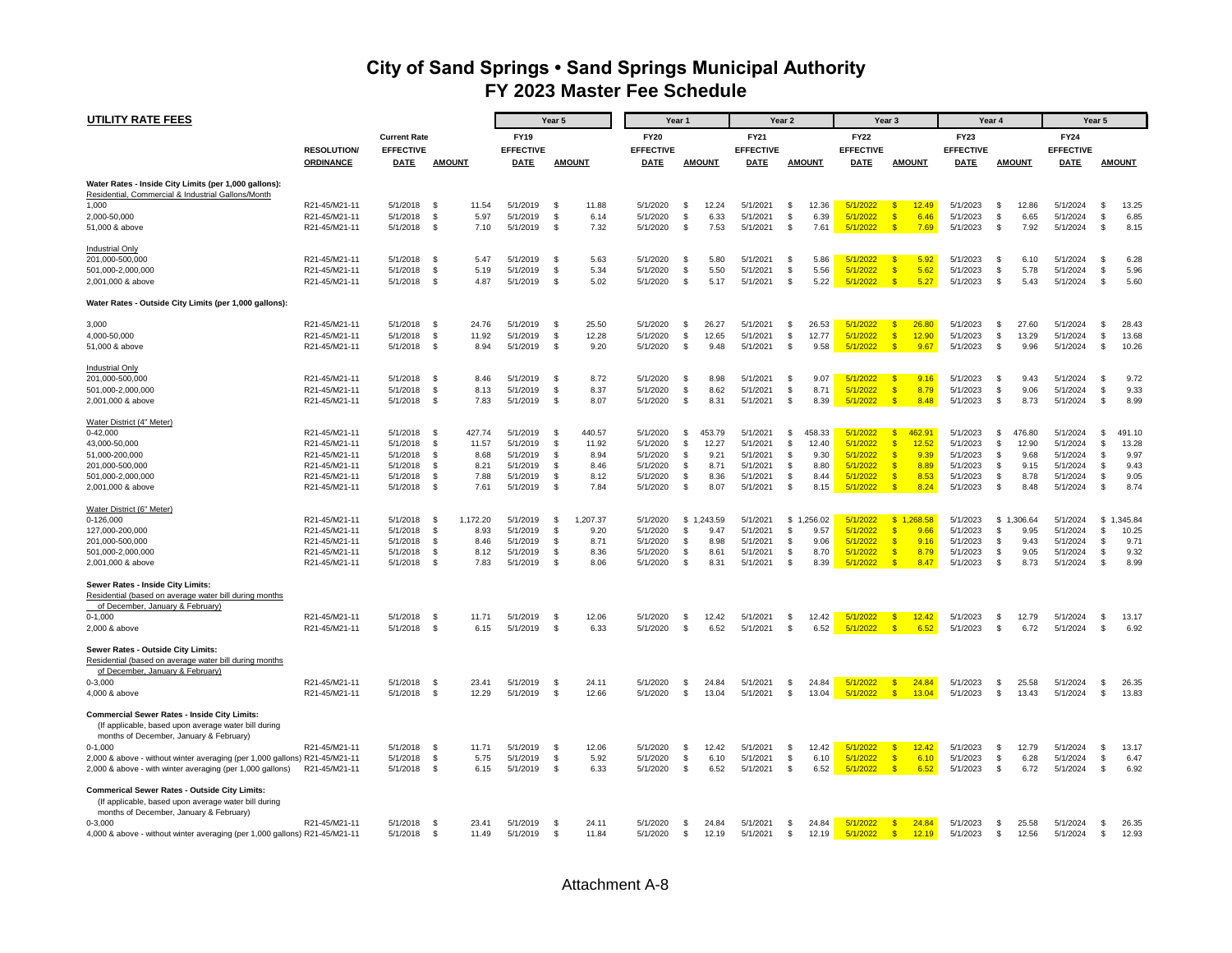| UTILITY RATE FEES                                               |                                |                      |                                       |                      | Year 5             |                  |                      | Year 1       |                  |                      | Year 2        |                  | Year 3               |                                                  | Year 4               |                     |                  |                      | Year 5                   |                  |
|-----------------------------------------------------------------|--------------------------------|----------------------|---------------------------------------|----------------------|--------------------|------------------|----------------------|--------------|------------------|----------------------|---------------|------------------|----------------------|--------------------------------------------------|----------------------|---------------------|------------------|----------------------|--------------------------|------------------|
|                                                                 |                                | <b>Current Rate</b>  |                                       | <b>FY19</b>          |                    |                  | <b>FY20</b>          |              |                  | <b>FY21</b>          |               |                  | <b>FY22</b>          |                                                  | <b>FY23</b>          |                     |                  | <b>FY24</b>          |                          |                  |
|                                                                 | <b>RESOLUTION/</b>             | <b>EFFECTIVE</b>     |                                       | <b>EFFECTIVE</b>     |                    |                  | <b>EFFECTIVE</b>     |              |                  | <b>EFFECTIVE</b>     |               |                  | <b>EFFECTIVE</b>     |                                                  | <b>EFFECTIVE</b>     |                     |                  | <b>EFFECTIVE</b>     |                          |                  |
|                                                                 | <b>ORDINANCE</b>               | <b>DATE</b>          | <b>AMOUNT</b>                         | <b>DATE</b>          |                    | <b>AMOUNT</b>    | <b>DATE</b>          |              | <b>AMOUNT</b>    | <b>DATE</b>          |               | <b>AMOUNT</b>    | DATE                 | <b>AMOUNT</b>                                    | DATE                 |                     | <b>AMOUNT</b>    | DATE                 |                          | <b>AMOUNT</b>    |
| 4,000 & above - with winter averaging (per 1,000 gallons)       | R21-45/M21-11                  | 5/1/2018             | 12.29<br>- \$                         | 5/1/2019             | - \$               | 12.66            | 5/1/2020             | S            | 13.04            | 5/1/2021             | \$            | 13.04            | 5/1/2022             | $\sqrt{3}$<br>13.04                              | 5/1/2023             | \$                  | 13.43            | 5/1/2024             | \$                       | 13.83            |
|                                                                 |                                |                      |                                       |                      |                    |                  |                      |              |                  |                      |               |                  |                      |                                                  |                      |                     |                  |                      |                          |                  |
| <b>Industrial Sewer Rates - Inside City Limits:</b>             |                                |                      |                                       |                      |                    |                  |                      |              |                  |                      |               |                  |                      |                                                  |                      |                     |                  |                      |                          |                  |
| 100%<br>$0-1,000$                                               | R21-45/M21-11                  | 5/1/2018             | $\mathbf{s}$<br>11.70                 | 5/1/2019             | \$                 | 12.05            | 5/1/2020             | <b>S</b>     | 12.42            | 5/1/2021             | \$            | 12.42            | 5/1/2022             | $\mathsf{s}$<br>12.42<br>S                       | 5/1/2023             | $\mathfrak{L}$      | 12.79            | 5/1/2024             | $\mathbf{f}$<br>\$       | 13.1             |
| 2,000 & above (per 1,000 gallons)<br>$0 - 1.000$<br>90%         | R21-45/M21-11<br>R21-45/M21-11 | 5/1/2018<br>5/1/2018 | - \$<br>5.75<br>$\mathbf{s}$<br>11.70 | 5/1/2019<br>5/1/2019 | \$<br>- \$         | 5.92<br>12.05    | 5/1/2020<br>5/1/2020 | \$<br>-S     | 6.10<br>12.42    | 5/1/2021<br>5/1/2021 | \$<br>\$      | 6.10<br>12.42    | 5/1/2022<br>5/1/2022 | 6.10<br>$\mathbf{s}$<br>12.42                    | 5/1/2023<br>5/1/2023 | $\mathfrak s$<br>Ŝ. | 6.28<br>12.79    | 5/1/2024<br>5/1/2024 | $\mathfrak{L}$           | 6.47<br>13.17    |
| 2,000 & above (per 1,000 gallons)                               | R21-45/M21-11                  | 5/1/2018             | - \$<br>5.19                          | 5/1/2019             | - \$               | 5.35             | 5/1/2020             | £.           | 5.51             | 5/1/2021             | -\$           | 5.51             | 5/1/2022             | $\mathbf{s}$<br>5.51                             | 5/1/2023             | - \$                | 5.67             | 5/1/2024             | $\mathfrak{L}$           | 5.84             |
| 80%<br>$0-1,000$                                                | R21-45/M21-11                  | 5/1/2018             | - \$<br>11.70                         | 5/1/2019             | - \$               | 12.05            | 5/1/2020             | \$           | 12.42            | 5/1/2021             | \$            | 12.42            | 5/1/2022             | $\mathsf{s}$<br>12.42                            | 5/1/2023             | \$                  | 12.79            | 5/1/2024             | \$                       | 13.17            |
| 2,000 & above (per 1,000 gallons)                               | R21-45/M21-11                  | 5/1/2018             | - \$<br>4.59                          | 5/1/2019             | \$                 | 4.73             | 5/1/2020             | £.           | 4.87             | 5/1/2021             | \$            | 4.87             | 5/1/2022             | S<br>4.87                                        | 5/1/2023             | \$                  | 5.02             | 5/1/2024             | $\mathcal{R}$            | 5.1              |
| 70%<br>$0-1,000$                                                | R21-45/M21-11                  | 5/1/2018             | - \$<br>11.70                         | 5/1/2019             | -\$                | 12.05            | 5/1/2020             | - \$         | 12.42            | 5/1/2021             | -\$           | 12.42            | 5/1/2022             | $\mathbf{s}$<br>12.42                            | 5/1/2023             | \$                  | 12.79            | 5/1/2024             | \$                       | 13.1             |
| 2,000 & above (per 1,000 gallons)                               | R21-45/M21-11                  | 5/1/2018             | - \$<br>4.03                          | 5/1/2019             | - \$               | 4.15             | 5/1/2020             | - \$         | 4.28             | 5/1/2021             | \$            | 4.28             | 5/1/2022             | $\mathbf{s}$<br>4.28                             | 5/1/2023             | - \$                | 4.41             | 5/1/2024             | $\mathbf{\hat{s}}$       | 4.54             |
| 60%<br>$0-1,000$                                                | R21-45/M21-11                  | 5/1/2018             | -S<br>11.70                           | 5/1/2019             | - \$               | 12.05            | 5/1/2020             | \$           | 12.42            | 5/1/2021             | \$            | 12.42            | 5/1/2022             | $\mathsf{s}$<br>12.42                            | 5/1/2023             | \$                  | 12.79            | 5/1/2024             | \$                       | 13.17            |
| 2,000 & above (per 1,000 gallons)                               | R21-45/M21-11                  | 5/1/2018             | $\mathbf{s}$<br>3.44                  | 5/1/2019             | $\mathbf{\hat{s}}$ | 3.55             | 5/1/2020             | \$.          | 3.65             | 5/1/2021             | - \$          | 3.65             | 5/1/2022             | $\mathbf{s}$<br>3.65                             | 5/1/2023             | Ŝ.                  | 3.76             | 5/1/2024             | $\mathbf{f}$             | 3.87             |
| 50%<br>$0-1,000$                                                | R21-45/M21-11                  | 5/1/2018             | - \$<br>11.70                         | 5/1/2019             | -\$                | 12.05            | 5/1/2020             | - \$         | 12.42            | 5/1/2021             | \$            | 12.42            | 5/1/2022             | $\mathbf{s}$<br>12.42                            | 5/1/2023             | \$                  | 12.79            | 5/1/2024             | -S                       | 13.17            |
| 2,000 & above (per 1,000 gallons)                               | R21-45/M21-11                  | 5/1/2018             | -S<br>2.88                            | 5/1/2019             | \$                 | 2.97             | 5/1/2020             | \$           | 3.06             | 5/1/2021             | \$            | 3.06             | 5/1/2022             | $\mathbf{s}$<br>3.06<br>S                        | 5/1/2023             | \$                  | 3.15             | 5/1/2024             | $\mathbf{\hat{s}}$       | 3.25             |
| 40%<br>$0-1,000$<br>2,000 & above (per 1,000 gallons)           | R21-45/M21-11<br>R21-45/M21-11 | 5/1/2018<br>5/1/2018 | -S<br>11.70<br>$\mathbf{s}$<br>2.29   | 5/1/2019<br>5/1/2019 | -S<br>-\$          | 12.05<br>2.36    | 5/1/2020<br>5/1/2020 | S<br>£.      | 12.42<br>2.43    | 5/1/2021<br>5/1/2021 | \$<br>\$      | 12.42<br>2.43    | 5/1/2022<br>5/1/2022 | 12.42<br>$\mathbf{s}$<br>2.43                    | 5/1/2023<br>5/1/2023 | \$<br>- \$          | 12.79<br>2.51    | 5/1/2024<br>5/1/2024 | \$<br>$\mathbf{\hat{s}}$ | 13.17<br>2.58    |
| $0-1,000$<br>30%                                                | R21-45/M21-11                  | 5/1/2018             | - \$<br>11.70                         | 5/1/2019             | -\$                | 12.05            | 5/1/2020             | - \$         | 12.42            | 5/1/2021             | \$            | 12.42            | 5/1/2022             | $\mathbf{s}$<br>12.42                            | 5/1/2023             | \$                  | 12.79            | 5/1/2024             | $\mathfrak{L}$           | 13.1             |
| 2,000 & above (per 1,000 gallons)                               | R21-45/M21-11                  | 5/1/2018             | -S<br>1.74                            | 5/1/2019             | \$                 | 1.79             | 5/1/2020             | \$           | 1.84             | 5/1/2021             | \$            | 1.84             | 5/1/2022             | $\mathbf{s}$<br>1.84                             | 5/1/2023             | \$                  | 1.90             | 5/1/2024             | \$                       | 1.96             |
| 20%<br>$0-1,000$                                                | R21-45/M21-11                  | 5/1/2018             | -S<br>11.70                           | 5/1/2019             | - \$               | 12.05            | 5/1/2020             | - \$         | 12.42            | 5/1/2021             | \$            | 12.42            | 5/1/2022             | 12.42<br>$\mathsf{s}$                            | 5/1/2023             | - \$                | 12.79            | 5/1/2024             | \$                       | 13.17            |
| 2,000 & above (per 1,000 gallons)                               | R21-45/M21-11                  | 5/1/2018             | - \$<br>1.14                          | 5/1/2019             | - \$               | 1.17             | 5/1/2020             | £.           | 1.21             | 5/1/2021             | \$            | 1.21             | 5/1/2022             | $\mathbf{s}$<br>1.21                             | 5/1/2023             | Ŝ.                  | 1.24             | 5/1/2024             | $\mathbf{\hat{s}}$       | 1.28             |
| 10%<br>$0-1,000$                                                | R21-45/M21-11                  | 5/1/2018             | - \$<br>11.70                         | 5/1/2019             | \$                 | 12.05            | 5/1/2020             | - \$         | 12.42            | 5/1/2021             | \$            | 12.42            | 5/1/2022             | $\sqrt{3}$<br>12.42                              | 5/1/2023             | \$                  | 12.79            | 5/1/2024             | -S                       | 13.17            |
| 2,000 & above (per 1,000 gallons)                               | R21-45/M21-11                  | 5/1/2018             | - \$<br>0.58                          | 5/1/2019             | \$                 | 0.60             | 5/1/2020             | \$           | 0.61             | 5/1/2021             | -\$           | 0.61             | 5/1/2022             | $\sqrt{3}$<br>0.61                               | 5/1/2023             | \$                  | 0.63             | 5/1/2024             | \$                       | 0.65             |
| <b>Industrial Rates - Outside City Limits:</b>                  |                                |                      |                                       |                      |                    |                  |                      |              |                  |                      |               |                  |                      |                                                  |                      |                     |                  |                      |                          |                  |
| $0 - 3.000$                                                     | R21-45/M21-11                  | 5/1/2018             | 23.41<br>- \$                         | 5/1/2019             | - \$               | 24.11            | 5/1/2020             | - \$         | 24.83            | 5/1/2021             | <b>S</b>      | 24.83            | 5/1/2022             | $\mathbf{s}$<br>24.83                            | 5/1/2023             | - \$                | 25.58            | 5/1/2024             | $\mathbf{\hat{s}}$       | 26.34            |
| 4,000 & above                                                   | R21-45/M21-11                  | 5/1/2018             | - \$<br>12.29                         | 5/1/2019             | - \$               | 12.66            | 5/1/2020             | - \$         | 13.04            | 5/1/2021             | \$            | 13.04            | 5/1/2022             | $\sqrt{3}$<br>13.04                              | 5/1/2023             | \$                  | 13.43            | 5/1/2024             | \$                       | 13.84            |
| <b>Residential Refuse Rates:</b>                                |                                |                      |                                       |                      |                    |                  |                      |              |                  |                      |               |                  |                      |                                                  |                      |                     |                  |                      |                          |                  |
| Polykart serviuce (pickup 1 cart + up to 8 bags per week)       | R21-45/M21-11                  | 5/1/2018             | 19.98<br>- \$                         | 5/1/2019             | - \$               | 19.98            | 5/1/2020             | £.           | 19.98            | 5/1/2021             | \$            | 19.98            | 5/1/2022             | $\sqrt{3}$<br>19.98                              | 5/1/2023             | - \$                | 20.58            | 5/1/2024             | \$                       | 21.20            |
| Extra pickup (polykart service OR 10 bags per charge)           | R21-45/M21-11                  | 5/1/2018             | - \$<br>28.14                         | 5/1/2019             | $\mathcal{S}$      | 28.14            | 5/1/2020             | £.           | 28.14            | 5/1/2021             | \$            | 28.14            | 5/1/2022             | $\mathbf{s}$<br>28.14                            | 5/1/2023             | Ŝ.                  | 28.98            | 5/1/2024             | -S                       | 29.85            |
| <b>Commercial Refuse Rates:</b>                                 |                                |                      |                                       |                      |                    |                  |                      |              |                  |                      |               |                  |                      |                                                  |                      |                     |                  |                      |                          |                  |
| <b>Commerical Polykart</b>                                      | R21-45/M21-11                  | 5/1/2018             | <b>S</b><br>19.98                     | 5/1/2019             | $\mathcal{S}$      | 19.98            | 5/1/2020             | £.           | 19.98            | 5/1/2021             | \$            | 19.98            | 5/1/2022             | $\sqrt{3}$<br>19.98                              | 5/1/2023             | \$                  | 20.57            | 5/1/2024             | $\mathbf{R}$             | 21.19            |
| 2-yard dumpster (1xwk pickup)                                   | R21-45/M21-11                  | 5/1/2018             | - \$<br>57.69                         | 5/1/2019             | -\$                | 57.69            | 5/1/2020             | - \$         | 57.69            | 5/1/2021             | \$            | 57.69            | 5/1/2022             | $\sqrt{3}$<br>57.69                              | 5/1/2023             | \$                  | 59.42            | 5/1/2024             | \$                       | 61.20            |
| 2-yard dumpster (2xwk pickup)                                   | R21-45/M21-11                  | 5/1/2018             | 86.33<br>- \$                         | 5/1/2019             | - \$               | 86.33            | 5/1/2020             | £.           | 86.33            | 5/1/2021             | \$            | 86.33            | 5/1/2022             | $\mathbf{s}$<br>86.33                            | 5/1/2023             | S.                  | 88.92            | 5/1/2024             | $\mathbf{\hat{s}}$       | 91.58            |
| 2-yard dumpster (3xwk pickup)                                   | R21-45/M21-11                  | 5/1/2018             | 105.85<br>- S                         | 5/1/2019             | \$                 | 105.85           | 5/1/2020             | S            | 105.85           | 5/1/2021             | \$            | 105.85           | 5/1/2022             | $\mathsf{s}$<br>105.85                           | 5/1/2023             | \$                  | 109.03           | 5/1/2024             | \$                       | 112.30           |
| 2-yard dumpster (4xwk pickup)                                   | R21-45/M21-11                  | 5/1/2018             | - \$<br>127.97<br>- \$<br>148.85      | 5/1/2019<br>5/1/2019 | - \$<br>-\$        | 127.97<br>148.85 | 5/1/2020             | \$.<br>- \$  | 127.97<br>148.85 | 5/1/2021<br>5/1/2021 | - \$<br>\$    | 127.97<br>148.85 | 5/1/2022<br>5/1/2022 | S<br>127.97<br>$\mathsf{s}$<br>148.85            | 5/1/2023             | Ŝ.                  | 131.81<br>153.32 | 5/1/2024<br>5/1/2024 | $\mathbf{\hat{s}}$<br>\$ | 135.76<br>157.92 |
| 2-yard dumpster (5xwk pickup)<br>2-yard dumpster (6x wk pickup) | R21-45/M21-11<br>R21-45/M21-11 | 5/1/2018<br>5/1/2018 | - \$<br>186.67                        | 5/1/2019             | \$                 | 186.67           | 5/1/2020<br>5/1/2020 | \$           | 186.67           | 5/1/2021             | $\mathfrak s$ | 186.67           | 5/1/2022             | S<br>186.67                                      | 5/1/2023<br>5/1/2023 | \$<br>\$            | 192.27           | 5/1/2024             | \$                       | 198.04           |
| 3-yard dumpster (1xwk pickup)                                   | R21-45/M21-11                  | 5/1/2018             | - \$<br>68.03                         | 5/1/2019             | - \$               | 68.03            | 5/1/2020             | S            | 68.03            | 5/1/2021             | \$            | 68.03            | 5/1/2022             | S<br>68.03                                       | 5/1/2023             | - \$                | 70.07            | 5/1/2024             | \$                       | 72.18            |
| 3-yard dumpster (2xwk pickup)                                   | R21-45/M21-11                  | 5/1/2018             | - \$<br>99.38                         | 5/1/2019             | -\$                | 99.38            | 5/1/2020             | £.           | 99.38            | 5/1/2021             | \$            | 99.38            | 5/1/2022             | $\mathbf{s}$<br>99.38                            | 5/1/2023             | - \$                | 102.37           | 5/1/2024             | $\mathbf{\hat{s}}$       | 105.4            |
| 3-yard dumpster (3xwk pickup)                                   | R21-45/M21-11                  | 5/1/2018             | - \$<br>138.44                        | 5/1/2019             | -\$                | 138.44           | 5/1/2020             | £.           | 138.44           | 5/1/2021             | \$            | 138.44           | 5/1/2022             | $\mathbf{s}$<br>138.44                           | 5/1/2023             | \$                  | 142.59           | 5/1/2024             | $\mathfrak{L}$           | 146.8            |
| 3-yard dumpster 4xwk pickup)                                    | R21-45/M21-11                  | 5/1/2018             | -S<br>182.73                          | 5/1/2019             | - \$               | 182.73           | 5/1/2020             | \$           | 182.73           | 5/1/2021             | \$            | 182.73           | 5/1/2022             | $\sqrt{3}$<br>182.73                             | 5/1/2023             | \$                  | 188.21           | 5/1/2024             | \$                       | 193.8            |
| 3-yard dumpster (5xwk pickup)                                   | R21-45/M21-11                  | 5/1/2018             | $\mathbf{s}$<br>219 19                | 5/1/2019             | \$                 | 219 19           | 5/1/2020             | $\mathbf{R}$ | 219.19           | 5/1/2021             | \$            | 219.19           | 5/1/2022             | $\sqrt{3}$<br>219.19                             | 5/1/2023             | \$                  | 225.77           | 5/1/2024             | $\mathfrak{L}$           | 232.54           |
| 3-yard dumpster 6xwk pickup)                                    | R21-45/M21-11                  | 5/1/2018             | - S<br>267.42                         | 5/1/2019             | -\$                | 267.42           | 5/1/2020             | S            | 267.42           | 5/1/2021             | -\$           | 267.42           | 5/1/2022             | $\mathsf{s}$<br>267.42                           | 5/1/2023             | \$                  | 275.45           | 5/1/2024             | Ŝ.                       | 283.7            |
| 4-yard dumpster (1xwk pickup)                                   | R21-45/M21-11                  | 5/1/2018             | -S<br>82.45                           | 5/1/2019             | - \$               | 82.45            | 5/1/2020             | \$.          | 82.45            | 5/1/2021             | <b>S</b>      | 82.45            | 5/1/2022             | S<br>82.45                                       | 5/1/2023             | - \$                | 84.92            | 5/1/2024             | $\mathbf{\hat{s}}$       | 87.4             |
| 4-yard dumpster (2x wk pickup)                                  | R21-45/M21-11                  | 5/1/2018             | - \$<br>121.50                        | 5/1/2019             | \$                 | 121.50           | 5/1/2020             | \$           | 121.50           | 5/1/2021             | \$            | 121.50           | 5/1/2022             | $\sqrt{3}$<br>121.50                             | 5/1/2023             | \$                  | 125.15           | 5/1/2024             | \$                       | 128.90           |
| 4-yard dumpster 3xwk pickup)                                    | R21-45/M21-11                  | 5/1/2018             | - \$<br>180.08                        | 5/1/2019             | - \$               | 180.08           | 5/1/2020             | -S           | 180.08           | 5/1/2021             | - \$          | 180.08           | 5/1/2022             | $\mathbf{s}$<br>180.08                           | 5/1/2023             | \$                  | 185.48           | 5/1/2024             | $\mathbf{\hat{s}}$       | 191.05           |
| 4-yard dumpster (4xwk pickup)                                   | R21-45/M21-11<br>R21-45/M21-11 | 5/1/2018<br>5/1/2018 | - \$<br>236.07<br>-S<br>301.13        | 5/1/2019<br>5/1/2019 | - \$<br>\$         | 236.07<br>301.13 | 5/1/2020<br>5/1/2020 | S<br>S       | 236.07<br>301.13 | 5/1/2021<br>5/1/2021 | -\$<br>\$     | 236.07<br>301.13 | 5/1/2022<br>5/1/2022 | $\mathbf{s}$<br>236.07<br>$\mathsf{s}$<br>301.13 | 5/1/2023<br>5/1/2023 | \$<br>\$            | 243.15<br>310.17 | 5/1/2024<br>5/1/2024 | \$<br>\$                 | 250.45<br>319.4  |
| 4-yard dumpster (5xwk pickup)<br>4-yard dumpster (6xwk pickup)  | R21-45/M21-11                  | 5/1/2018             | - \$<br>348.12                        | 5/1/2019             | \$                 | 348.12           | 5/1/2020             | - \$         | 348.12           | 5/1/2021             | \$            | 348.12           | 5/1/2022             | $\sqrt{3}$<br>348.12                             | 5/1/2023             | \$                  | 358.56           | 5/1/2024             | \$                       | 369.32           |
| 6-yard dumpster (1xwk pickup)                                   | R21-45/M21-11                  | 5/1/2018             | -S<br>94.09                           | 5/1/2019             | - \$               | 94.09            | 5/1/2020             | - \$         | 94.09            | 5/1/2021             | \$            | 94.09            | 5/1/2022             | $\mathbf{s}$<br>94.09                            | 5/1/2023             | - \$                | 96.92            | 5/1/2024             | $\mathfrak{L}$           | 99.83            |
| 6-yard dumpster (2xwk pickup)                                   | R21-45/M21-11                  | 5/1/2018             | 174.90<br>- S                         | 5/1/2019             | - \$               | 174.90           | 5/1/2020             | £.           | 174.90           | 5/1/2021             | \$            | 174.90           | 5/1/2022             | $\mathbf{s}$<br>174.90                           | 5/1/2023             | - \$                | 180.15           | 5/1/2024             | S.                       | 185.55           |
| 6-yard dumpster (3xwk pickup)                                   | R21-45/M21-11                  | 5/1/2018             | -S<br>260.89                          | 5/1/2019             | - \$               | 260.89           | 5/1/2020             | S            | 260.89           | 5/1/2021             | \$            | 260.89           | 5/1/2022             | $\mathsf{s}$<br>260.89                           | 5/1/2023             | \$                  | 268.72           | 5/1/2024             | \$                       | 276.78           |
| 6-yard dumpster (4xwk pickup)                                   | R21-45/M21-11                  | 5/1/2018             | - \$<br>344.30                        | 5/1/2019             | \$                 | 344.30           | 5/1/2020             | \$           | 344.30           | 5/1/2021             | \$            | 344.30           | 5/1/2022             | $\mathsf{s}$<br>344.30                           | 5/1/2023             | \$                  | 354.63           | 5/1/2024             | $\mathfrak{L}$           | 365.26           |
| 6-yard dumpster (5xwk pickup)                                   | R21-45/M21-11                  | 5/1/2018             | - \$<br>430.23                        | 5/1/2019             | - \$               | 430.23           | 5/1/2020             | -S           | 430.23           | 5/1/2021             | \$            | 430.23           | 5/1/2022             | $\mathbf{s}$<br>430.23                           | 5/1/2023             | Ŝ.                  | 443.14           | 5/1/2024             | $\mathfrak{L}$           | 456.43           |
| 6-yard dumpster (6xwk pickup)                                   | R21-45/M21-11                  | 5/1/2018             | 510.98<br>- \$                        | 5/1/2019             | - \$               | 510.98           | 5/1/2020             | -S           | 510.98           | 5/1/2021             | $\mathfrak s$ | 510.98           | 5/1/2022             | S<br>510.98                                      | 5/1/2023             | - \$                | 526.31           | 5/1/2024             | S.                       | 542.10           |
| 10-yard dumpster rental                                         | R21-45/M21-11                  | 5/1/2018             | -S<br>56.67                           | 5/1/2019             | \$                 | 56.67            | 5/1/2020             | S            | 56.67            | 5/1/2021             | \$            | 56.67            | 5/1/2022             | $\mathsf{s}$<br>56.67                            | 5/1/2023             | \$                  | 58.37            | 5/1/2024             | \$                       | 60.12            |
| 10-yard dumpster pickup                                         | R21-45/M21-11                  | 5/1/2018             | 155.32<br>£.                          | 5/1/2019             | £.                 | 155.32           | 5/1/2020             | £.           | 155.32           | 5/1/2021             | S.            | 155.32           | 5/1/2022             | $\mathbf{R}$<br>155.32                           | 5/1/2023             | $\mathfrak{L}$      | 159.98           | 5/1/2024             | $\mathfrak{L}$           | 164.78           |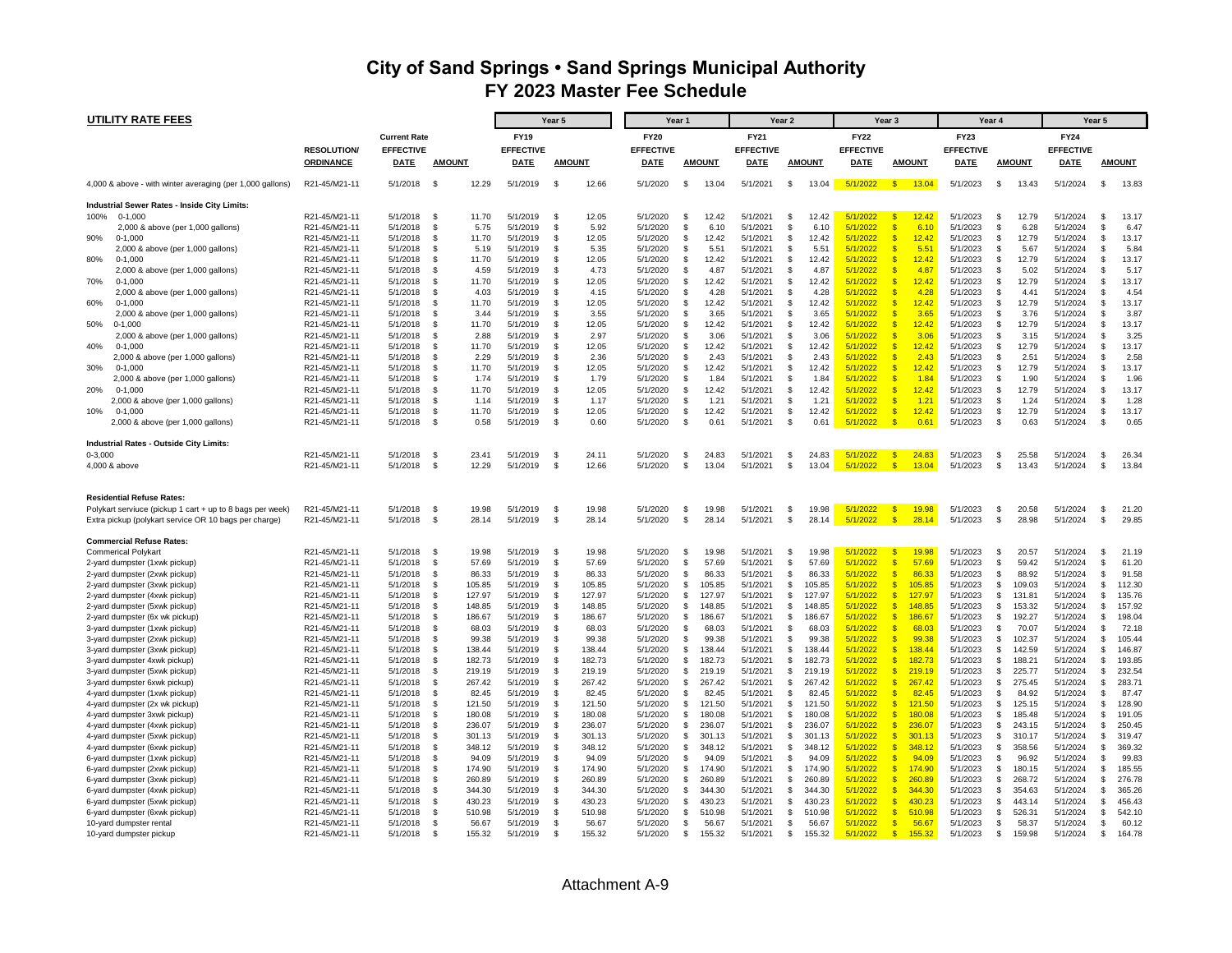| UTILITY RATE FEES                |                    |                  |                     |                  | Year 5      |               | Year 1           |  |               | Year 2           |  |               |                  | Year 3 |               | Year 4           |  |               | Year 5           |  |               |
|----------------------------------|--------------------|------------------|---------------------|------------------|-------------|---------------|------------------|--|---------------|------------------|--|---------------|------------------|--------|---------------|------------------|--|---------------|------------------|--|---------------|
|                                  |                    |                  | <b>Current Rate</b> |                  | <b>FY19</b> |               | <b>FY20</b>      |  |               | <b>FY21</b>      |  |               | <b>FY22</b>      |        |               | <b>FY23</b>      |  |               | <b>FY24</b>      |  |               |
|                                  | <b>RESOLUTION/</b> | <b>EFFECTIVE</b> |                     | <b>EFFECTIVE</b> |             |               | <b>EFFECTIVE</b> |  |               | <b>EFFECTIVE</b> |  |               | <b>EFFECTIVE</b> |        |               | <b>EFFECTIVE</b> |  |               | <b>EFFECTIVE</b> |  |               |
|                                  | <b>ORDINANCE</b>   | <b>DATE</b>      | <b>AMOUNT</b>       | <b>DATE</b>      |             | <b>AMOUNT</b> | DATE             |  | <b>AMOUNT</b> | <b>DATE</b>      |  | <b>AMOUNT</b> | <b>DATE</b>      |        | <b>AMOUNT</b> | <b>DATE</b>      |  | <b>AMOUNT</b> | <b>DATE</b>      |  | <b>AMOUNT</b> |
| 15-yard dumpster rental          | R21-45/M21-11      | 5/1/2018         | 85.59<br>- 55       | 5/1/2019         | - 35        | 85.59         | 5/1/2020         |  | 85.59         | 5/1/2021         |  | 85.59         | 5/1/2022         |        | 85.59         | 5/1/2023         |  | 88.16         | 5/1/2024         |  | 90.81         |
| 15-yard dumpster pickup          | R21-45/M21-11      | 5/1/2018         | 191.34              | 5/1/2019         | - 35        | 191.34        | 5/1/2020         |  | 191.34        | 5/1/2021         |  | 191.34        | 5/1/2022         |        | 191.34        | 5/1/2023         |  | 197.08        | 5/1/2024         |  | 202.99        |
| 20-yard dumpster rental          | R21-45/M21-11      | 5/1/2018         | 113.28              | 5/1/2019         | - 35        | 113.28        | 5/1/2020         |  | 113.28        | 5/1/2021         |  | 113.28        | 5/1/2022         |        | 113.28        | 5/1/2023         |  | 116.68        | 5/1/2024         |  | 120.18        |
| 20-yard dumpster pickup          | R21-45/M21-11      | 5/1/2018         | 254.36              | 5/1/2019         |             | 254.36        | 5/1/2020         |  | 254.36        | 5/1/2021         |  | 254.36        | 5/1/2022         |        | 254.36        | 5/1/2023         |  | 262.00        | 5/1/2024         |  | 269.86        |
| 30-yard dumpster rental          | R21-45/M21-11      | 5/1/2018         | 172.49              | 5/1/2019         |             | 172.49        | 5/1/2020         |  | 172.49        | 5/1/2021         |  | 172.49        | 5/1/2022         |        | 172.49        | 5/1/2023         |  | 177.66        | 5/1/2024         |  | 182.99        |
| 30-yard dumpster pickup          | R21-45/M21-11      | 5/1/2018         | 326.40              | 5/1/2019         |             | 326.40        | 5/1/2020         |  | 326.40        | 5/1/2021         |  | 326.40        | 5/1/2022         |        | 326.40        | 5/1/2023         |  | 336.19        | 5/1/2024         |  | 346.28        |
| Rolloff Dumpster Delivery Charge | R21-45/M21-11      | 5/1/2018         | 28.14               | 5/1/2019         |             | 28.14         | 5/1/2020         |  | 28.14         | 5/1/2021         |  | 28.14         | 5/1/2022         |        | 28.14         | 5/1/2023         |  | 28.98         | 5/1/2024         |  | 29.85         |
| Extra pickup-all size dumpsters  | R21-45/M21-11      | 5/1/2018         | 28.14<br>- 55       | 5/1/2019         | ж           | 28.14         | 5/1/2020         |  | 28.14         | 5/1/2021         |  | 28.14         | 5/1/2022         |        | 28.14         | 5/1/2023         |  | 28.98         | 5/1/2024         |  | 29.85         |
| <b>Storm Water utility Fee:</b>  | R21-45/M21-11      | $5/1/2018$ \$    | 5.63                | 5/1/2019         | -S          | 5.80          | 5/1/2020         |  | 5.97          | 5/1/2021         |  | 5.97          | 5/1/2022         |        | 5.97          | 5/1/2023         |  | 6.15          | 5/1/2024         |  | 6.33          |

|--|

| Water 5/8" meter (plus contractor charges)        | R 18-48/M18-06 | 5/1/2018 | S<br>750.00   |            |  |  |  |  |
|---------------------------------------------------|----------------|----------|---------------|------------|--|--|--|--|
| Water 1" meter (plus contractor charges)          | R 18-48/M18-06 | 5/1/2018 | S             | 1.000.00   |  |  |  |  |
| Water 2" turbine meter (plus contractor charges)  | R 18-48/M18-06 | 5/1/2018 | S<br>1.700.00 |            |  |  |  |  |
| Water 2" compound meter (plus contractor charges) | R 18-48/M18-06 | 5/1/2018 | S             | 2.100.00   |  |  |  |  |
| Water 3" compound meter (plus contractor charges) | R 18-48/M18-06 | 5/1/2018 | S             | 2.400.00   |  |  |  |  |
| Water 4" compound meter (plus contractor charges) | R 18-48/M18-06 | 5/1/2018 | S             | 3.700.00   |  |  |  |  |
| Water 6" compound meter (plus contractor charges) | R 18-48/M18-06 | 5/1/2018 | S             | 4.700.00   |  |  |  |  |
| <b>Tap Fees Outside:</b>                          |                |          |               |            |  |  |  |  |
| Water 5/8" meter (plus contractor charges)        | R 18-48/M18-06 | 5/1/2018 | S             | 1.250.00   |  |  |  |  |
| Water 1" meter (plus contractor charges)          | R 18-48/M18-06 | 5/1/2018 | S             | 1.500.00   |  |  |  |  |
| Water 2" meters and above -- same fees as inside  | R 18-48/M18-06 | 5/1/2018 |               |            |  |  |  |  |
| <b>Sewer Connection Fee</b>                       | R 18-48/M18-06 | 5/1/2018 | S             | 200.00     |  |  |  |  |
| Sewer Winter Quarter Average -- New Customer      | R 18-48/M18-06 | 5/1/2018 |               | 3.000 gal. |  |  |  |  |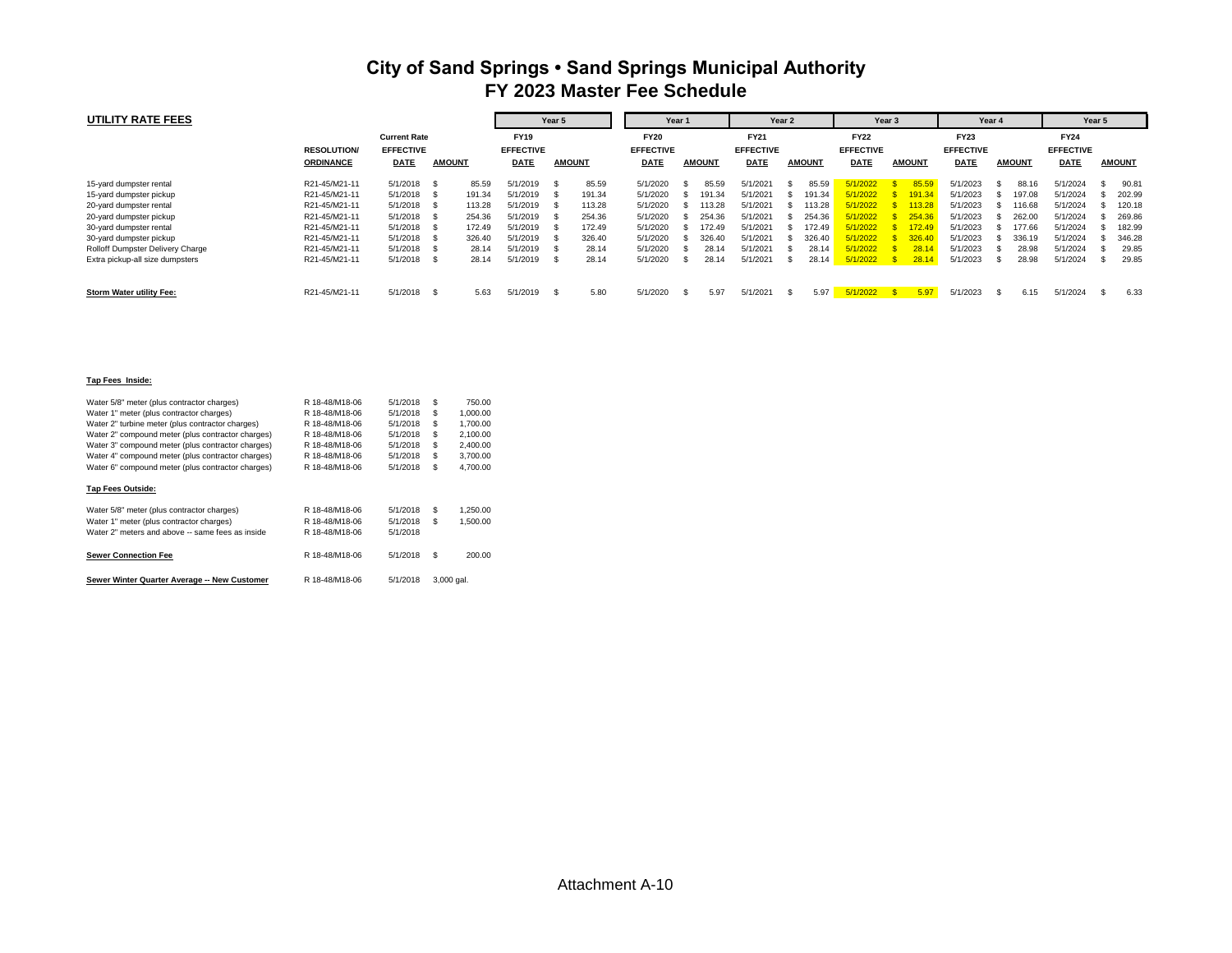## **CUSTOMER SERVICE FEES**

|                                                              |                   | <b>Current Rate</b> |                | <b>New Rate</b>  |               |
|--------------------------------------------------------------|-------------------|---------------------|----------------|------------------|---------------|
|                                                              | <b>RESOLUTION</b> | <b>EFFECTIVE</b>    |                | <b>EFFECTIVE</b> |               |
|                                                              | <b>ORDINANCE</b>  | <b>DATE</b>         | <b>AMOUNT</b>  | <b>DATE</b>      | <b>AMOUNT</b> |
| <b>SERVICE FEES:</b>                                         | Res. 07-15        | 1/1/2007            |                |                  |               |
| Utility Connect Fee (initiate, reinsate or transfer service) | Res.07-15         | 1/1/2007            | \$<br>25.00    |                  |               |
| <b>Return Check Fee</b>                                      | R 9-21/M09-06     | 7/1/2009            | \$<br>35.00    |                  |               |
| <b>Utility Collection Fee</b>                                | R19-26/M19-05     | 7/1/2019            | \$<br>50.00    |                  |               |
| Utility Call-out Fee (after hours)                           | R 9-21/M09-06     | 7/1/2009            | \$<br>50.00    |                  |               |
| Damage or Removal of Meter Lock or Clamp                     | R10-38/M11-03     | 5/1/2011            | \$<br>50.00    |                  |               |
| Meter Pull & Test (only if meter is NOT defective)           | R19-26/M19-05     | 7/1/2019            | \$<br>75.00    |                  |               |
| Destruction of Meter Equipment (per device)                  | R10-38/M11-03     | 5/1/2011            | Rep'l Cost     |                  |               |
| Destruction of Meter Can                                     | R10-38/M11-03     | 5/1/2011            | Rep'l Cost     |                  |               |
| Unauthorized Water Usage                                     | R10-38/M11-03     | 5/1/2011            | \$<br>200.00   |                  |               |
| Destroy Polykart                                             | R 9-21/M09-06     | 7/1/2009            | \$<br>100.00   |                  |               |
| Hydrant Meter Rental (per day, plus total water usage)       | Res.07-15         | 1/1/2007            | \$<br>5.00     |                  |               |
| <b>Credit Card Convenience Fee</b>                           | R 9-21/M09-06     | 7/1/2009            | \$<br>2.00     |                  |               |
| Inspection Connection Fee (temporary water activation)       | R10-16/M10-04     | 7/1/2010            | \$<br>50.00    |                  |               |
| Collection service recovery fee                              | Res 09-25         | 6/22/2009           | max 35%        |                  |               |
| Late Penalty on past due utility balances                    | R19-26/M19-05     | 7/1/2019            | 10% per mo     |                  |               |
| <b>UTITITY DEPOSITS:</b>                                     |                   |                     |                |                  |               |
| Residential - homeowners/renters (with cap of \$300)         | Res 07-12         | 1/1/2007            | \$<br>100.00   |                  |               |
| Commercial (with cap of \$300)                               | Res.07-12         | 1/1/2007            | \$<br>100.00   |                  |               |
| Industry (with cap of \$300)                                 | Res.07-12         | 1/1/2007            | \$<br>200.00   |                  |               |
| <b>Hydrant Meter</b>                                         | R 18-48/M18-06    | 5/1/2018            | \$<br>1,250.00 |                  |               |
| <b>Effluent Cischarge Permit:</b>                            | R 9-21/M09-06     | 7/1/2009            | \$<br>250.00   |                  |               |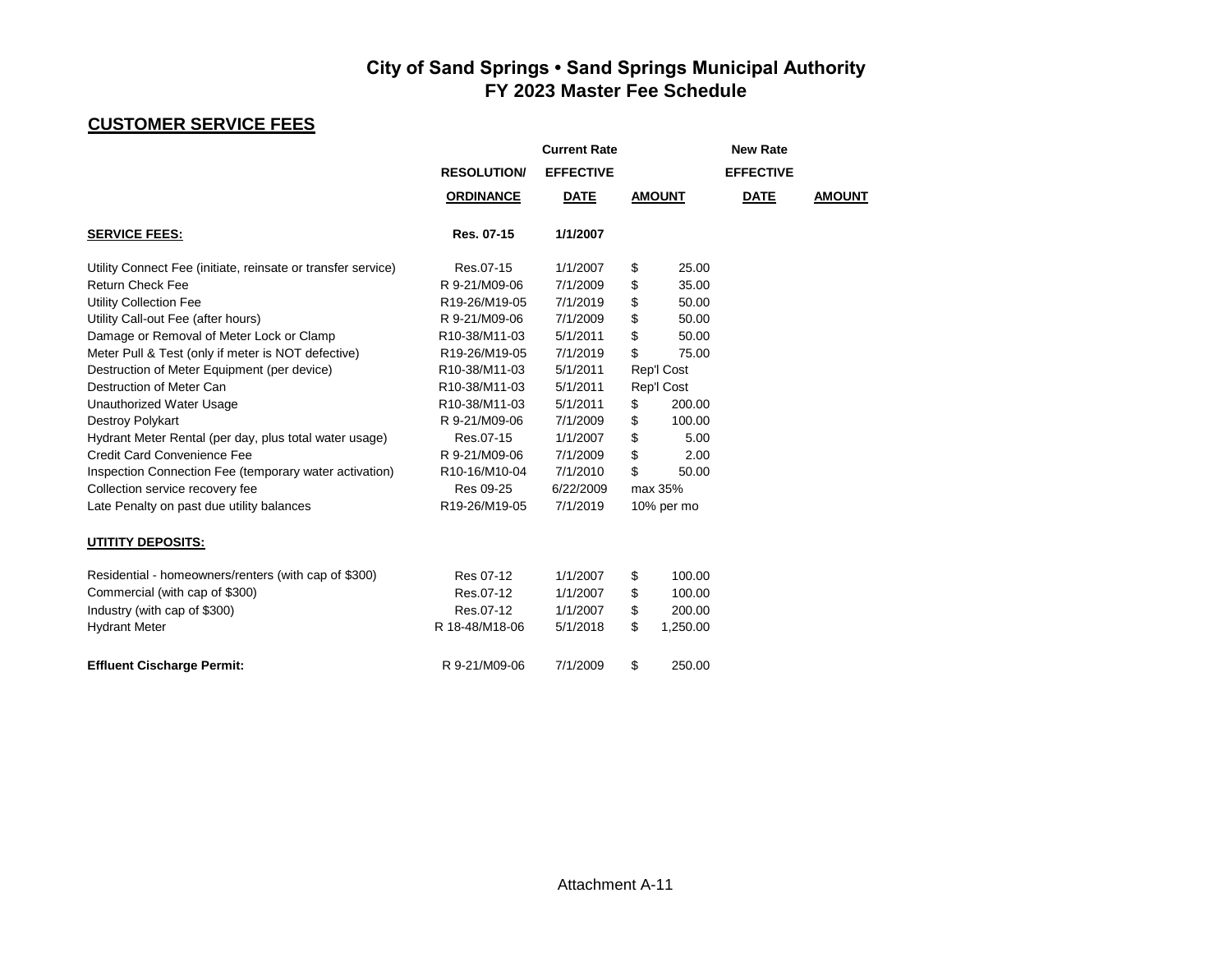#### **PLANNING AND NEIGHBORHOOD SERVICES FEES**

|                                                                  |                                         |                  | <b>CURRENT</b> | <b>NEW FEE</b> |               |
|------------------------------------------------------------------|-----------------------------------------|------------------|----------------|----------------|---------------|
|                                                                  | <b>RESOLUTION/</b>                      | <b>EFFECTIVE</b> | <b>FEE</b>     | <b>FEE</b>     |               |
|                                                                  | <b>ORDINANCE</b>                        | <b>DATE</b>      | <b>AMOUNT</b>  | <b>DATE</b>    | <b>AMOUNT</b> |
| <b>BUILDING PERMIT FEES:</b>                                     |                                         |                  |                |                |               |
|                                                                  |                                         |                  |                |                |               |
| <b>Zoning Clearance Permit</b>                                   | R10-16/M10-04                           | 6/9/2008 \$      | 25.00          |                |               |
| Residential Permit Fee-New or Addition:                          |                                         |                  |                |                |               |
| 0-600 Square Feet                                                | R10-16/M10-04                           | 7/1/2010 \$      | 83.00          |                |               |
| 601-1,000 Square Feet                                            | R <sub>10</sub> -16/M <sub>10</sub> -04 | 7/1/2010 \$      | 165.00         |                |               |
| 1,001-2,000 Square Feet                                          | R10-16/M10-04                           | 7/1/2010 \$      | 220.00         |                |               |
| 2,001-3,000 Square Feet                                          | R10-16/M10-04                           | 7/1/2010 \$      | 275.00         |                |               |
| 3,001-4,000 Square Feet                                          | R10-16/M10-04                           | 7/1/2010 \$      | 330.00         |                |               |
| 4,001-5,000 Square Feet                                          | R10-16/M10-04                           | 7/1/2010 \$      | 385.00         |                |               |
| 5,001 Square Feet & Up (per 1,000 sq ft or part thereof)         | R10-16/M10-04                           | 7/1/2010 \$      | 110.00         |                |               |
| <b>Commerical Permit Fee:</b>                                    |                                         |                  |                |                |               |
| 0-1,000 Square Feet                                              | R10-16/M10-04                           | 7/1/2010 \$      | 330.00         |                |               |
| 1,001-5,000 Square Feet                                          | R10-16/M10-04                           | 7/1/2010 \$      | 660.00         |                |               |
| 5,001-10,000 Square Feet                                         | R10-16/M10-04                           | 7/1/2010 \$      | 880.00         |                |               |
| 10,001 Sqare Feet & Up (per 5,000 sq ft or part thereof)         | R10-16/M10-04                           | 7/1/2010 \$      | 330.00         |                |               |
| <b>Residential Remodel Permit</b>                                | R10-16/M10-04                           | 7/1/2010 \$      | 83.00          |                |               |
| <b>Commerical Remodel Permit:</b>                                |                                         |                  |                |                |               |
| First 1,000 Square Feet                                          | R10-16/M10-04                           | 7/1/2010 \$      | 165.00         |                |               |
| 1,001-5,000 Square Feet                                          | R10-16/M10-04                           | 7/1/2010 \$      | 330.00         |                |               |
| 5,001 Square Feet & Up (per 1,000 sq ft or part thereof)         | R10-16/M10-04                           | 7/1/2010 \$      | 83.00          |                |               |
| <b>Residential Park Fee:</b>                                     |                                         |                  |                |                |               |
| Single-family dwelling                                           |                                         |                  |                |                |               |
| With amenity                                                     | R21-45/M21-11                           | 7/1/2021 \$      | 300.00         |                |               |
| Without amenity                                                  | R21-45/M21-11                           | 7/1/2021 \$      | 500.00         |                |               |
| Duplex dwelling                                                  | R21-45/M21-11                           | 7/1/2021 \$      | 500.00         |                |               |
| Multi-family dwelling (each unit)                                | R21-45/M21-11                           | 7/1/2021 \$      | 250.00         |                |               |
|                                                                  | R21-45/M21-11                           | 7/1/2021 \$      | 250.00         |                |               |
| Mobile home (each lot or space)                                  |                                         |                  |                |                |               |
| Carport, Porch, Patio Roof Permit                                | R10-16/M10-04                           | 7/1/2010 \$      | 55.00          |                |               |
| Pool                                                             | R10-16/M10-04                           | 7/1/2010 \$      | 55.00          |                |               |
| Permit Withdrawal Fee-Residential                                | R10-16/M10-04                           | 7/1/2010 \$      | 28.00          |                |               |
| Permit Withdrawal Fee-Commercial                                 | R10-16/M10-04                           | 7/1/2010 \$      | 55.00          |                |               |
| Beginning Work Without Permit Penalty                            | R10-16/M10-04                           | 7/1/2010 \$      | 110.00         |                |               |
| Plan Resubmittal Fee (each occurrence)                           | R10-16/M10-04                           | 7/1/2010 \$      | 28.00          |                |               |
| <b>Conditional Building Permit</b>                               | R10-16/M10-04                           | 7/1/2010 \$      | 55.00          |                |               |
| Uniform Building Code Commission Fee (59 OS 1000-23 and 1000-25) | R10-16/M10-04                           | 6/1/2010 \$      | 4.00           |                |               |
| Administrative Fee - UBCC (59 OS 1000-23 and 1000-25)            | R10-16/M10-04                           | 6/1/2010 \$      | 0.50           |                |               |

**OTHER PERMIT FEES:**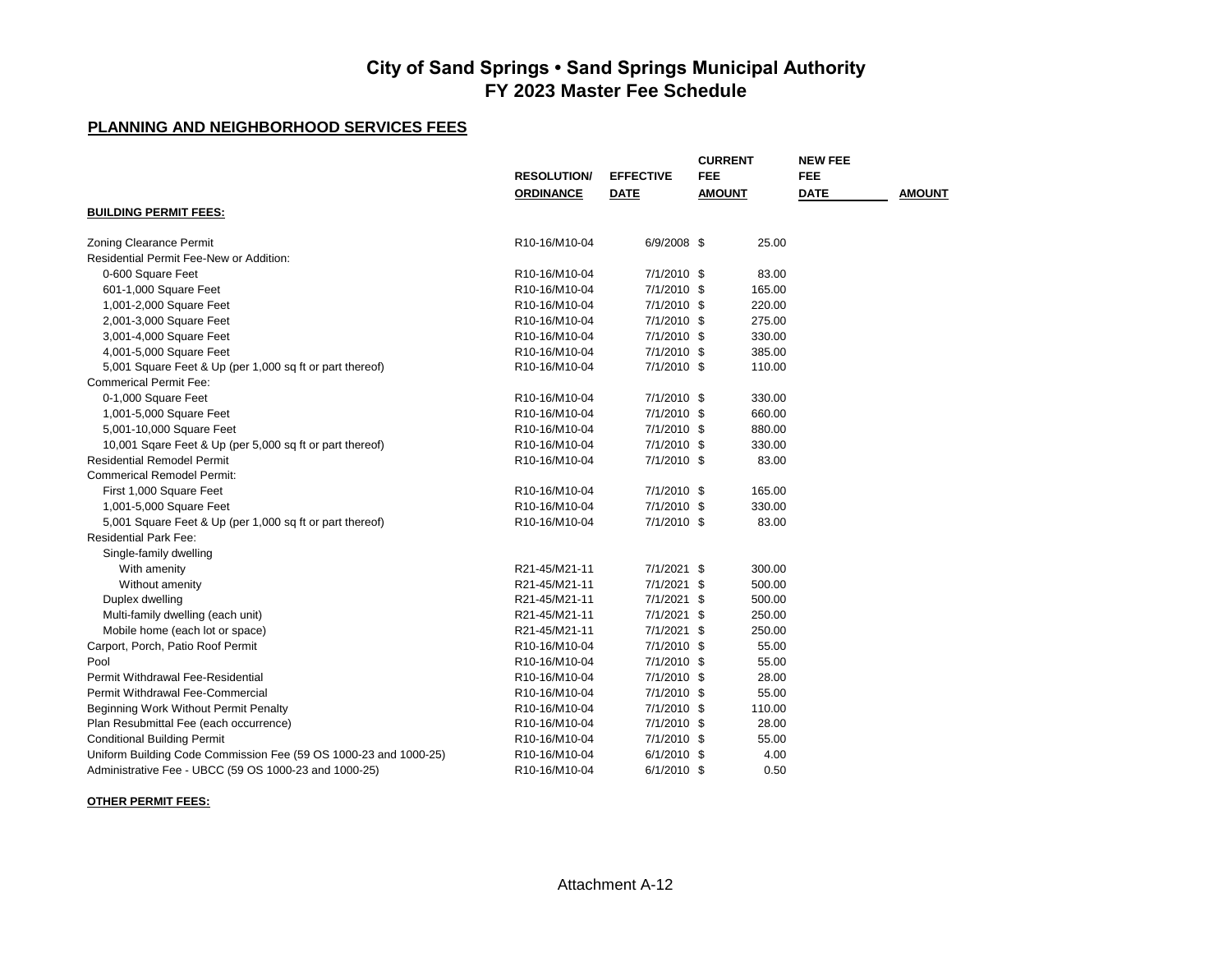|                                                                      |                    |                  | <b>CURRENT</b> | <b>NEW FEE</b> |               |
|----------------------------------------------------------------------|--------------------|------------------|----------------|----------------|---------------|
|                                                                      | <b>RESOLUTION/</b> | <b>EFFECTIVE</b> | <b>FEE</b>     | <b>FEE</b>     |               |
|                                                                      | <b>ORDINANCE</b>   | DATE             | AMOUNT         | <b>DATE</b>    | <b>AMOUNT</b> |
| Demolition                                                           | R10-16/M10-04      | $3/1/2005$ \$    | 25.00          |                |               |
| Certificate of Occupancy-New Construction                            | R10-16/M10-04      | 7/1/2010 \$      | 50.00          |                |               |
| Certificate of Occupance-Change in Use/Occupancy                     | R21-45/M21-11      | 7/1/2021 \$      | 200.00         |                |               |
| <b>Blasting Permit</b>                                               | R10-16/M10-04      | $3/1/2005$ \$    | 100.00         |                |               |
| Plus per blast charge                                                | R10-16/M10-04      | $3/1/2005$ \$    | 25.00          |                |               |
| Earth Change Permit                                                  | R10-16/M10-04      | $3/1/2005$ \$    | 25.00          |                |               |
| Curb Cut/Sidewalk/Pavement Cut/Boring Permit                         | R10-16/M10-04      | $3/1/2005$ \$    | 25.00          |                |               |
| <b>Special Assessment Letter</b>                                     | R10-16/M10-04      | 7/1/2010 \$      | 25.00          |                |               |
| Flood Map Determination                                              | R10-16/M10-04      | 6/9/2008 \$      | 25.00          |                |               |
| Oil/Gas Well Permit                                                  | R10-16/M10-04      | $3/1/2005$ \$    | 600.00         |                |               |
| Annual Renewal                                                       | R10-16/M10-04      | $3/1/2005$ \$    | 250.00         |                |               |
| Fiber Optic Cable-per lineal foot (annual)                           | R10-16/M10-04      | $3/1/2005$ \$    | 1.00           |                |               |
| Fiber Optic Cable-per lineal foot (inspection)                       | R10-16/M10-04      | $3/1/2005$ \$    | 1.00           |                |               |
| <b>Moving Permit</b>                                                 | R10-16/M10-04      | $3/1/2005$ \$    | 100.00         |                |               |
| Zoning Charge                                                        | R10-16/M10-04      | 7/1/2010 \$      | 25.00          |                |               |
| Public Nuisance Abatement Administrative fee                         | R21-45/M21-11      | 7/1/2021 \$      | 250.00         |                |               |
| Public Nuisance Abatement Administrative fee -- Dilapidated Building | R21-45/M21-11      | 7/1/2021 \$      | 600.00         |                |               |
| Sign - 100 sq ft. or less (one side)                                 | R10-16/M10-04      | 7/1/2010 \$      | 55.00          |                |               |
| Sign - 101 or more sq. ft. (one side)                                | R10-16/M10-04      | 7/1/2010 \$      | 110.00         |                |               |
| Sign - Outdoor Advertising 250 sq. ft. or less (per side)            | R10-16/M10-04      | 7/1/2010 \$      | 165.00         |                |               |
| Sign - Outdoor Advertising over 250 sq. ft. (per side)               | R10-16/M10-04      | 7/1/2010 \$      | 330.00         |                |               |
| Sign - Portable/Promotional (30 day limit)                           | R10-16/M10-04      | $3/1/2005$ \$    | 50.00          |                |               |
| Temporary Use Permit - 30 day limit                                  | R10-16/M10-04      | 7/1/2010 \$      | 100.00         |                |               |
| Zoning Code Book                                                     | R10-16/M10-04      | 6/9/2008 \$      | 25.00          |                |               |
| Plan Review (per sheet)                                              | R10-16/M10-04      | $3/1/2005$ \$    | 50.00          |                |               |
| Record Drawing (per sheet)                                           | R10-16/M10-04      | $3/1/2005$ \$    | 200.00         |                |               |
|                                                                      |                    |                  |                |                |               |
| <b>INSPECTION FEES:</b>                                              |                    |                  |                |                |               |
| <b>Residential Building</b>                                          | R10-16/M10-04      | 7/1/2010 \$      | 55.00          |                |               |
| <b>Commercial Building</b>                                           | R10-16/M10-04      | 7/1/2010 \$      | 110.00         |                |               |
| Reinspection/Miscellaneous Inspection Fee                            | R10-16/M10-04      | 7/1/2010 \$      | 28.00          |                |               |
| <b>Electrical Inspections</b>                                        |                    |                  |                |                |               |
| Single-phase, 100-270 volt, 100 amp service                          | R10-16/M10-04      | 7/1/2010 \$      | 83.00          |                |               |
| Plus per 100 amps or part thereof                                    | R10-16/M10-04      | 7/1/2010 \$      | 28.00          |                |               |
| Three-plase, 100 amp service                                         | R10-16/M10-04      | 7/1/2010 \$      | 138.00         |                |               |
| Plus per 100 amps or part thereof                                    | R10-16/M10-04      | 7/1/2010 \$      | 28.00          |                |               |
| <b>Temporary Pole</b>                                                | R10-16/M10-04      | 7/1/2010 \$      | 28.00          |                |               |
| Temp-to-Building Meter Service                                       | R10-16/M10-04      | 7/1/2010 \$      | 28.00          |                |               |
| <b>Electrical Service Change-out</b>                                 | R10-16/M10-04      | 7/1/2010 \$      | 55.00          |                |               |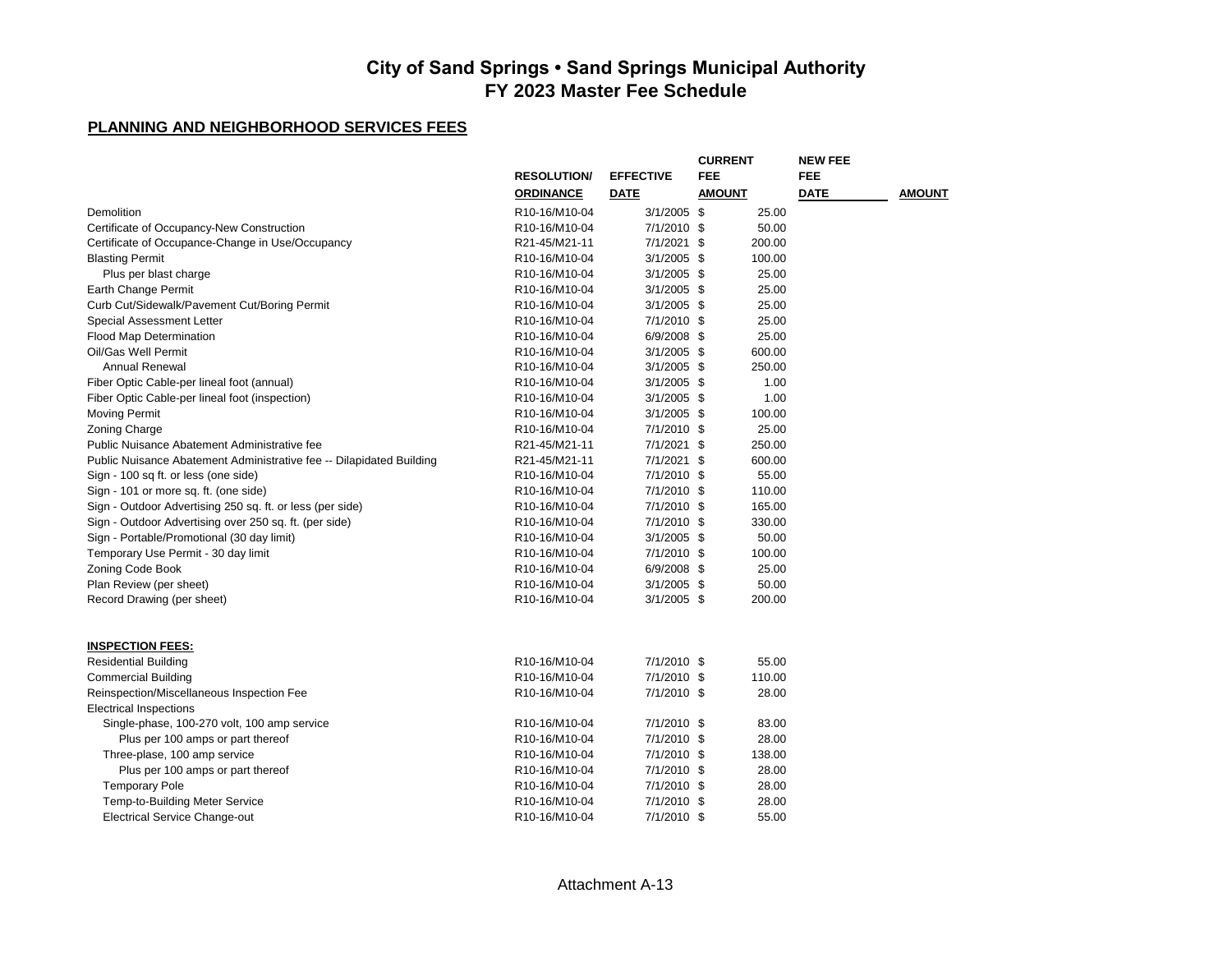|                                                    |                                         |                  | <b>CURRENT</b> | <b>NEW FEE</b> |               |
|----------------------------------------------------|-----------------------------------------|------------------|----------------|----------------|---------------|
|                                                    | <b>RESOLUTION/</b>                      | <b>EFFECTIVE</b> | <b>FEE</b>     | <b>FEE</b>     |               |
|                                                    | <b>ORDINANCE</b>                        | <b>DATE</b>      | <b>AMOUNT</b>  | <b>DATE</b>    | <b>AMOUNT</b> |
| Miscellaneous Electrical                           | R10-16/M10-04                           | 7/1/2010 \$      | 28.00          |                |               |
| <b>Plumbing Inspections</b>                        |                                         |                  |                |                |               |
| First five fixtures                                | R10-16/M10-04                           | 7/1/2010 \$      | 55.00          |                |               |
| Next seven fixtures                                | R10-16/M10-04                           | 7/1/2010 \$      | 55.00          |                |               |
| Any additional fixtures (per fixture)              | R10-16/M10-04                           | 7/1/2010 \$      | 11.00          |                |               |
| <b>Water Service</b>                               | R10-16/M10-04                           | 7/1/2010 \$      | 28.00          |                |               |
| Sewer Service                                      | R10-16/M10-04                           | 7/1/2010 \$      | 28.00          |                |               |
| <b>Gas Service</b>                                 | R10-16/M10-04                           | 7/1/2010 \$      | 28.00          |                |               |
| Water-Sewer-Gas (at one time)                      | R10-16/M10-04                           | 7/1/2010 \$      | 55.00          |                |               |
| <b>Rural Waterline</b>                             | R10-16/M10-04                           | 7/1/2010 \$      | 55.00          |                |               |
| <b>Temporary Gas Service</b>                       | R10-16/M10-04                           | 7/1/2010 \$      | 28.00          |                |               |
| Miscellaneous Plumbing                             | R10-16/M10-04                           | 7/1/2010 \$      | 28.00          |                |               |
| <b>Mechanical Inspections</b>                      |                                         |                  |                |                |               |
| Furnace Only (up to 150,000 BTU's)                 | R10-16/M10-04                           | 7/1/2010 \$      | 55.00          |                |               |
| Furnace Only (150,001-300,000 BTU's)               | R10-16/M10-04                           | 7/1/2010 \$      | 83.00          |                |               |
| Furance Only (more than 300,000 BTU's)             | R10-16/M10-04                           | 7/1/2010 \$      | 110.00         |                |               |
| Mechanical system changeout (furnace and/or a/c)   | R10-16/M10-04                           | 7/1/2010 \$      | 55.00          |                |               |
| Cooling - Up to 3 tons (each unit)                 | R10-16/M10-04                           | 7/1/2010 \$      | 83.00          |                |               |
| Cooling - Over 3 tons and up to 5 tons (each unit) | R10-16/M10-04                           | 7/1/2010 \$      | 110.00         |                |               |
| Cooling - Over 5 tons (each unit)                  | R <sub>10</sub> -16/M <sub>10</sub> -04 | 7/1/2010 \$      | 165.00         |                |               |
| Chillder Cooling Unit - Per ton                    | R10-16/M10-04                           | 7/1/2010 \$      | 3.00           |                |               |
| Slab Duct Inspection                               | R10-16/M10-04                           | 7/1/2010 \$      | 28.00          |                |               |
| Miscellaneous Mechanical Inspection                | R10-16/M10-04                           | 7/1/2010 \$      | 28.00          |                |               |
|                                                    |                                         |                  |                |                |               |
| <b>MISCELLANEOUS LICENSE FEES:</b>                 |                                         |                  |                |                |               |
|                                                    |                                         |                  |                |                |               |

| <b>Brewer</b>                             | Ord. 1078      | $6/2/2004$ \$ | 1,250.00 |
|-------------------------------------------|----------------|---------------|----------|
| <b>Small Brewer</b>                       | R 18-48/M18-06 | 7/1/2018 \$   | 125.00   |
| <b>Distiller</b>                          | Ord. 1078      | $6/2/2004$ \$ | 3,125.00 |
| Wine Maker                                | Ord. 1078      | $6/2/2004$ \$ | 625.00   |
| <b>Small Farm Winery</b>                  | R 18-48/M18-06 | $7/1/2018$ \$ | 75.00    |
| Rectifier                                 | Ord. 1078      | $6/2/2004$ \$ | 3,125.00 |
| Wholesaler (all wine and spirits)         | R 18-48/M18-06 | 7/1/2018 \$   | 3,000.00 |
| <b>Beer Distributor</b>                   | R 18-48/M18-06 | $7/1/2018$ \$ | 750.00   |
| Retail Spirits (Liquor and Package) Store | R 18-48/M18-06 | 10/1/2018 \$  | 900.00   |
| Mixed Beverage Establishment (initial)    | Ord. 1078      | $6/2/2004$ \$ | 1.000.00 |
| Mixed Beverage Establishment (renewal)    | Ord. 1078      | $6/2/2004$ \$ | 900.00   |
| Hotel Beverage License (new)              | R 18-48/M18-06 | $7/1/2018$ \$ | 1.000.00 |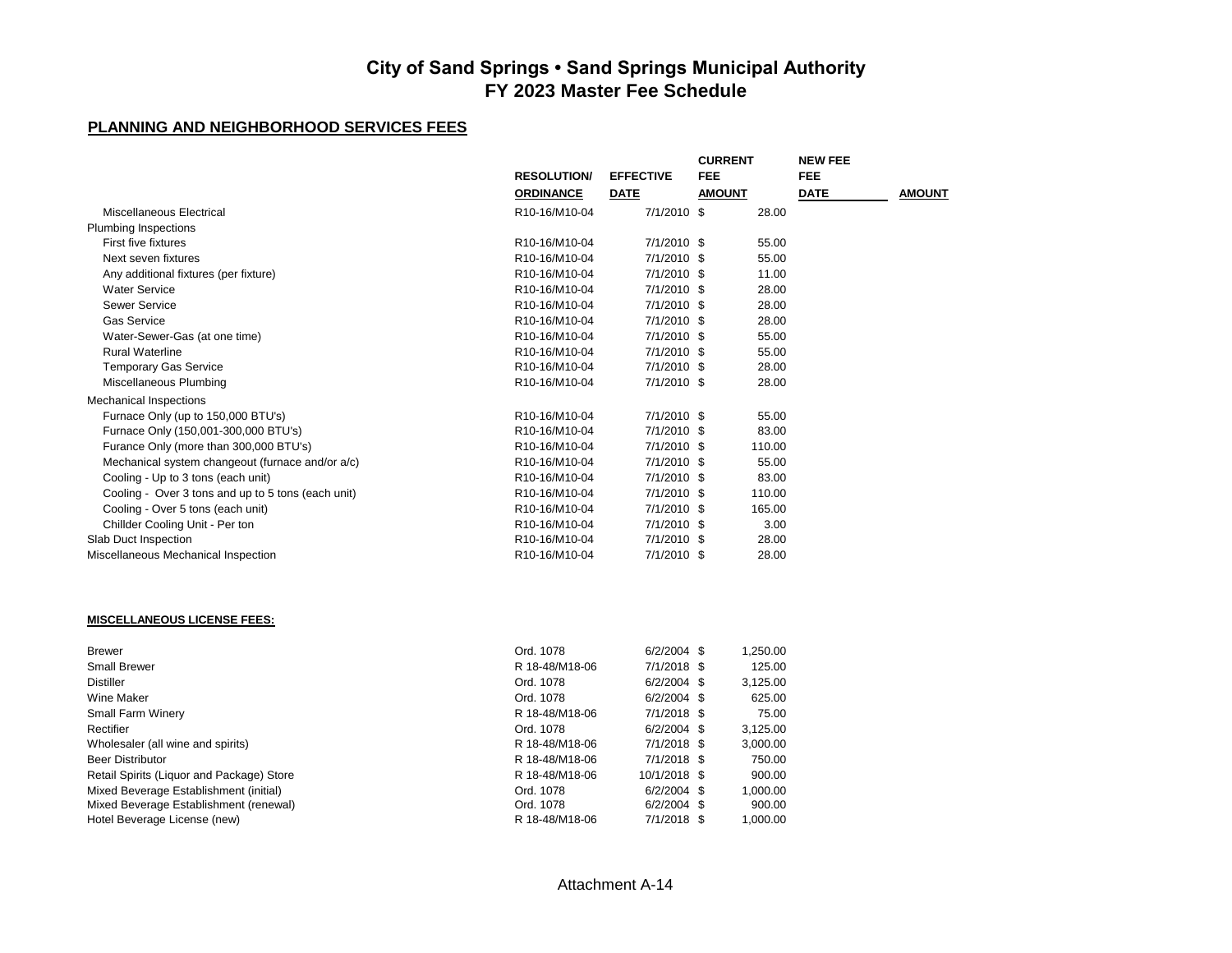|                                                                |                                         |                  |               | <b>NEW FEE</b> |        |
|----------------------------------------------------------------|-----------------------------------------|------------------|---------------|----------------|--------|
|                                                                | <b>RESOLUTION</b>                       | <b>EFFECTIVE</b> | FEE           | FEE            |        |
|                                                                | <b>ORDINANCE</b>                        | DATE             | <b>AMOUNT</b> | <b>DATE</b>    | AMOUNT |
| Hotel Beverage License (renewal)                               | R 18-48/M18-06                          | 7/1/2018 \$      | 900.00        |                |        |
| On-Premises Wine and Beer Sales (new)                          | R 18-48/M18-06                          | 10/1/2018 \$     | 500.00        |                |        |
| On-Premises Wine and Beer Sales (renewal)                      | R 18-48/M18-06                          | 10/1/2018 \$     | 450.00        |                |        |
| <b>Retail Wine Sales</b>                                       | R 18-48/M18-06                          | 10/1/2018 \$     | 500.00        |                |        |
| <b>Retail Beer Sales</b>                                       | R 18-48/M18-06                          | 10/1/2018 \$     | 500.00        |                |        |
| Caterer (initial)                                              | Ord. 1078                               | 6/2/2004 \$      | 1,000.00      |                |        |
| Caterer (annual)                                               | Ord. 1078                               | 6/2/2004 \$      | 900.00        |                |        |
| Beer (on and off premises consumption)                         | Ord. 1078                               | 6/2/2004 \$      | 20.00         |                |        |
| Special Event (per day)                                        | Ord. 1078                               | 6/2/2004 \$      | 50.00         |                |        |
| Class B Wolesaler                                              | Ord. 1078                               | 6/2/2004 \$      | 625.00        |                |        |
| Amusement Device/Pool-Billiard Table (each)                    | R10-16/M10-04                           | $3/1/2005$ \$    | 15.00         |                |        |
| Itinerant Peddler/Vendor - Good for 1 year from date of issue) | R <sub>13</sub> -04                     | $9/1/2012$ \$    | 75.00         |                |        |
| Carnival License - Each Day                                    | R10-16/M10-04                           | $3/1/2005$ \$    | 100.00        |                |        |
| Auctioneer                                                     | R10-16/M10-04                           | $3/1/2005$ \$    | 50.00         |                |        |
| Solid Waste Permit - per cubic yard                            | R <sub>10</sub> -16/M <sub>10</sub> -04 | 10/9/2006 \$     | 5.00          |                |        |
| <b>PLANNING FEES:</b>                                          |                                         |                  |               |                |        |
| Plan Review Fee (per plan sheet)                               | R10-16/M10-04                           | 2/1/2005 \$      | 50.00         |                |        |
| Record Drawing Fee (per utility)                               | R10-16/M10-04                           | 2/1/2005 \$      | 200.00        |                |        |
| Lot Split                                                      | R10-16/M10-04                           | 7/1/2010 \$      | 100.00        |                |        |
| Lot Combo                                                      | R10-16/M10-04                           | 6/9/2008 \$      | 100.00        |                |        |
| Alternative compliance to Landscaping Requirement              | R <sub>10</sub> -16/M <sub>10</sub> -04 | 7/1/2010 \$      | 25.00         |                |        |
| Right-of-Way Encroachment                                      | R19-26/M19-05                           | 7/1/2019 \$      | 50.00         |                |        |
| Closure of Right-of-Way/ Easement                              | R19-26/M19-05                           | 7/1/2019 \$      | 200.00        |                |        |
| <b>Sketch Plat</b>                                             | R10-16/M10-04                           | 7/1/2010 \$      | 75.00         |                |        |
| <b>Prelimanary Plat</b>                                        | R10-16/M10-04                           | 7/1/2010 \$      | 200.00        |                |        |
| <b>Final Plat</b>                                              | R10-16/M10-04                           | 7/1/2010 \$      | 250.00        |                |        |
| <b>Plat Waiver</b>                                             | R10-16/M10-04                           | 6/9/2008 \$      | 25.00         |                |        |
| Plat Amendment                                                 | R12-35/M12-03                           | 7/1/2012 \$      | 200.00        |                |        |
| Reinstate Preliminary                                          | R10-16/M10-04                           | 6/9/2008 \$      | 100.00        |                |        |
| <b>Reinstate Final</b>                                         | R10-16/M10-04                           | 6/9/2008 \$      | 100.00        |                |        |
| PUD New/Amendment                                              | R12-35/M12-03                           | 7/1/2012 \$      | 200.00        |                |        |
| <b>PUD Notification Fee</b>                                    | R19-26/M19-05                           | 7/1/2019 \$      | 250.00        |                |        |
| <b>PUD Abandonment</b>                                         | R10-16/M10-04                           | 6/9/2008 \$      | 100.00        |                |        |
| Access Change                                                  | R10-16/M10-04                           | 4/7/1997 \$      | 50.00         |                |        |
| Specific Use Permit                                            | R10-16/M10-04                           | 7/1/2010 \$      | 200.00        |                |        |
| Specific Use Permit Notification Fee                           | R19-26/M19-05                           | 7/1/2019 \$      | 150.00        |                |        |
| Appeals                                                        | R10-16/M10-04                           | 4/7/1997 \$      | 75.00         |                |        |
| <b>Zoning Letters</b>                                          | R <sub>10</sub> -16/M <sub>10</sub> -04 | 4/7/1997 \$      | 50.00         |                |        |
| Agenda Item                                                    | R10-16/M10-04                           | 6/9/2008 \$      | 25.00         |                |        |
|                                                                |                                         |                  |               |                |        |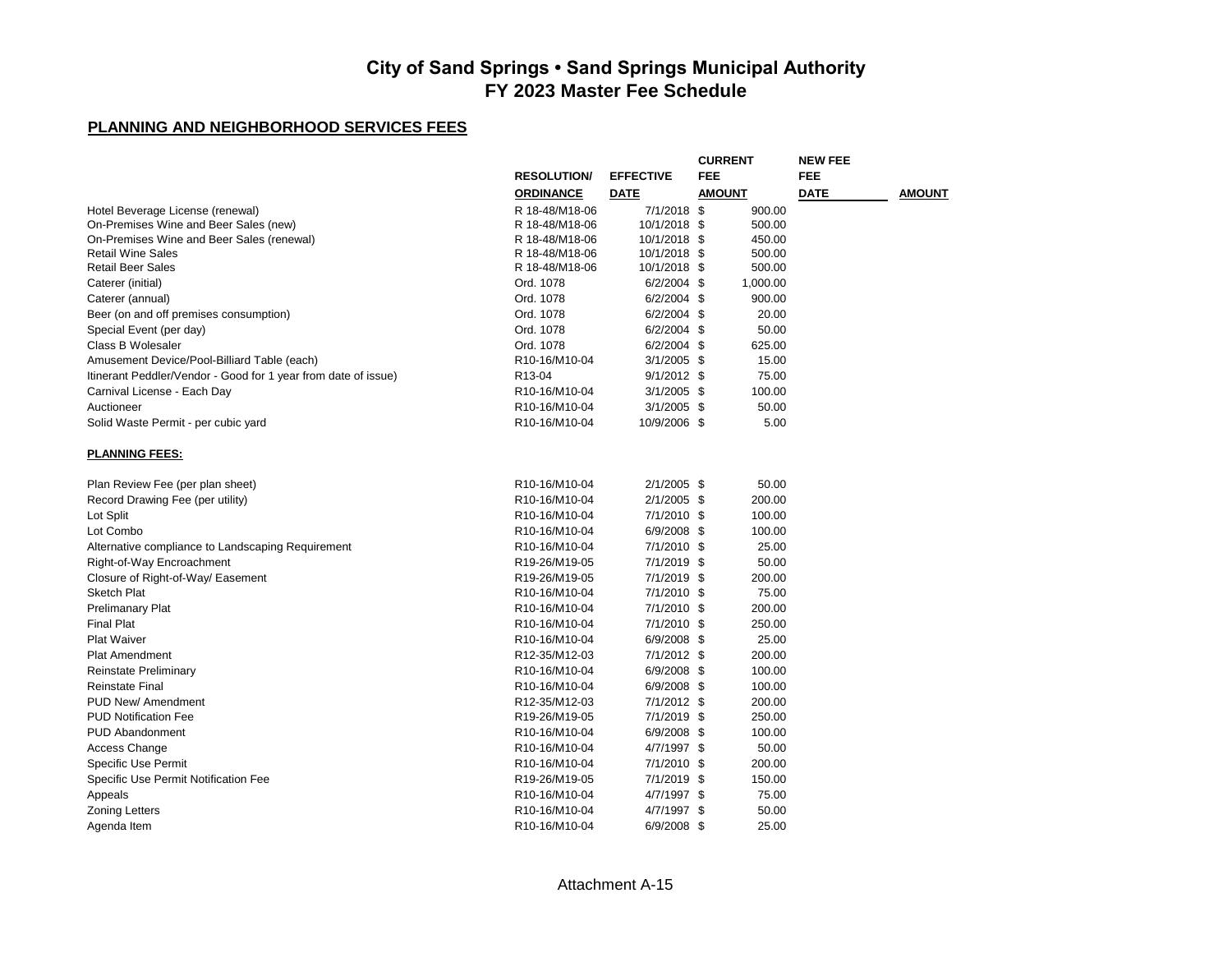|                                                           |                    |                  | <b>CURRENT</b> | <b>NEW FEE</b> |               |
|-----------------------------------------------------------|--------------------|------------------|----------------|----------------|---------------|
|                                                           | <b>RESOLUTION/</b> | <b>EFFECTIVE</b> | <b>FEE</b>     | <b>FEE</b>     |               |
|                                                           | <b>ORDINANCE</b>   | <b>DATE</b>      | <b>AMOUNT</b>  | <b>DATE</b>    | <b>AMOUNT</b> |
| Certified Mailing Fee Per Letter                          | R10-16/M10-04      | 7/1/2010 \$      | 4.00           |                |               |
| Regular Mailing Fee Per Letter                            | R10-16/M10-04      | 7/1/2010 \$      | 0.55           |                |               |
| <b>Check Fees</b>                                         | R10-16/M10-04      | 7/1/2010 \$      | 25.00          |                |               |
| Miscellaneous Fees                                        | R10-16/M10-04      | 7/1/2010 \$      | 20.00          |                |               |
| Zoning Request-High Intensity (IL, IM, IH, CH)            | R10-16/M10-04      | 7/1/2010 \$      | 200.00         |                |               |
| Zoning Request- Medium Intensity (RD, RM, OL, OM, CS, CG) | R10-16/M10-04      | 7/1/2010 \$      | 150.00         |                |               |
| Zoning Request-Low Intensity (RS zones)                   | R10-16/M10-04      | 7/1/2010 \$      | 100.00         |                |               |
| Zoning Request- PUD                                       | R10-16/M10-04      | 7/1/2010 \$      | 200.00         |                |               |
| Zoning Notification Fee                                   | R19-26/M19-05      | 7/1/2019 \$      | 250.00         |                |               |
| Annexation/Detachment                                     | R19-26/M19-05      | 7/1/2019 \$      | 100.00         |                |               |
| Annexation/ Detachment Notification Fee                   | R19-26/M19-05      | 7/1/2019 \$      | 250.00         |                |               |
| Comprehensive Plan Amendment Fee                          | R21-45/M21-11      | 7/1/2021 \$      | 300.00         |                |               |
| Board of Adjustment Variance                              | R10-16/M10-04      | 7/1/2010 \$      | 100.00         |                |               |
| Board of Adjustment Special Exception                     | R10-16/M10-04      | 7/1/2010 \$      | 100.00         |                |               |
| Board of Adjustment Notification Fee                      | R19-26/M19-05      | 7/1/2019 \$      | 75.00          |                |               |
| Regional Board of Adjustment Fee                          | R19-26/M19-05      | 7/1/2019 \$      | 250.00         |                |               |
| <b>TRADE LICENSE FEES:</b>                                |                    |                  |                |                |               |
| <b>Electrical Contractor License</b>                      | R10-16/M10-04      | $3/1/2005$ \$    | 125.00         |                |               |
| <b>Michanical Contractor License</b>                      | R10-16/M10-04      | $3/1/2005$ \$    | 125.00         |                |               |
| <b>Plumbing Contractor License</b>                        | R10-16/M10-04      | $3/1/2005$ \$    | 125.00         |                |               |
| Water Tap Installer License                               | R10-16/M10-04      | 7/1/2010 \$      | 125.00         |                |               |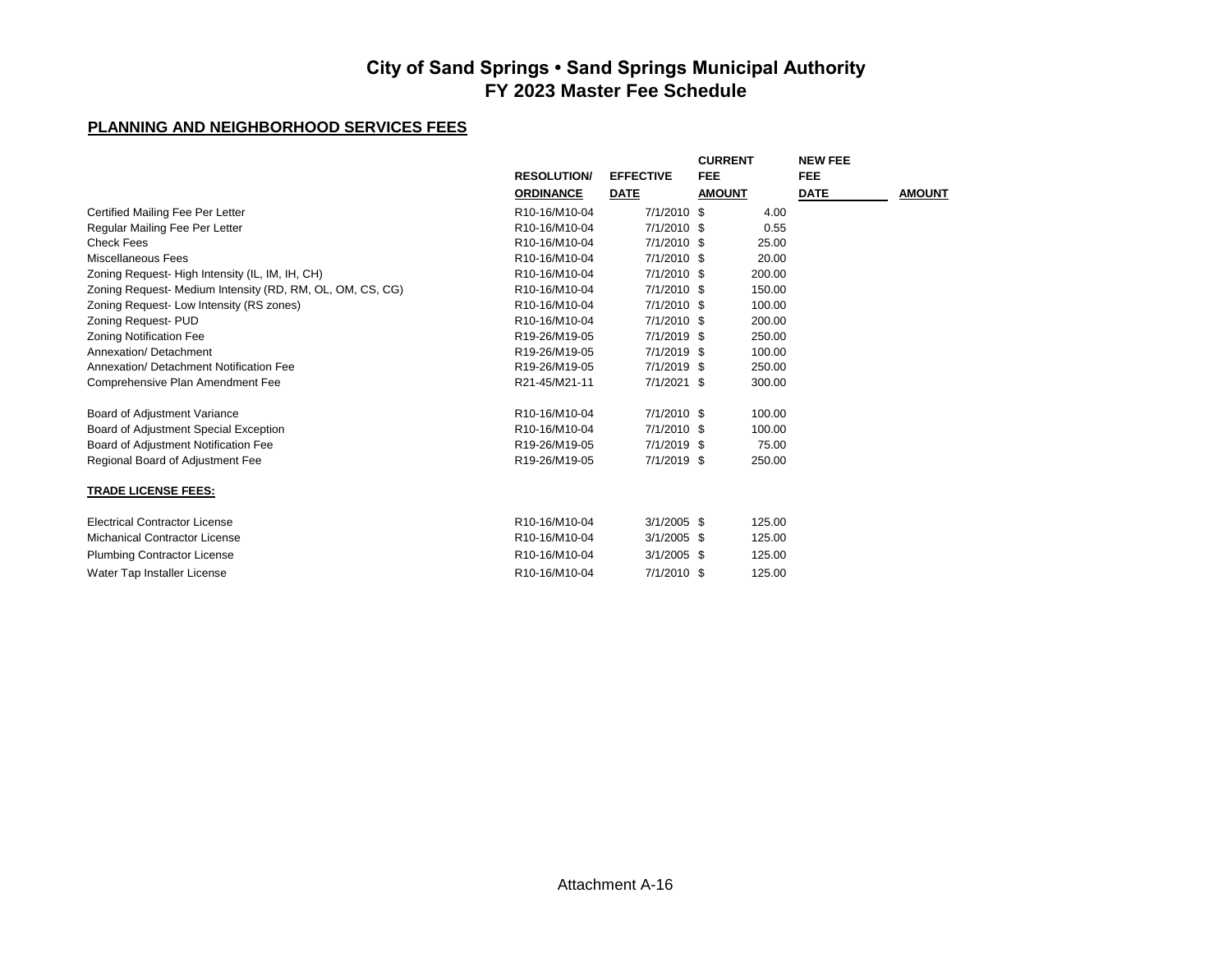#### **Case Community Center Fee Schedule**

**All rates dependent upon availability of space and changes to operations of Center.**

| <b>Time</b>                                    | Gym<br>$9,100$ s.f. |            | Track<br>2,300 s.f. |                 | <b>Aerobics</b><br>940 s.f. |            | Conf. Rm. A<br>554 s.f. |                 | Conf. Rm. B<br>554 s.f. |            | Conf. Rm. C<br>554 s.f. |                 | <b>Sports</b><br>$1,150$ s.f. |                 | <b>Kitchen</b><br>450 s.f. |                     | <b>Entire Bldg</b><br>26,000 s.f. |        |
|------------------------------------------------|---------------------|------------|---------------------|-----------------|-----------------------------|------------|-------------------------|-----------------|-------------------------|------------|-------------------------|-----------------|-------------------------------|-----------------|----------------------------|---------------------|-----------------------------------|--------|
| Occupancy:                                     | 600 people          |            | 50 people           |                 | 50 people                   |            | 50 people               |                 | 50 people               |            | 50 people               |                 | 50 people                     |                 | 15 people                  |                     | app. 900 people                   |        |
| <b>AREA USER:</b>                              |                     |            |                     |                 |                             |            |                         |                 |                         |            |                         |                 |                               |                 |                            |                     |                                   |        |
| Monday-Sunday                                  | \$                  | 60.00 \$   |                     | 35.00           | - \$                        | $35.00$ \$ |                         | $30.00 \quad $$ |                         | $30.00$ \$ |                         | $30.00 \quad $$ |                               | $25.00\quad$ \$ |                            | $10.00 \text{ }$ \$ |                                   | 255.00 |
| <b>RESIDENT OR SHORT-TERM USER:</b>            |                     |            |                     |                 |                             |            |                         |                 |                         |            |                         |                 |                               |                 |                            |                     |                                   |        |
| Monday-Sunday                                  | \$                  | 50.00 \$   |                     | $30.00\quad$ \$ |                             | $30.00$ \$ |                         | $25.00$ \$      |                         | $25.00$ \$ |                         | $25.00$ \$      |                               | $20.00\quad$ \$ |                            | $10.00 \text{ }$ \$ |                                   | 215.00 |
| HEAVY USER, NON-PROFIT GROUP OR CITY EMPLOYEE: |                     |            |                     |                 |                             |            |                         |                 |                         |            |                         |                 |                               |                 |                            |                     |                                   |        |
| Monday-Sunday                                  | \$                  | 40.00 \$   |                     | 25.00           | - \$                        | $25.00$ \$ |                         | $20.00\quad$ \$ |                         | $20.00$ \$ |                         | $20.00\quad$ \$ |                               | 15.00 \$        |                            | $10.00 \text{ }$ \$ |                                   | 175.00 |
| <b>EXTREME USER:</b>                           |                     |            |                     |                 |                             |            |                         |                 |                         |            |                         |                 |                               |                 |                            |                     |                                   |        |
| Monday-Sunday                                  | \$                  | $30.00$ \$ |                     | 20.00           | - \$                        | $20.00$ \$ |                         | 15.00 \$        |                         | 15.00 \$   |                         | 15.00 \$        |                               | 10.00           | \$                         | $10.00 \text{ }$ \$ |                                   | 135.00 |

## **CASE Card Fee (Case Community Center)**

|                          | Area User:  | <b>Resident User</b> | <b>City Employee</b><br><b>User</b> |           |  |
|--------------------------|-------------|----------------------|-------------------------------------|-----------|--|
| Individual card          | \$<br>25.00 | No charge            |                                     | No charge |  |
| Family - 1st card        | \$<br>25.00 | No charge            |                                     | No charge |  |
| (Each additional card)   | \$<br>10.00 | \$<br>5.00           | \$                                  | 5.00      |  |
| <b>Sr. Citizen User:</b> | \$<br>5.00  |                      |                                     |           |  |

**Replacement Cards:** \$ 5.00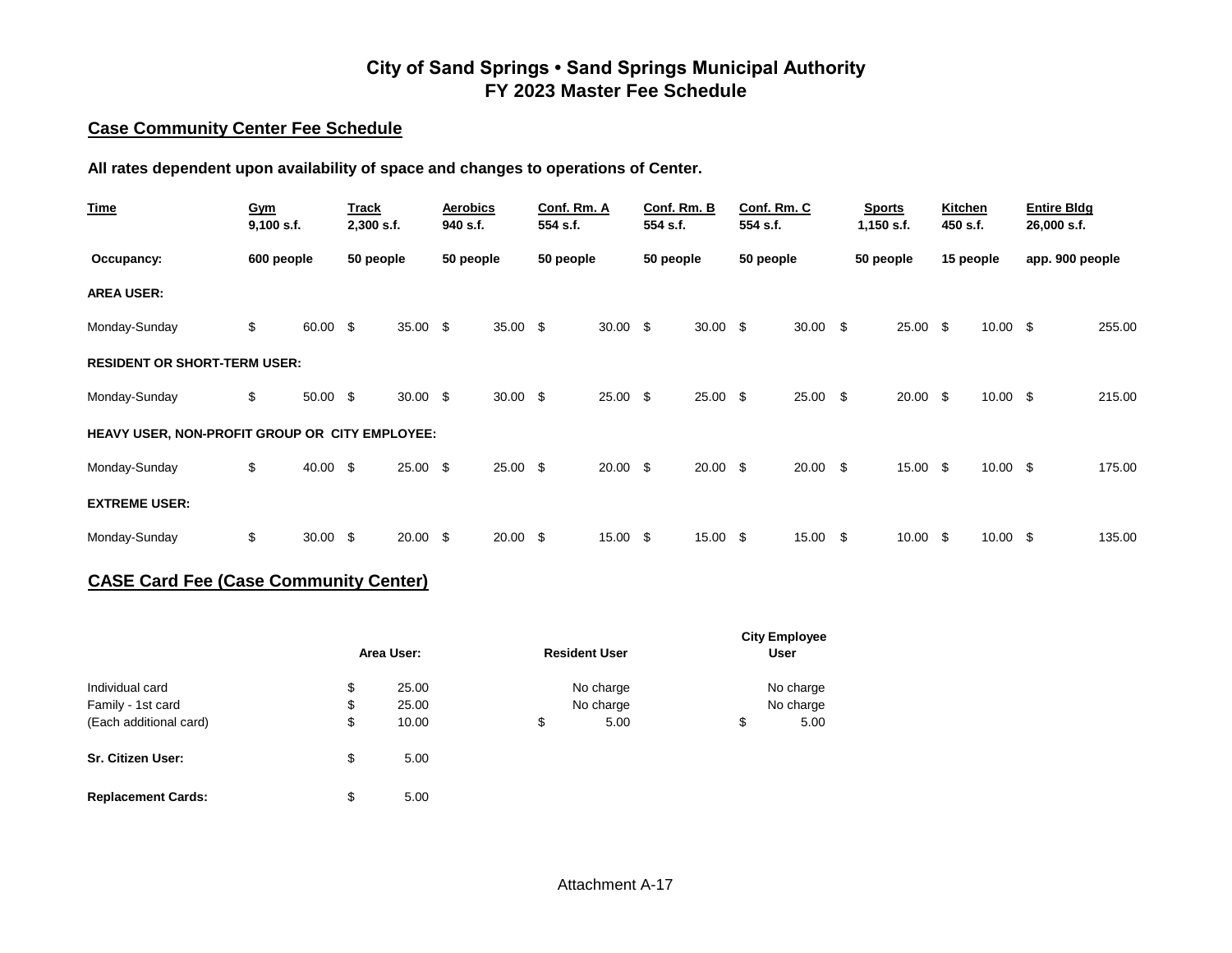## **Park Shelter/Stage Rental Fees**

| Facility with electricity             | \$ | 20.00 per hour | 2 hour minimum |
|---------------------------------------|----|----------------|----------------|
| Case Community Park Stage/ Great Lawn |    | 20.00 per hour | 5 hour minimum |
| Large Case Community Park Shelter     | S  | 40.00 per hour | 2 hour minimum |

#### **Skatepark Rental**

| Rent per Hr./2 hr. min. | 50.00 |
|-------------------------|-------|
| Electricity/per day     | 25.00 |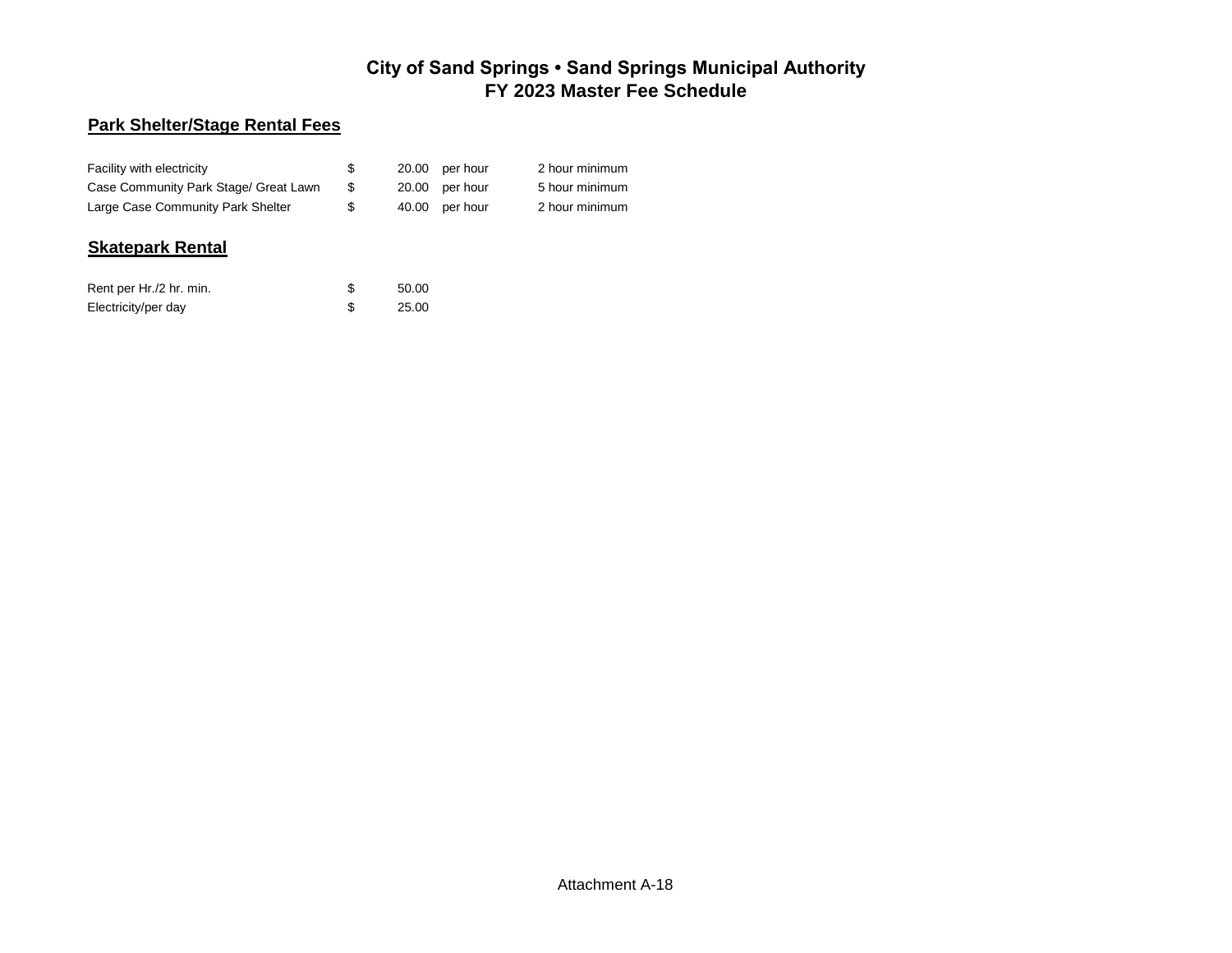## **FIRE DEPARTMENT FEES**

|                                                                  |               |                    |                  | <b>CURRENT</b><br><b>FEE</b><br><b>AMOUNT</b> |        | <b>NEW FEE</b><br><b>EFFECTIVE</b><br><b>DATE</b> | <b>NEW</b>    |
|------------------------------------------------------------------|---------------|--------------------|------------------|-----------------------------------------------|--------|---------------------------------------------------|---------------|
|                                                                  | <b>SYSTEM</b> | <b>RESOLUTION/</b> | <b>EFFECTIVE</b> |                                               |        |                                                   | <b>FEE</b>    |
|                                                                  | <b>CODE</b>   | <b>ORDINANCE</b>   | <b>DATE</b>      |                                               |        |                                                   | <b>AMOUNT</b> |
| <b>FIRE RUN FEES:</b>                                            |               |                    |                  |                                               |        |                                                   |               |
| <b>Structure Fire</b> (including mobile homes & outbuildings)    |               |                    |                  |                                               |        |                                                   |               |
| (Minimum charge for first hour, first alarms assignment          |               |                    |                  |                                               |        |                                                   |               |
| three apparatus typical with staff vehicle)                      |               | Res.06-05          | 101/2005         | \$                                            | 800.00 |                                                   |               |
| Each additional appartus for the first hour                      |               | Res.06-05          | 10/1/2005        | \$                                            | 250.00 |                                                   |               |
| Each apparatus for each add'I hour or portion thereof            |               | Res.06-05          | 10/1/2005        | \$                                            | 250.00 |                                                   |               |
| Hazardous Materials Response (minimum charge for first           |               |                    |                  |                                               |        |                                                   |               |
| hour, first alarm assingment, two apparatus typical              |               |                    |                  |                                               |        |                                                   |               |
| with staff vehicle)                                              |               | Res.06-05          | 10/1/2005        | \$                                            | 800.00 |                                                   |               |
| Each additional appartus for the first hour                      |               | Res.06-05          | 10/1/2005        | \$                                            | 250.00 |                                                   |               |
| Each apparatus for each add'I hour or portion thereof            |               | Res.06-05          | 10/1/2005        | \$                                            | 250.00 |                                                   |               |
| Vehicle Fire (minimum charge for first hour, first alarm         |               |                    |                  |                                               |        |                                                   |               |
| assignment, one apparatus typical)                               |               | Res.06-05          | 10/1/2005        | \$                                            | 200.00 |                                                   |               |
| Each additional appartus for the first hour                      |               | Res.06-05          | 10/1/2005        | \$                                            | 250.00 |                                                   |               |
| Each apparatus for each add'I hour or portion thereof            |               | Res.06-05          | 10/1/2005        | \$                                            | 250.00 |                                                   |               |
| Wildland and Urban Interface Fire (minimum charge                |               |                    |                  |                                               |        |                                                   |               |
| for first hour, first alarm assignment, 2 apparatus              |               |                    |                  |                                               |        |                                                   |               |
| typical)                                                         |               | Res.06-05          | 10/1/2005        | \$                                            | 300.00 |                                                   |               |
| Each additional appartus for the first hour                      |               | Res.06-05          | 10/1/2005        | \$                                            | 250.00 |                                                   |               |
| Each apparatus for each add'I hour or portion thereof            |               | Res.06-05          | 10/1/2005        | \$                                            | 250.00 |                                                   |               |
| Trash Fire (minimum charge for first hour, first alarm           |               |                    |                  |                                               |        |                                                   |               |
| assignment, one apparatus typical)                               |               | Res.06-05          | 10/1/2005        | \$                                            | 200.00 |                                                   |               |
| Each additional appartus for the first hour                      |               | Res.06-05          | 10/1/2005        | \$                                            | 250.00 |                                                   |               |
| Each apparatus for each add'I hour or portion thereof            |               | Res.06-05          | 10/1/2005        | \$                                            | 250.00 |                                                   |               |
| Motor Vehicle Collision (minimum charge for first hour           |               |                    |                  |                                               |        |                                                   |               |
| first alarm assignment, two apparatus typical with               |               |                    |                  |                                               |        |                                                   |               |
| staff vehicle)                                                   |               | Res.06-05          | 10/1/2005        | \$                                            | 500.00 |                                                   |               |
| Each additional appartus for the first hour                      |               | Res.06-05          | 10/1/2005        | \$                                            | 250.00 |                                                   |               |
| Each apparatus for each add'I hour or portion thereof            |               | Res.06-05          | 10/1/2005        | \$                                            | 250.00 |                                                   |               |
| <b>Medical Emergencies</b> for the first hour or portion thereof |               | Res.06-05          | 10/1/2005        | \$                                            | 200.00 |                                                   |               |
| <b>Other Charges and Fees:</b>                                   |               |                    |                  |                                               |        |                                                   |               |
| False Alarm Calls (after two documented false alarm calls        |               |                    |                  |                                               |        |                                                   |               |
| per year)                                                        |               | Res.06-05          | 10/1/2005        | \$                                            | 100.00 |                                                   |               |
| Firefighter Standby (per hour)                                   |               | Res.06-05          | 10/1/2005        | \$                                            | 50.00  |                                                   |               |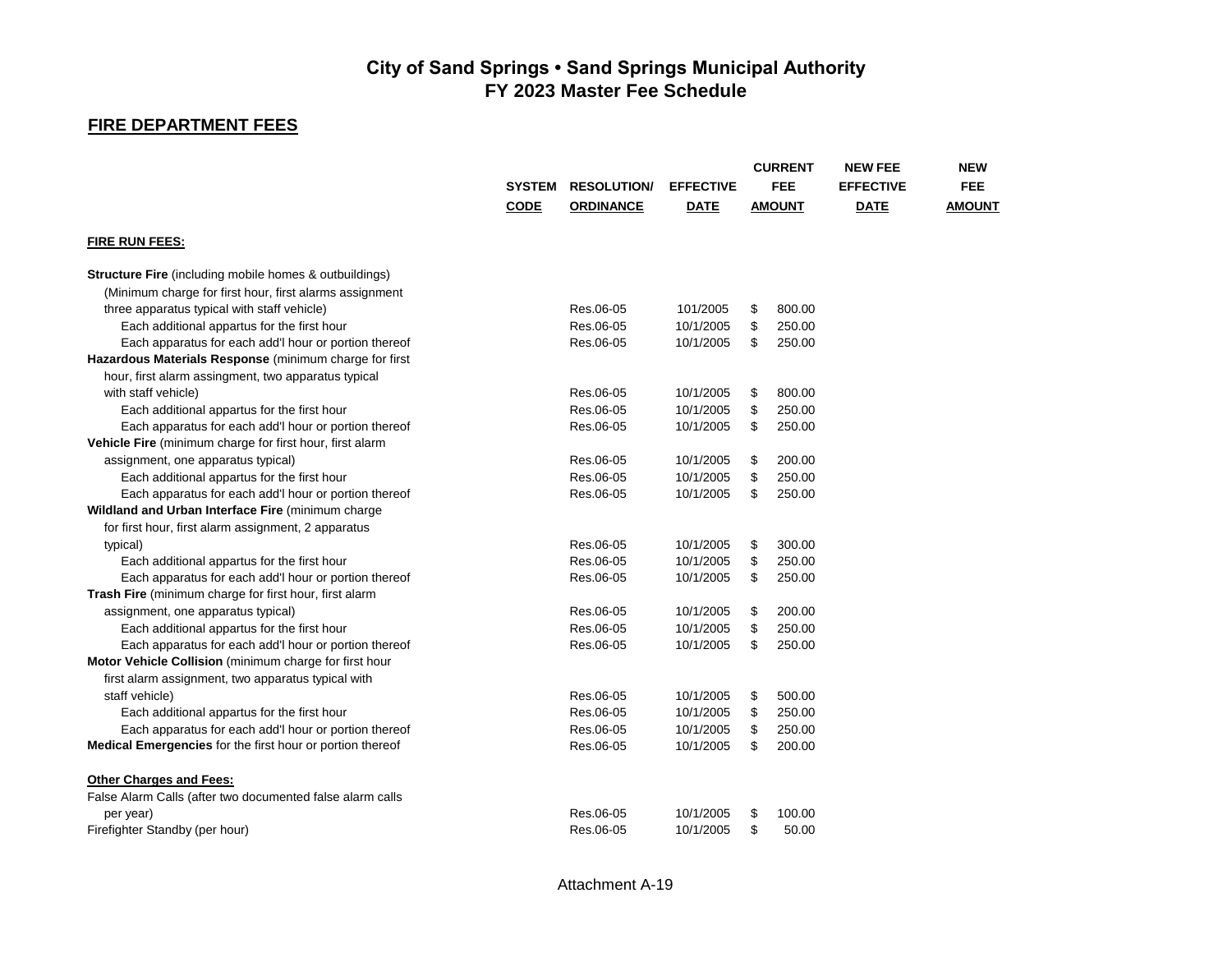## **FIRE DEPARTMENT FEES**

|                                                                   | <b>SYSTEM</b><br><b>CODE</b> | <b>RESOLUTION/</b><br><b>ORDINANCE</b> | <b>EFFECTIVE</b><br><b>DATE</b> |     | <b>CURRENT</b><br><b>FEE</b><br><b>AMOUNT</b> | <b>NEW FEE</b><br><b>EFFECTIVE</b><br><b>DATE</b> | <b>NEW</b><br><b>FEE</b><br><b>AMOUNT</b> |
|-------------------------------------------------------------------|------------------------------|----------------------------------------|---------------------------------|-----|-----------------------------------------------|---------------------------------------------------|-------------------------------------------|
| Fire Crew (2) Standby, no apparatus (per hour)                    |                              | Res.06-05                              | 10/1/2005                       | \$  | 100.00                                        |                                                   |                                           |
| Brush Truck Standby (per hour)                                    |                              | Res.06-05                              | 10/1/2005                       | \$  | 250.00                                        |                                                   |                                           |
| Engine Company Standby (per hour)                                 |                              | Res.06-05                              | 10/1/2005                       | \$. | 300.00                                        |                                                   |                                           |
| <b>EMS FEE, EMSA TOTAL CARE FEE AND FIRE SUBSCRIPTION FEE:</b>    |                              |                                        |                                 |     |                                               |                                                   |                                           |
| Emergency Medical Service Fee - Inside City                       |                              | R10-16/M10-04                          | 7/1/2010                        | \$  | 2.25                                          |                                                   |                                           |
| Emergency Medical Service Fee - Outside City                      |                              | R10-16/M10-04                          | 7/1/2013                        | \$  | 5.00                                          |                                                   |                                           |
| <b>EMSA Total Care - Inside City</b>                              |                              | R10-16/M10-04                          | 7/1/2010                        | \$  | 1.00                                          |                                                   |                                           |
| <b>EMSA Total Care- Outside City</b>                              |                              | R10-16/M10-04                          | 7/1/2010                        | \$  | 1.00                                          |                                                   |                                           |
| Fire Subscription - Outside City                                  |                              | R10-16/M10-04                          | 7/1/2013                        | \$  | 5.00                                          |                                                   |                                           |
| <b>FIREWORKS:</b>                                                 |                              |                                        |                                 |     |                                               |                                                   |                                           |
| Permit to discharge Class 1.4G (common fireworks)- individual     |                              | R10-16/M10-04                          | 7/1/2010                        | \$  | 20.00                                         |                                                   |                                           |
| Permit to discharge Class 1.4G (common fireworks)- non individual |                              | R <sub>17-46</sub>                     | 7/1/2017                        | \$  | 40.00                                         |                                                   |                                           |
| Permit to discharge Class 1.3.G (special fireworks)               |                              | R10-16/M10-04                          | 7/1/2010                        | \$. | 100.00                                        |                                                   |                                           |
| <b>PERMIT FEES:</b>                                               |                              |                                        |                                 |     |                                               |                                                   |                                           |
| <b>Fire Supression System</b>                                     |                              | R04-20                                 | 5/24/2004                       | \$  | 50.00                                         |                                                   |                                           |
| Fire Alarm System                                                 |                              | R12-35/M12-03                          | 7/1/2012                        | \$  | 50.00                                         |                                                   |                                           |
|                                                                   |                              |                                        |                                 |     |                                               |                                                   |                                           |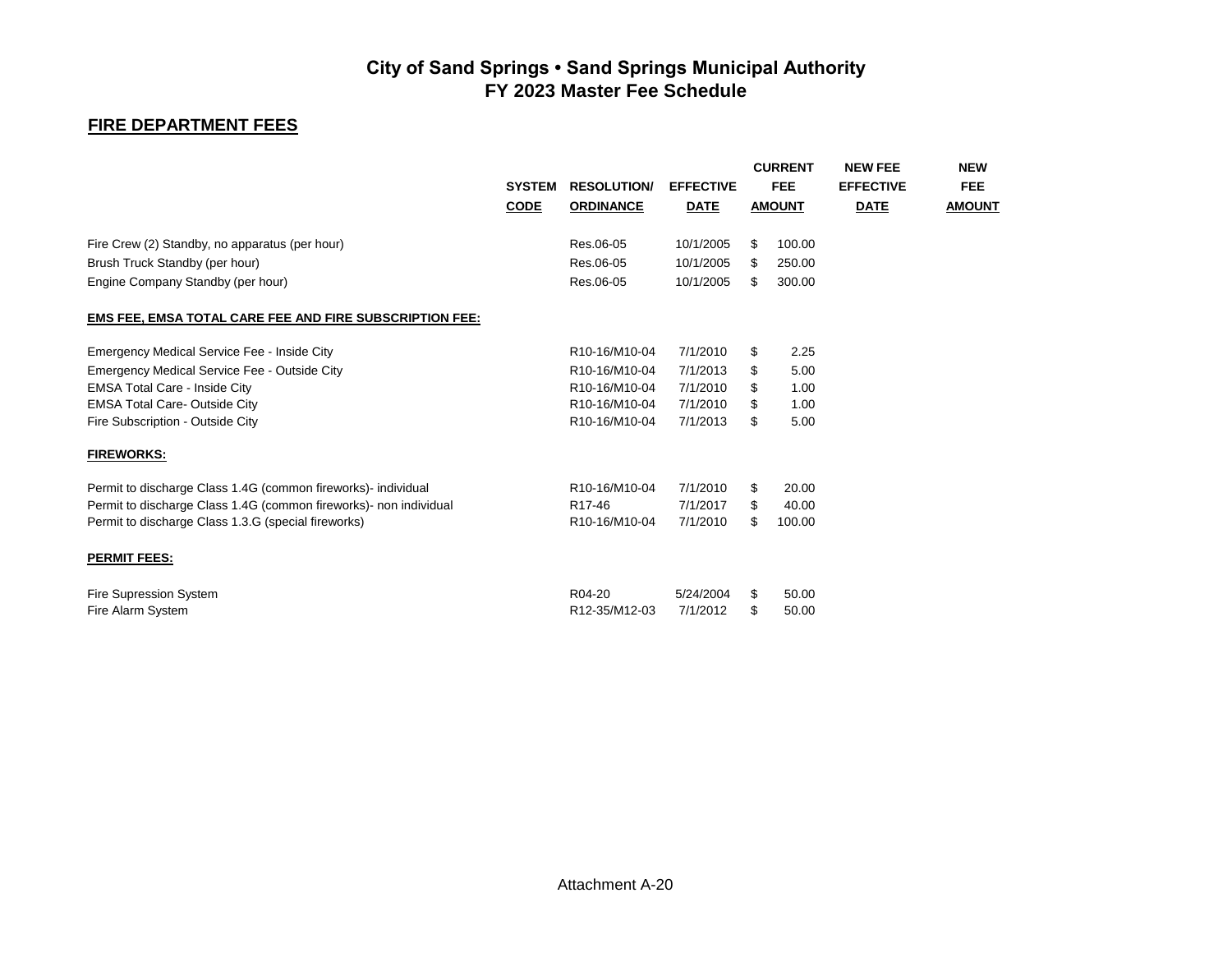| <b>SHELL LAKE FEES</b>                                                                                 |                  | <b>RESOLUTION/ EFFECTIVE</b> |               |       |
|--------------------------------------------------------------------------------------------------------|------------------|------------------------------|---------------|-------|
|                                                                                                        | <b>ORDINANCE</b> | <b>DATE</b>                  | <b>AMOUNT</b> |       |
| Daily Permit Fee for fishing and use of boat launching area<br>(not more than \$6.00 boat) per person: | Res.97-M02       | 11/20/1987                   | -96           | 2.00  |
| <b>Annual Use Permit</b>                                                                               | Res.97-M02       | 11/20/1997                   | <b>.S</b>     | 25.00 |

 **(Daily or annual permit fees will be charged for anyone between the age of 16 and 65)**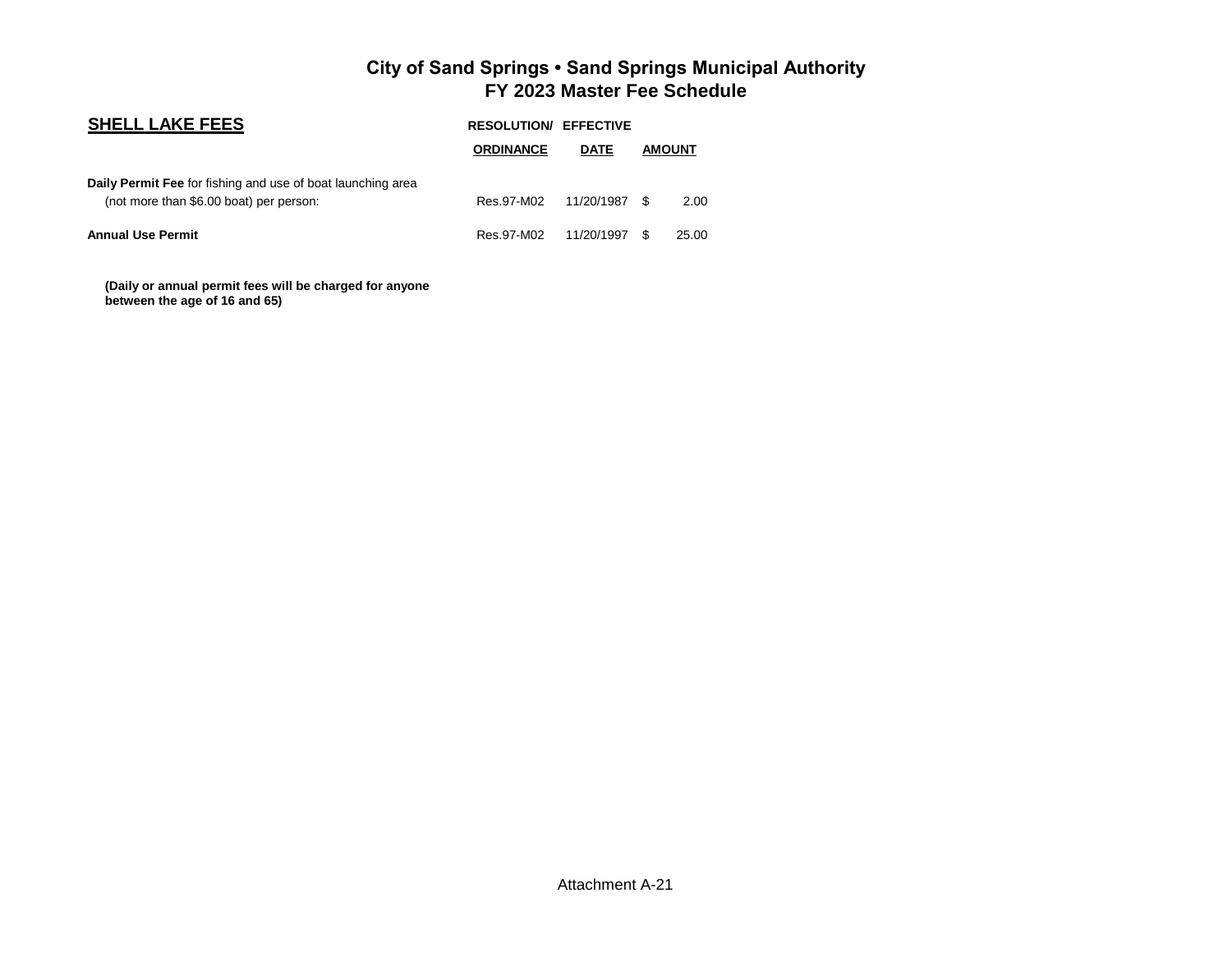## **POGUE AIRPORT HANGAR RENTAL FEES**

|                                                                                                                                                                                                                                                                                                                                                                                                          |                                                                                                                                        | <b>Current Fee</b>                                       |                                                                        | <b>New Fee</b>                                                                                           |                                                                                                                                              |  |  |  |
|----------------------------------------------------------------------------------------------------------------------------------------------------------------------------------------------------------------------------------------------------------------------------------------------------------------------------------------------------------------------------------------------------------|----------------------------------------------------------------------------------------------------------------------------------------|----------------------------------------------------------|------------------------------------------------------------------------|----------------------------------------------------------------------------------------------------------|----------------------------------------------------------------------------------------------------------------------------------------------|--|--|--|
|                                                                                                                                                                                                                                                                                                                                                                                                          | <b>RESOLUTION</b>                                                                                                                      | <b>EFFECTIVE</b>                                         |                                                                        | <b>EFFECTIVE</b>                                                                                         |                                                                                                                                              |  |  |  |
|                                                                                                                                                                                                                                                                                                                                                                                                          | <b>ORDINANCE</b>                                                                                                                       | <b>DATE</b>                                              | <b>AMOUNT</b>                                                          | <b>DATE</b>                                                                                              | <b>AMOUNT</b>                                                                                                                                |  |  |  |
| Terminal Area - Hangars 1-16 (monthly)<br>Northeast Area - Hangars 30-47 (monthly)<br>Port. Exec. - Hangars 17-24 (monthly)<br>Port Exec. I - Hangars 25-26 (monthly)<br>Port Exec. II - Hangars 27-29 (monthly)                                                                                                                                                                                         | R <sub>21</sub> -45/M <sub>21-11</sub><br>R <sub>21</sub> -45/M <sub>21-11</sub><br>R 18-48/M18-06<br>R 18-48/M18-06<br>R 18-48/M18-06 | 7/1/2022<br>7/1/2022<br>7/1/2020<br>7/1/2020<br>7/1/2020 | -221.00<br>\$-<br>-221.00<br>$$ -145.00$<br>$-195.00$<br>258.00<br>\$— |                                                                                                          |                                                                                                                                              |  |  |  |
| Four (4) storage rooms (monthly)<br>Tiedown (monthly)<br>Tiedown (daily)                                                                                                                                                                                                                                                                                                                                 | R 18-48/M18-06<br>R 18-48/M18-06<br>R 18-48/M18-06                                                                                     | 7/1/2020<br>7/1/2020<br>7/1/2020                         | $$ -110.00$<br>45.00<br>\$—<br>$-5.00$<br>\$–                          |                                                                                                          |                                                                                                                                              |  |  |  |
| City Aviation Maintenance Hangar<br>Terminal Area Hangars #1-16 (monthly)<br>Port-a-Port Executive Hangars #17-24 (monthly)<br>Port-a-Port Executive I Hangars #25-26 (monthly)<br>Port-a-Port Executive II Hangars #27-29 (monthly)<br>Enclosed Bi-Fold Door Hangars #30-47 (monthly)<br>Enclosed Bi-Fold Door Hangars #48-62 (monthly)<br>Storage Rooms S1-S4 (monthly)<br>Storage Rooms C-F (monthly) |                                                                                                                                        |                                                          |                                                                        | 7/1/2022<br>7/1/2022<br>7/1/2022<br>7/1/2022<br>7/1/2022<br>7/1/2022<br>7/1/2022<br>7/1/2022<br>7/1/2022 | 2,000.00<br>\$<br>\$<br>221.00<br>\$<br>173.00<br>\$<br>229.00<br>\$<br>310.00<br>265.00<br>S<br>\$<br>241.00<br>132.00<br>S<br>\$<br>120.00 |  |  |  |
| Airport Monthly Tie-down<br>Airport Daily Tie-down                                                                                                                                                                                                                                                                                                                                                       | R 18-48/M18-06<br>R 18-48/M18-06                                                                                                       | 7/1/2018 \$<br>7/1/2018 \$                               | 45.00<br>5.00                                                          |                                                                                                          |                                                                                                                                              |  |  |  |
| Annual Fee for Limited Flight Instruction and Training                                                                                                                                                                                                                                                                                                                                                   | R16-33/M16-06                                                                                                                          | 6/9/2008                                                 | no charge                                                              |                                                                                                          |                                                                                                                                              |  |  |  |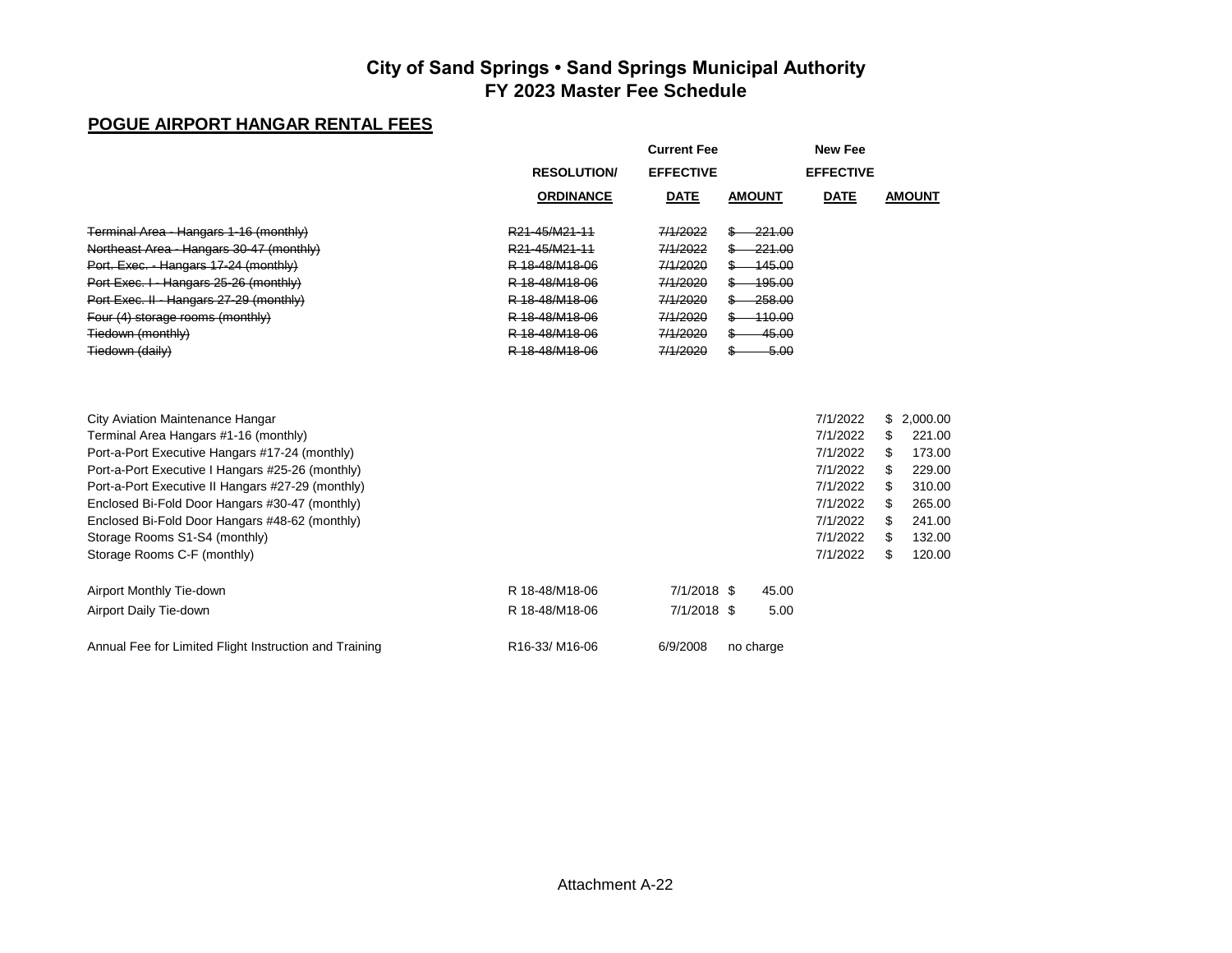## **ANIMAL CONTROL FEES**

|                                                    | <b>RESOLUTION</b>   | <b>Current Fee</b><br><b>EFFECTIVE</b> |               |       | New Fee<br><b>EFFECTIVE</b> |               |
|----------------------------------------------------|---------------------|----------------------------------------|---------------|-------|-----------------------------|---------------|
|                                                    | <b>ORDINANCE</b>    | <b>DATE</b>                            | <b>AMOUNT</b> |       | <b>DATE</b>                 | <b>AMOUNT</b> |
| <b>ANIMAL ADOPTION FEES:</b>                       |                     |                                        |               |       |                             |               |
| <b>Adoption Fee</b>                                | R <sub>17</sub> -18 | 2/27/2017 \$                           |               | 65.00 |                             |               |
| <b>Adoption Fee- Cats and kittens</b>              |                     |                                        |               |       | $7/1/2022$ \$               | 60.00         |
| <b>Adoption Fee- Dogs</b>                          |                     |                                        |               |       | $7/1/2022$ \$               | 75.00         |
| License Fee                                        | R <sub>17-18</sub>  | 2/27/2017 \$                           |               | 10.00 |                             |               |
| Boarding Fee (per day after 24 hrs of impoundment) | R <sub>17-18</sub>  | 2/27/2017 \$                           |               | 20.00 |                             |               |
| <b>Hobbyist Exemption Permit</b>                   | R 18-48/M18-06      | 7/1/2018 \$                            |               | 20.00 |                             |               |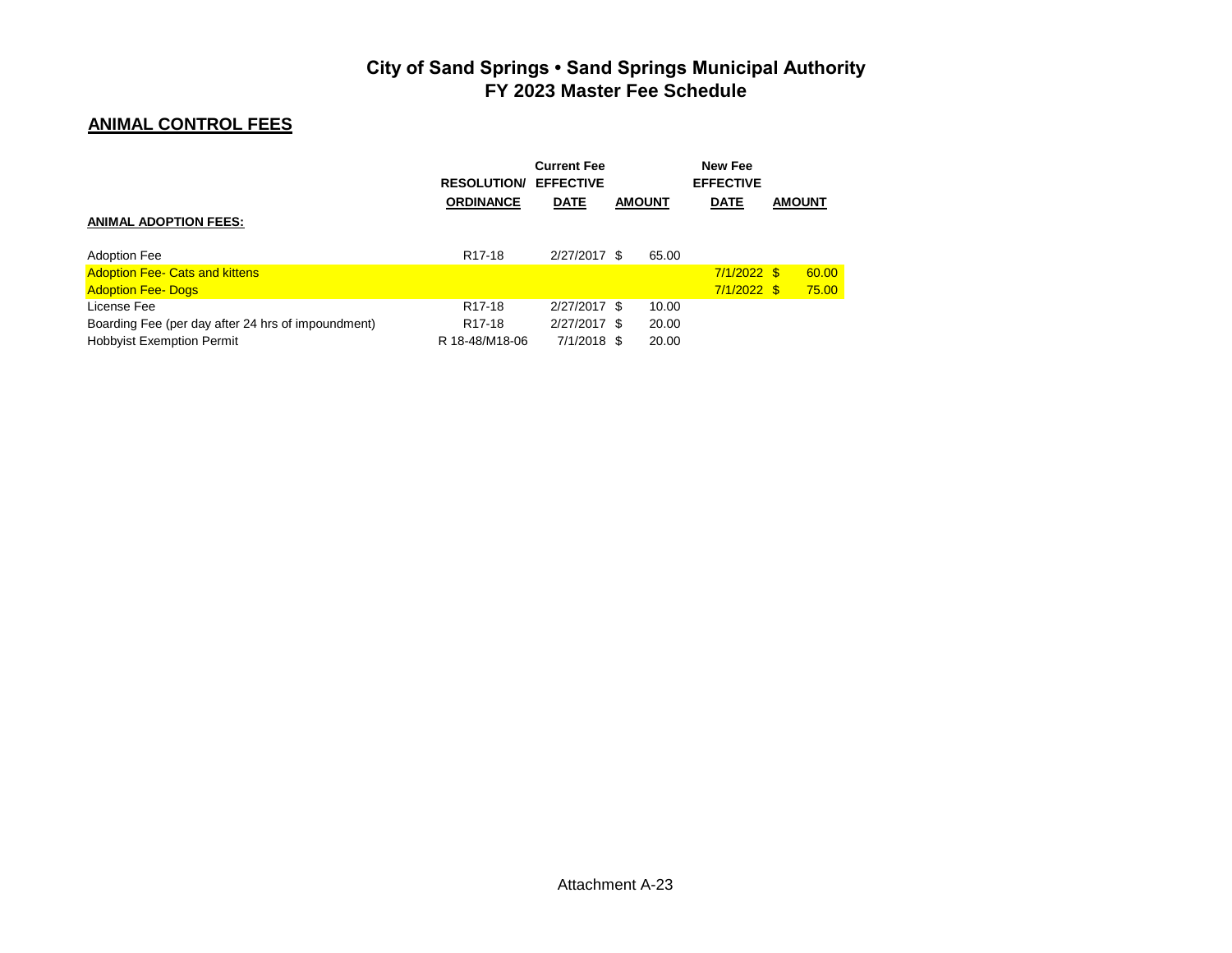### **GOLF FEES**

|                        |         | <b>RESOLUTION/</b> | <b>Current Fee</b><br><b>EFFECTIVE</b> |               | <b>New Fee</b><br><b>EFFECTIVE</b> |               |
|------------------------|---------|--------------------|----------------------------------------|---------------|------------------------------------|---------------|
|                        |         | <b>ORDINANCE</b>   | <b>DATE</b>                            | <b>AMOUNT</b> | <b>DATE</b>                        | <b>AMOUNT</b> |
| <b>Green Fees:</b>     |         |                    |                                        |               |                                    |               |
| Daily                  |         | Res.M20-11         | 7/1/2020 \$                            | 24.00         |                                    |               |
| Weekends & Holidays    |         | Res.M20-11         | 7/1/2020 \$                            | 29.00         |                                    |               |
| Junior (weekdays only, |         |                    |                                        |               |                                    |               |
| excluding holidays)    |         | Res.M20-11         | 7/1/2020 \$                            | 12.00         |                                    |               |
| Senior (weekdays only, | $\star$ |                    |                                        |               |                                    |               |
| excluding holidays)    |         | Res.M20-11         | 7/1/2020 \$                            | 18.00         |                                    |               |
| Group (weekdays only,  |         |                    |                                        |               |                                    |               |
| excluding holidays,    |         |                    |                                        |               |                                    |               |
| 50 players or more)    |         | Res.M20-11         | 7/1/2020 \$                            | 16.00         |                                    |               |
| Marketing rounds fee   |         |                    |                                        |               |                                    |               |
| Twiliaht               | $**$    | Res.M20-11         | 7/1/2020 \$                            | 16.00         |                                    |               |

\* Seniors ages 55 and older

\*\* Twilight times would change to 1pm outside of daylight savings time and move to 3pm during daylight savings.

#### **Annual Memberships**

| Full Priviledge Memberships- Unlimited green fees, carts, range<br>- Full Priviledge- Family                                                                  |             | 7/1/2020 \$200 month/ \$2,160 annually |
|---------------------------------------------------------------------------------------------------------------------------------------------------------------|-------------|----------------------------------------|
| incl Primary, spouse, dependents under 25 living in same household                                                                                            |             |                                        |
| - Full Priviledge- Individual                                                                                                                                 |             | 7/1/2020 \$150 month/ \$1,620 annually |
| Peak membership- individual<br>Unlimited green fees any day, discounted cart fees, seniors 55+ save \$100                                                     | 7/1/2020 \$ | 800.00                                 |
| Non Peak membership- individual<br>Unlimited green fees M-F, Unlimited holiday & weekend twilight green fees,<br>Discounted cart fees, seniors 55+ save \$100 | 7/1/2020 \$ | 500.00                                 |
| Corporate Peak Membership<br>Includes (2) peak memberships, addt'l memberships at \$700 ea                                                                    | 7/1/2020 \$ | 1,400.00                               |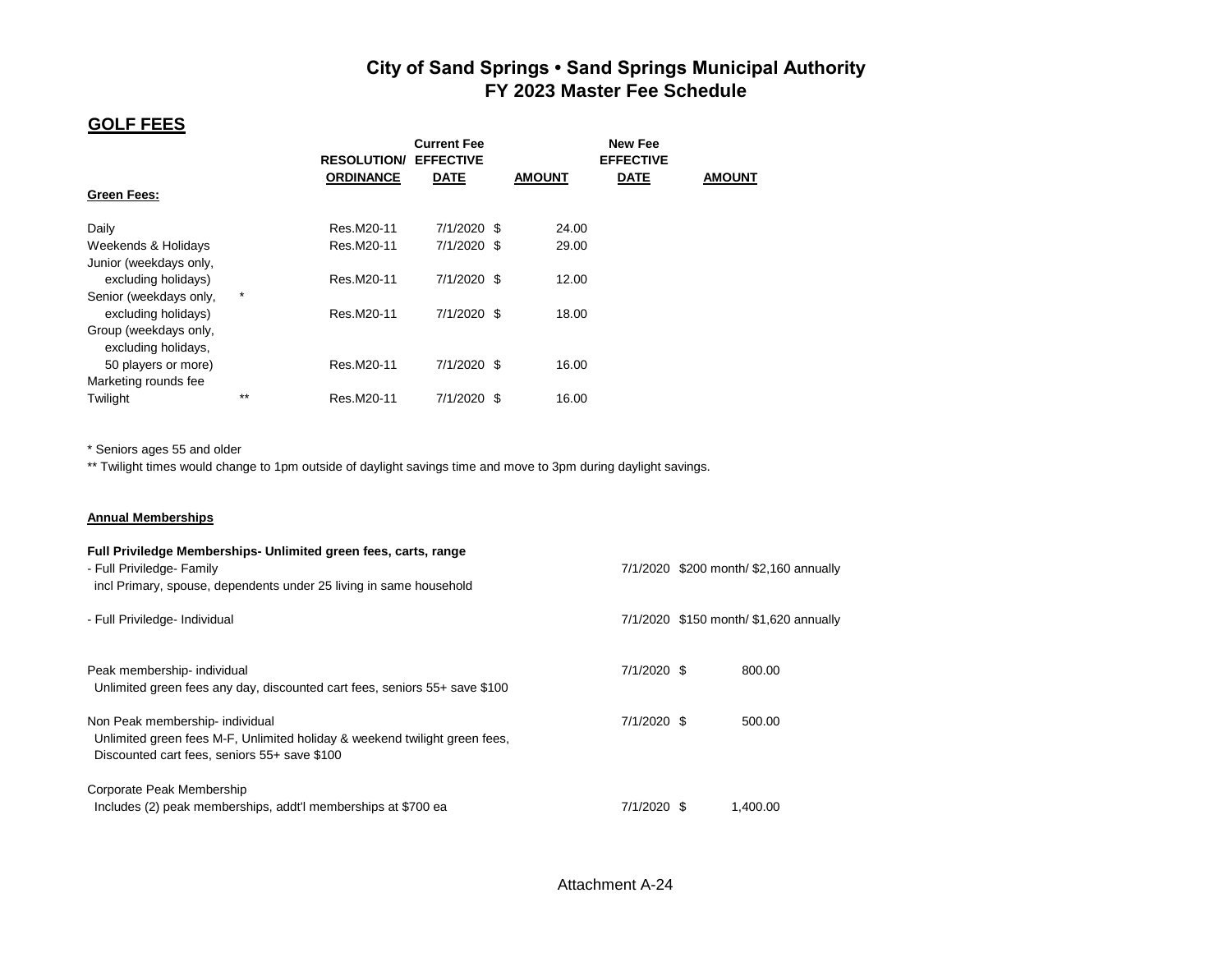| Corporate Non Peak Membership<br>Includes (2) peak memberships, addt'l memberships at \$450 ea                                   |                          |                                |               | 7/1/2020 \$ |                      | 900.00 |
|----------------------------------------------------------------------------------------------------------------------------------|--------------------------|--------------------------------|---------------|-------------|----------------------|--------|
| Range Membership- Unlimited range<br>Monthly billing options are for a 12-month commitment, Upfront pymt of first and last dues. |                          |                                |               |             | 7/1/2020 \$45/ month |        |
| <b>Discount Cards/Other</b>                                                                                                      |                          |                                |               |             |                      |        |
| City Employee - 20% off                                                                                                          | Res.M16-06               | $1/1/2016$ \$                  | 5.00          |             |                      |        |
| <b>Cart Rental Fees:</b>                                                                                                         |                          |                                |               |             |                      |        |
| 18 holes per person<br>9 holes per person                                                                                        | Res.M16-06<br>Res.M16-06 | $1/1/2016$ \$<br>$1/1/2016$ \$ | 14.00<br>7.50 |             |                      |        |
| Member 18 holes<br>Member 9 holes                                                                                                | Res.M20-11<br>Res.M20-11 | 7/1/2020 \$<br>7/1/2020 \$     | 10.00<br>7.00 |             |                      |        |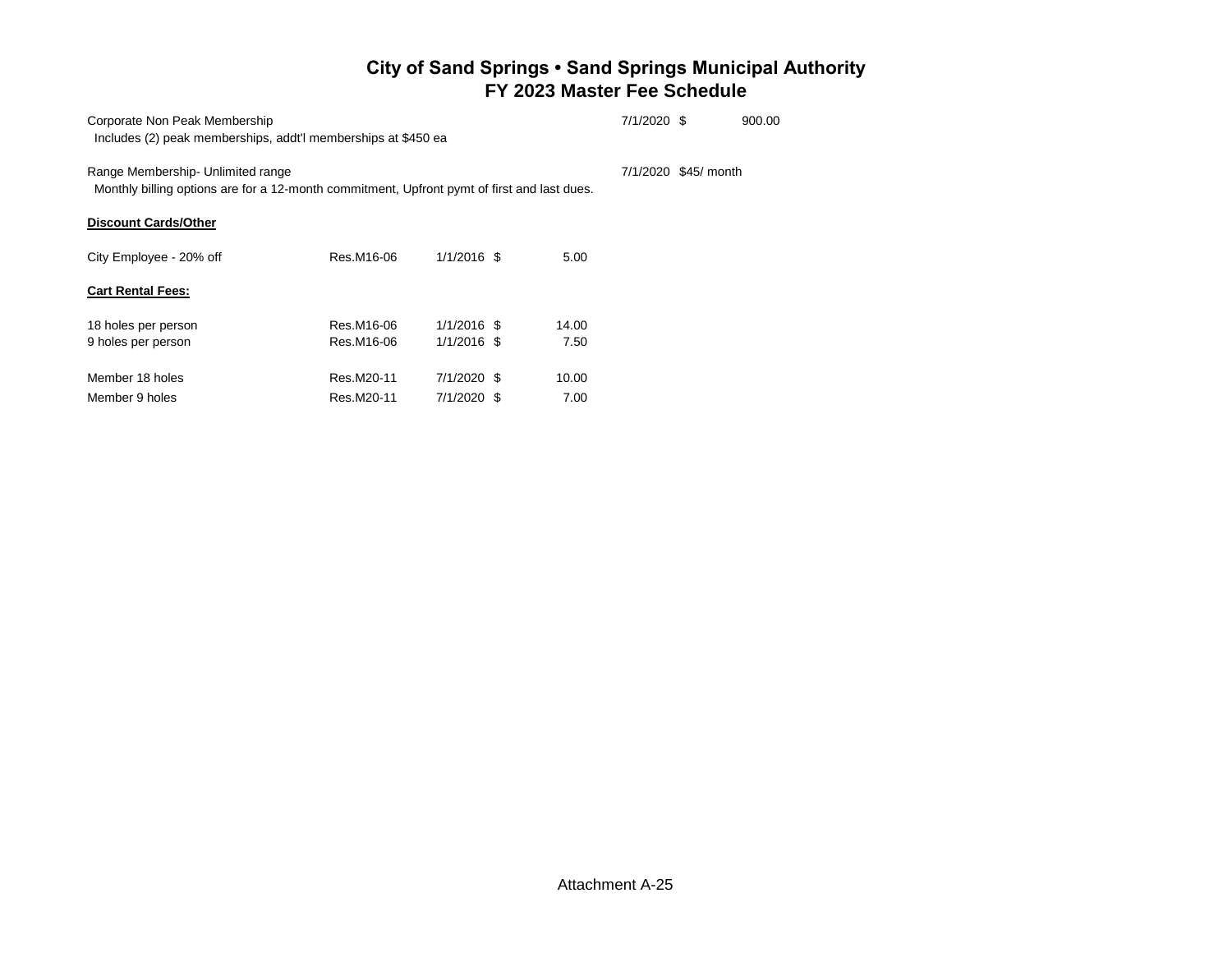| <b>SPECIAL EVENTS FEES</b>                                   |                    | <b>Current Fee</b> |               | <b>New Fee</b>                        |               |
|--------------------------------------------------------------|--------------------|--------------------|---------------|---------------------------------------|---------------|
|                                                              | <b>RESOLUTION/</b> | <b>EFFECTIVE</b>   |               | <b>EFFECTIVE</b>                      |               |
|                                                              | <b>ORDINANCE</b>   | <b>DATE</b>        | <b>AMOUNT</b> | <b>DATE</b>                           | <b>AMOUNT</b> |
| <b>CITY FEES:</b>                                            |                    |                    |               |                                       |               |
| Special Event Application Fee (Non-Refundable)               | R13-19/M13-02      | $1/1/2013$ \$      | 25.00         |                                       |               |
| <b>FIRE/ MEDICAL FEES:</b>                                   |                    |                    |               |                                       |               |
| Firefighter Standby - Per Hour                               | R13-19/M13-02      | $1/1/2013$ \$      | 50.00         |                                       |               |
| Fire Crew (2) Standby, No Apparatus - Per Hour               | R13-19/M13-02      | $1/1/2013$ \$      | 100.00        |                                       |               |
| Brush Truck Standby - Per Hour                               | R13-19/M13-02      | $1/1/2013$ \$      | 250.00        |                                       |               |
| Engine Company Standby (Not Rescue 1) - Per Hour             | R13-19/M13-02      | $1/1/2013$ \$      | 300.00        |                                       |               |
| Permit to Discharge Fireworks Class 1.3G (special fireworks) | R13-19/M13-02      | $1/1/2013$ \$      | 100.00        |                                       |               |
| <b>POLICE/ SECURITY FEES:</b>                                |                    |                    |               |                                       |               |
| Per Officer (Per Hour - 3 Hour Minimum)                      | R17-36/M17-04      | $7/1/2017$ \$      | 35.00         | $7/1/2022$ \$                         | 40.00         |
| <b>SOLID WASTE FEES:</b>                                     |                    |                    |               |                                       |               |
| Labor/ Per Individual - Per Hour                             | R13-19/M13-02      | $1/1/2013$ \$      | 18.00         |                                       |               |
| PolyKarts/ Recycling - Each                                  | R13-19/M13-02      | $1/1/2013$ \$      | 17.00         |                                       |               |
| Dumpster 4 yd - Each                                         | R13-19/M13-02      | $1/1/2013$ \$      | 73.00         |                                       |               |
| 3 yd - Each                                                  | R13-19/M13-02      | $1/1/2013$ \$      | 60.00         |                                       |               |
| <b>STREETS FEES:</b>                                         |                    |                    |               |                                       |               |
| Type III Barricades (Each - Per Day)                         | R13-19/M13-02      | $1/1/2013$ \$      | 1.30          |                                       |               |
| Type II Barricades W/Lights (Each - Per Day)                 | R13-19/M13-02      | $1/1/2013$ \$      | 1.90          |                                       |               |
| 28" Reflective Cones (Each - Per Day)                        | R13-19/M13-02      | $1/1/2013$ \$      | 0.45          |                                       |               |
| 42" Delineator (Each - Per Day)                              | R13-19/M13-02      | $1/1/2013$ \$      | 1.60          |                                       |               |
| Type II Barricades (Each - Per Day)                          | R13-19/M13-02      | $1/1/2013$ \$      | 1.30          |                                       |               |
| Any Type Sign (Each - Per Day)                               | R13-19/M13-02      | $1/1/2013$ \$      | 1.00          |                                       |               |
| Type I Barricade (Each - Per Day)                            | R13-19/M13-02      | $1/1/2013$ \$      | 0.40          |                                       |               |
| Type I Barricade W/Light (Each - Per Day)                    | R13-19/M13-02      | $1/1/2013$ \$      | 0.70          |                                       |               |
| Street Sweeping (Per hour - 2 Hour Minimum)                  | R13-19/M13-02      | $1/1/2013$ \$      | 175.00        |                                       |               |
| <b>PARKS FEES:</b>                                           |                    |                    |               |                                       |               |
| Parks Personnel Labor (Per hour - 2 Hour Minimum)            | R13-19/M13-02      | $1/1/2013$ \$      | 18.00         |                                       |               |
| Reservation with Electric Service (110 Volt)                 | R 18-48/M18-06     |                    |               | 7/1/2018 \$20 per hour (2 hr minimum) |               |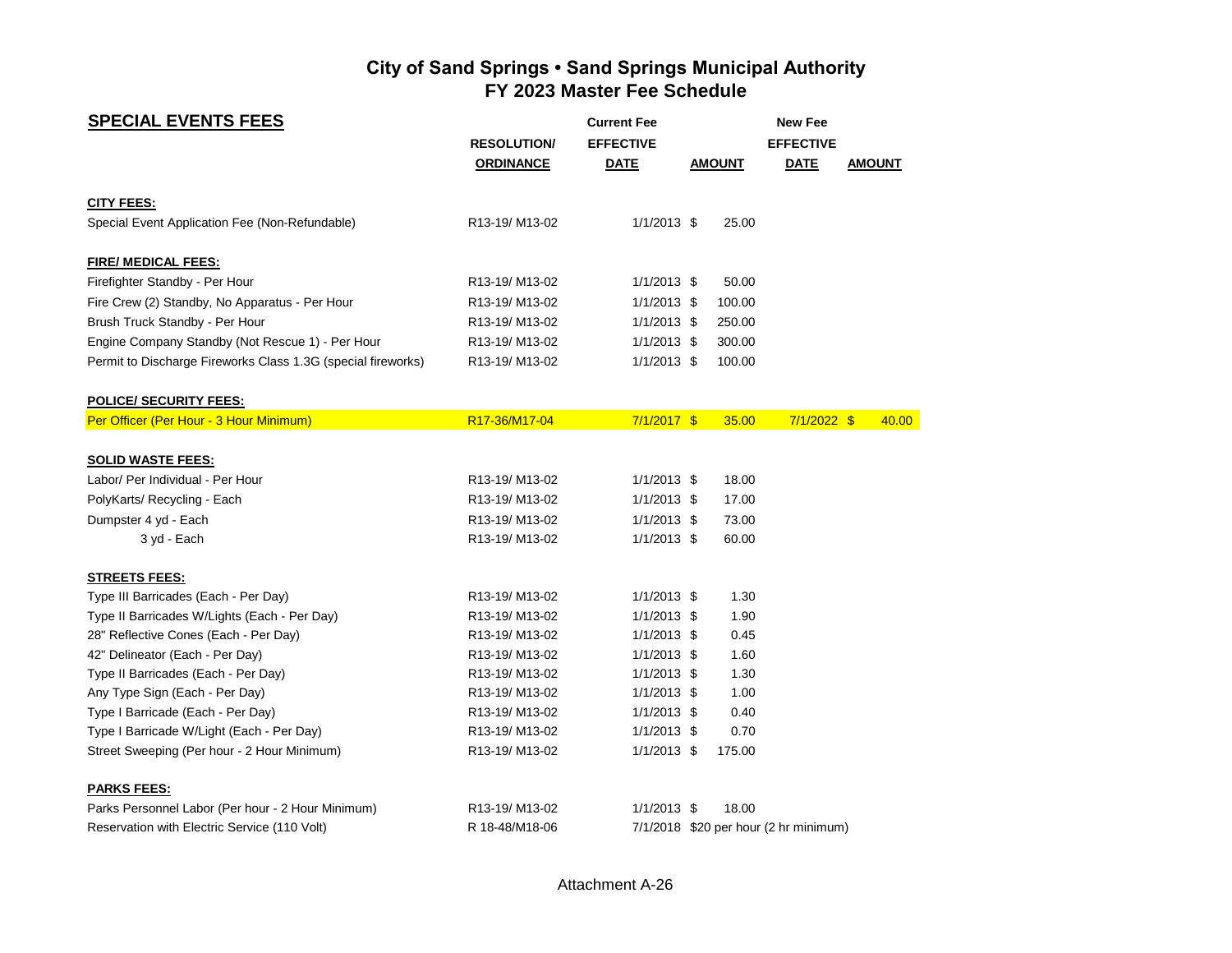| <b>SPECIAL EVENTS FEES</b>                                                        | <b>Current Fee</b>                     |                                                              |               | <b>New Fee</b>   |               |
|-----------------------------------------------------------------------------------|----------------------------------------|--------------------------------------------------------------|---------------|------------------|---------------|
|                                                                                   | <b>RESOLUTION</b>                      | <b>EFFECTIVE</b>                                             |               | <b>EFFECTIVE</b> |               |
|                                                                                   | <b>ORDINANCE</b>                       | <b>DATE</b>                                                  | <b>AMOUNT</b> | <b>DATE</b>      | <b>AMOUNT</b> |
| Non-Standard Electric Service (Per Hour)                                          | R <sub>13</sub> -19/M <sub>13-02</sub> | $1/1/2013$ \$                                                | 39.45         |                  |               |
| Case Community Park Stage/ Lawn                                                   | See page under "Park Fees" for fees    |                                                              |               |                  |               |
| *Case Community Center Requires Separate Agreement                                |                                        |                                                              |               |                  |               |
| <b>NEIGHBORHOOD SERVICES FEES:</b>                                                |                                        |                                                              |               |                  |               |
| Special Event Itinerant Peddler's License - Each Event up to 5 Days R13-19/M13-02 |                                        | $1/1/2013$ \$                                                | 25.00         |                  |               |
| Itinerant Peddler's License - Multiple Events (Good for One Year)                 | R <sub>13</sub> -19/M <sub>13-02</sub> | $1/1/2013$ \$                                                | 75.00         |                  |               |
| <b>WATER SERVICE FEES:</b>                                                        |                                        |                                                              |               |                  |               |
| Water Tree (each - per event plus water fee for multi-day events)                 | R <sub>13</sub> -19/M <sub>13-02</sub> | $1/1/2013$ \$                                                | 25.00         |                  |               |
| Water Fee (per day)                                                               | R <sub>13</sub> -19/M <sub>13-02</sub> | $1/1/2013$ \$                                                | 5.00          |                  |               |
| Fire Hydrant Meter (Deposit with water usage deducted)                            |                                        | R 18-48/M18-06 See rate listed under "Customer Service Fees" |               |                  |               |